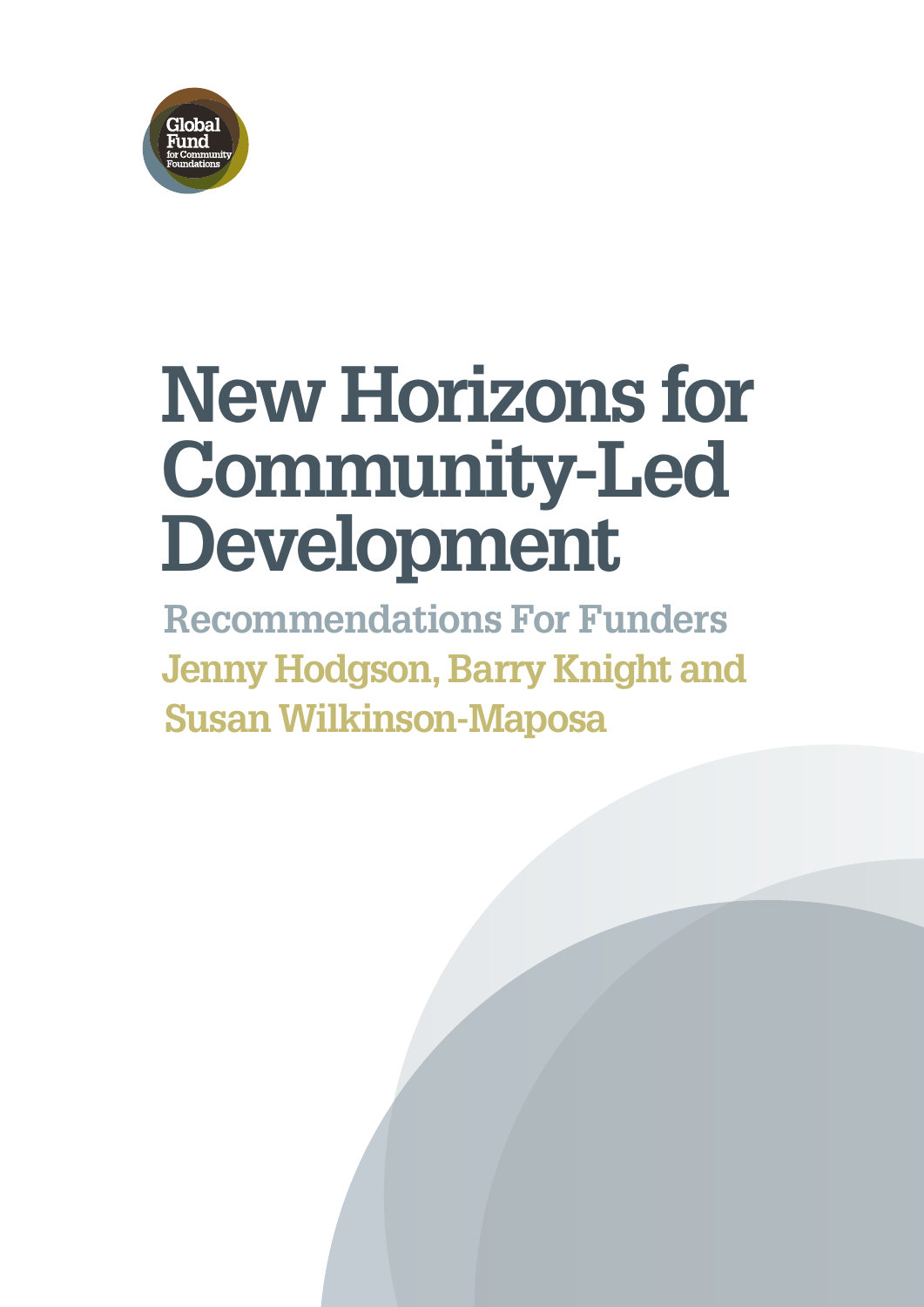#### **Disclaimer**

This research was commissioned by Comic Relief in 2017 to critically review the state-of-the-art on community development and thereby inform work on building stronger communities. The report has undergone several revisions and this version presents the main findings.

The conclusions and views contained within are those of the authors and do no necessarily reflect the views of Comic Relief or of the organizations and individuals cited.

Special thanks to staff members of Comic Relief for their contributions throughout the preparation of this paper and to the interviewees who provided valuable contributions.

#### **Acknowledgments**

The authors of this paper would like to thank the following individuals for their contributions, and for taking the time to share their experiences, including:

Gord Cunningham, Coady International Institute Rose Longhurst, Edge Fund Neena S Jain, emBOLDen Alliances John Hecklinger, Global Giving Chung‑Wha Hong, Grassroots International John Coonrod, Hunger Project Kristin Giantris, Non‑Profit Finance Fund Dedo N Baranshamaje, Segal Family Foundation Bijal Brahmbhatt, Mahila Housing SEWA Trust Skye Dobson, Slum Dwellers International Chloe Tomlinson, Spark MicroGrants Gannon Gillespie, Tostan Rita Thapa (founder), Tewa – Nepal Women's Fund

#### **Table of abbreviations**

- **ABCD** Asset‑based community development
- **CAF** Charities Aid Foundation
- **CDAC** Communicating with Disaster Affected Communities Network
- **CDD** Community‑driven development
- **CLD** Community‑led development
- **GACP** Global Alliance for Community Philanthropy
- **GFCF** Global Fund for Community Foundations
- **IKS** Indigenous Knowledge Systems
- **INGOs** International Non‑Governmental Organizations
- **ODA** Official Development Assistance
- **RCTs** Randomized Control Trials
- **SCHR** Steering Committee for Humanitarian Response
- **USAID** United States Agency for International Development

**Commissoned by Comic Relief**

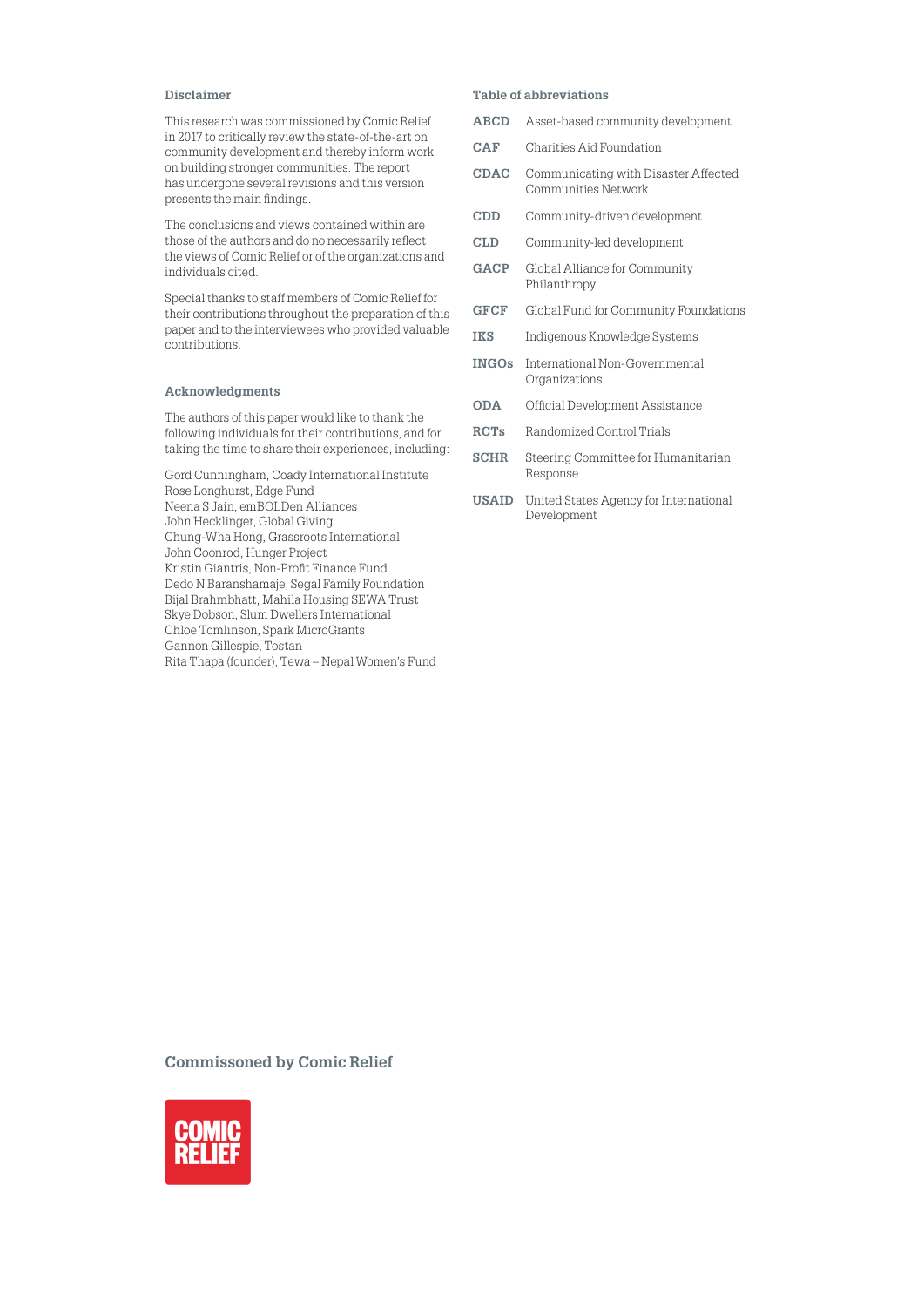# <span id="page-2-0"></span>**Contents**

|     | Executive summary                                               | 4  |
|-----|-----------------------------------------------------------------|----|
|     | Key findings                                                    | 5  |
| 1   | Introduction                                                    | 9  |
| 1.1 | Background - the changing context for development aid           | 9  |
| 1.2 | Introducing a community philanthropy framework and language     | 10 |
| 2   | <b>Research methodology</b>                                     | 12 |
| 2.1 | Literature review                                               | 12 |
|     | 2.2 Key informant interviews                                    | 12 |
| 3   | Findings - development sector and donors trends                 | 13 |
| 3.1 | Defining community-led and community                            | 13 |
| 3.2 | Community engagement – and entry points for donors              | 19 |
| 3.3 | The case for community-led                                      | 20 |
|     | 3.4 Constraints to civil society and community-led solutions    | 21 |
| 3.5 | New opportunities that facilitate more community-led approaches | 25 |
| 3.6 | Aligning priorities among donors, civil society and community   | 26 |
| 3.7 | New directions in community-led practice and donor approaches   | 27 |
| 4   | <b>Recommendations for funders</b>                              | 33 |
|     | 4.1 Devolved grantmaking and shifting power                     | 33 |
|     | 4.2 Recommendations                                             | 33 |
|     | Appendix 1: List of informants                                  | 35 |
|     | Appendix 2: Bibliography                                        | 36 |
|     | Appendix 3: Glossary of terms                                   | 39 |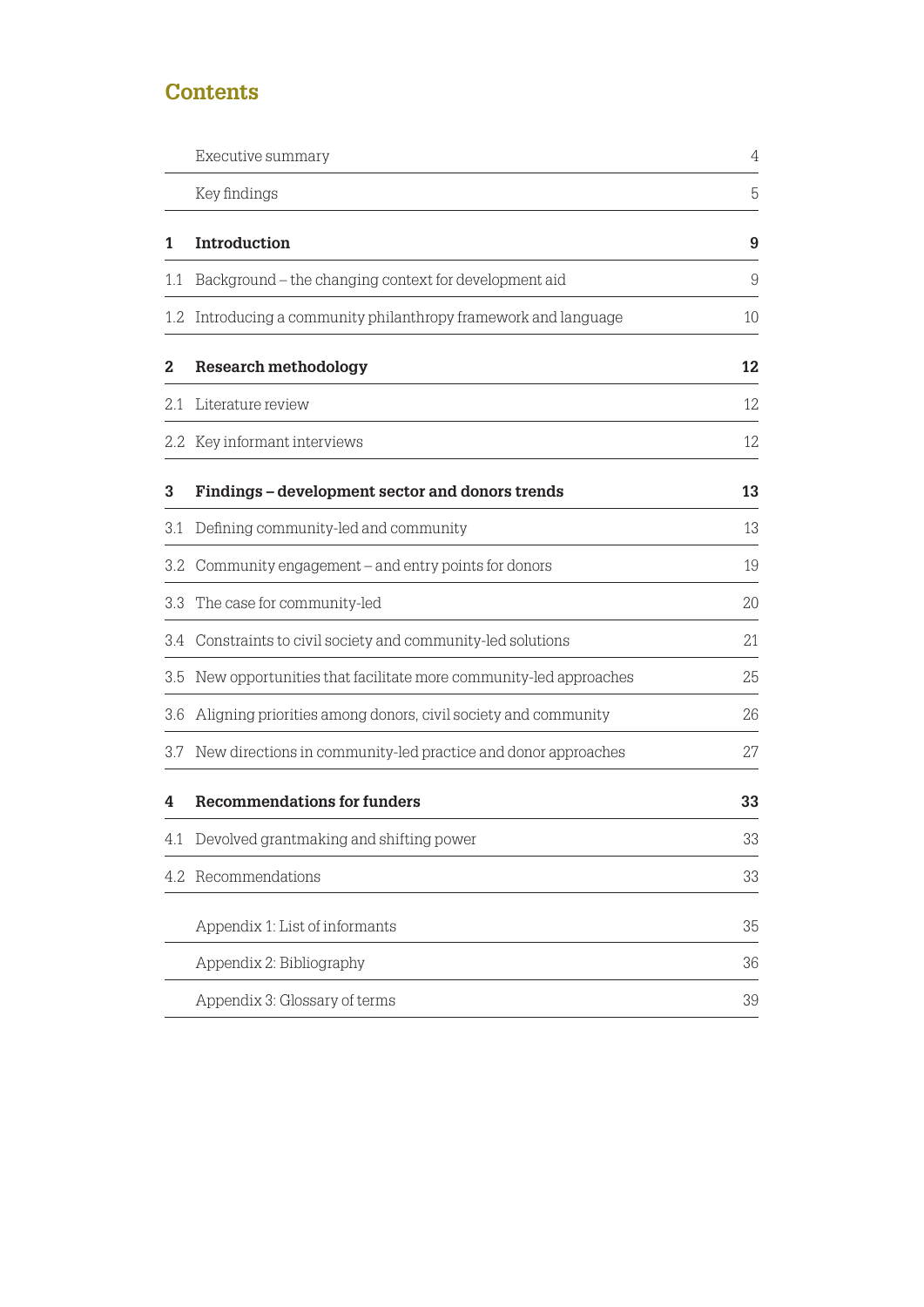# <span id="page-3-0"></span>**Executive summary**

This report summarizes key findings from an extensive scoping exercise undertaken by the Global Fund for Community Foundations (GFCF) aimed at understanding the current landscape of strategies and approaches that put local people and local institutions in charge of their own development.

Underpinning this report is the suggestion that not only are donors and other organizations of 'big aid' increasingly concerned about issues of civil society resourcing, effectiveness and legitimacy over the long‑term, but that there is growing evidence of new thinking, new practice and new thought leadership that supports the vision of a new, more grounded, locally‑rooted but globally‑connected system, or architecture, for community‑led development. Although efforts are being made to connect different aspects of practice and thought leadership in a new framework of what we are calling 'Community‑led 2.0' (a system which emphasizes the recognition and mobilization of *local assets* as well as bonds of trust and local ownership), there is still much work to be done in this regard. However, as long as the prevailing norms within the existing aid system continue to emphasize concrete outputs and tangible indicators as evidence of success rather than more qualitative outcomes (such as increases in confidence, dignity etc.) or an ecosystem lens, there are few incentives for behaviours – or the design of externally‑funded development projects – to change. The report concludes with specific recommendations to funders interested in supporting community‑led approaches that shift power closer to the ground on what roles they can play – both in terms of their grantmaking and non‑grantmaking activities.

The study is based on two main sources. One is a literature review and the other a series of interviews with key informants and practitioners from the global south. The work has involved much discussion with Comic Relief staff, who have reviewed various drafts of this report. This included a workshop on emerging findings. This means that the conclusions have emerged from an iterative process with many people contributing to this final report. More information about the methodology is provided in Section 2 of the report. Findings are set out under seven main headings as follows, while more detail is given in Section 3.

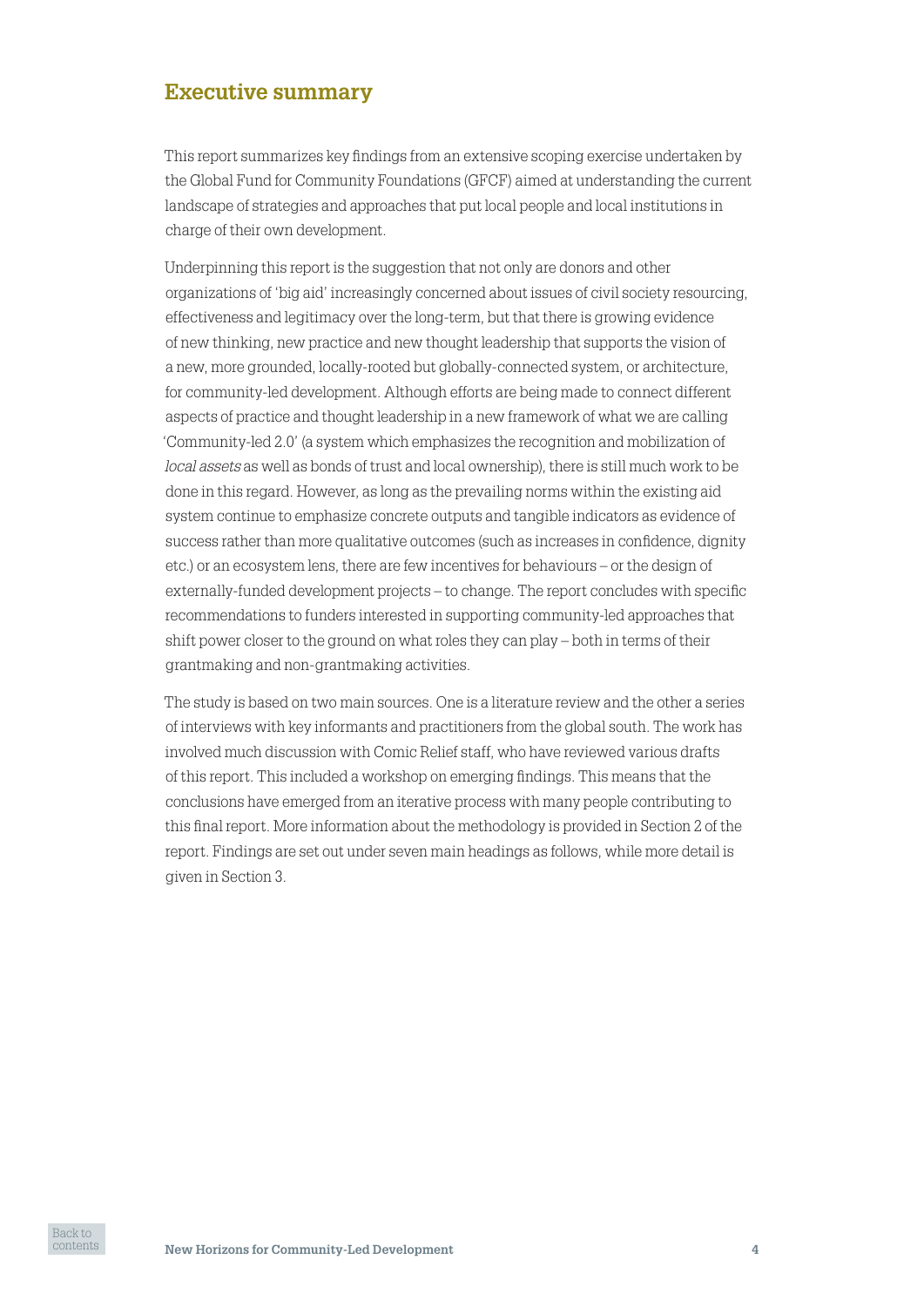# <span id="page-4-0"></span>**Key Findings**

## **The value and power of community-led organizations**

There are a bewildering variety of terms in use, about how 'community' is defined, but ultimately what matters is the emphasis on community as:

- **An actor:** an agent of change i.e. taking decisions and making things happen and not just a recipient of aid.
- **A resource:** a source of knowledge, experience and assets to mobilize and tap into, rather than a gap or deficit to fill.
- **A network:** a resource for collective problem‑solving through shared efforts, decision making and action, rather than isolated entities cut off from one another and operating alone.
- **A formidable force:** an influence to reckon with and to take seriously, to engage with on equal terms, rather than pay lip service to.

Central to the idea of community is that it is about making connections between people. At its heart, the purpose of a community‑led approach is to invest in people, their social and psychological ties ('bonding capital'), the institutional arrangements that allow them to organize themselves more systematically ('bridging capital') and their ability then to engage with, leverage and make claims from others ('linking capital').

Community organizations exist to negotiate the terrain between individuals and the outside world, and many of the most successful ones do so with little external intervention, suggesting that a key role of external support might be to help to build up the 'assets, capacities and trust' (which are the core characteristics of the community philanthropy framework) that communities already possess and seek to enhance.

# **Successful community engagement focuses on building relationships and networks**

Increasingly, the discourse on community is turning to systems theory to understand engagement with, between and beyond communities.1 This is a 'network' or 'ecological' approach that puts *relationships* at the heart of development. Networks with multiple actors are harder to manage but are more durable. They are able to respond, adapt and re‑group when part of the system is blocked. The systems approach is rapidly gaining ground and it is important for funders to be aware of it and to work with others to develop this approach. A systems lens also helps to shift the focus away from two typical donor preoccupations: one around the notion of scale (which tends to emphasize success as linear, financial growth) and the other regarding internal capacity – both of donors and of

<sup>1</sup> Dupree, S. & Allan, C. (August 2017) *Resilient funders*, Global Greengrants [http://www.](http://www.globalfundcommunityfoundations.org/information-bank/GGF%20Resilient%20Funders%20Framework%202017-07-261.pdf) [globalfundcommunityfoundations.org/information‑bank/GGF%20Resilient%20Funders%20Framework%20](http://www.globalfundcommunityfoundations.org/information-bank/GGF%20Resilient%20Funders%20Framework%202017-07-261.pdf) [2017‑07‑261.pdf](http://www.globalfundcommunityfoundations.org/information-bank/GGF%20Resilient%20Funders%20Framework%202017-07-261.pdf)

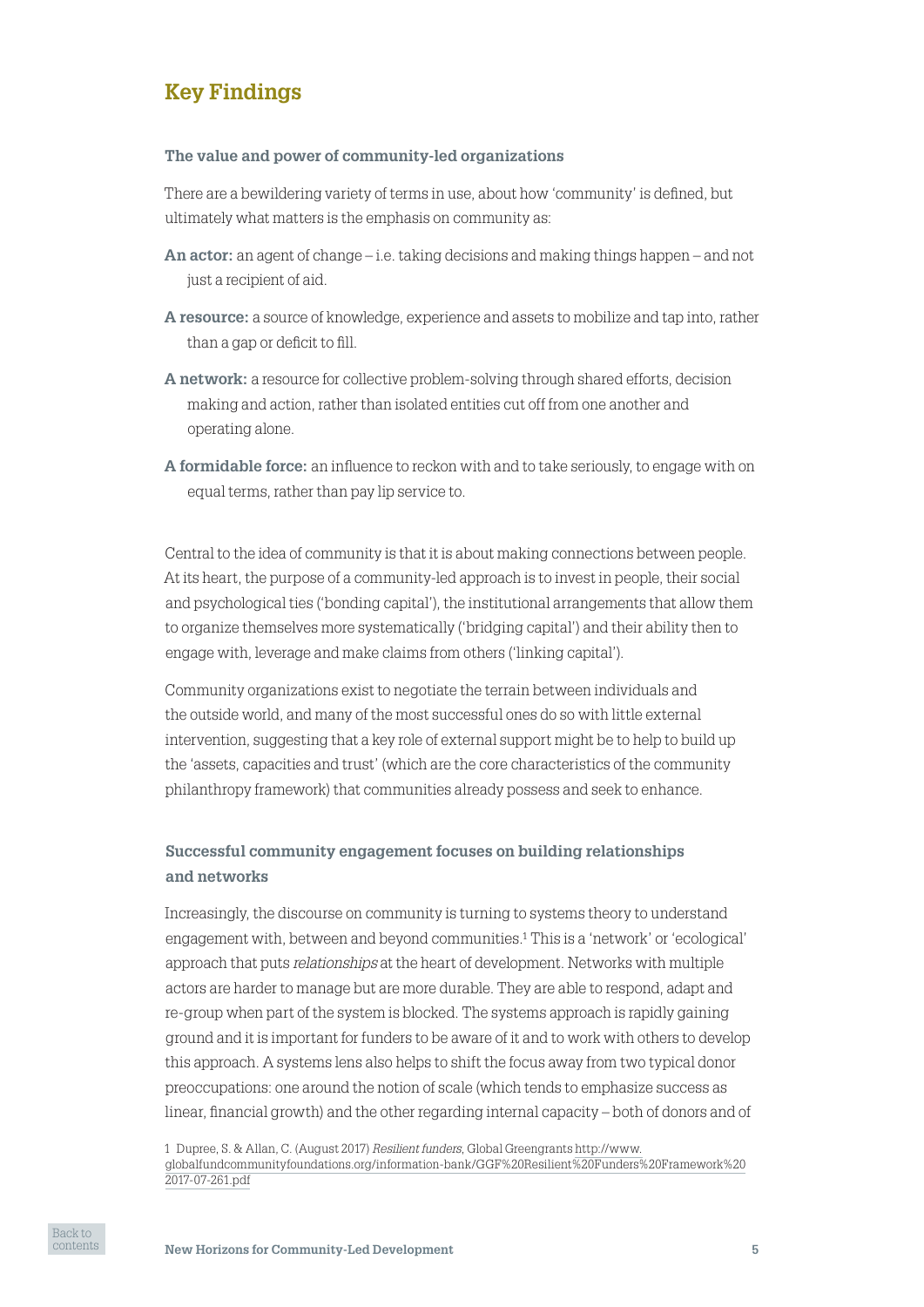civil society organizations – which often results in the preference for donors to make fewer, larger grants. This often creates a dynamic of 'winners' and 'losers' at the local level. Instead, systems theory focuses more on the emergence of multiple 'hubs of influence' at the local and regional level, which can connect variously down to communities, across to peers, as well as up and out to global actors.

#### **Asset-based approaches enhance community power**

Evidence suggests that an asset‑based and citizen‑led development approach can advance social capital, increasing the ability of people in communities to have three types of power: 'power to' (creating and participating in new forms of activities); 'power with' (fostering relationships and possibilities by collaborating with others); and, 'power within' (beginning to see their own capacity and self-worth). The language of assets generates shifts in how people see themselves and paves the way for people to work together – at first on issues and tasks they can organize themselves around – and then to take on initiatives that require the support of others such as NGOs, government, and the private sector.

# **Creative, flexible evaluative tools are needed to build the evidence base for community-led approaches**

The evidence base on effectiveness is underdeveloped, particularly when it comes to tracing a direct route between specific programme investments and concrete outcomes using conventional evaluation methodologies. The gold standard of Randomized Control Trials (RCTs) is almost impossible to conduct in the case of community‑led development – in part because there are so many variables to control for, so outcomes can be masked by hidden factors. What evidence exists from the limited number of RCTs is mixed. While scientific evidence may be hard to come by, however, there are good case studies and stories that demonstrate positive change. Evaluation tools such as Appreciative Inquiry and Outcomes Harvesting2 also offer more nuanced ways to measure, analyze and interpret outcomes.

# **Current funding approaches and priorities can inhibit community-led approaches**

Local civil society operates at a tremendous disadvantage within the funding ecology. The structural design of donor programmes can often be inherently disruptive for civil society (short-term cycles, changing priorities, linear statistical modeling, etc.) and tends to favour big organizations. Money often bypasses local organizations, and ends up focusing on 'solving' local people's problems without involving them, and can further increase their marginalization. Increased instances of government restrictions on civil society in many countries – as well as anti-terrorism legislation in many donor countries –

<sup>2</sup> See [https://appreciativeinquiry.champlain.edu/learn/appreciative‑inquiry‑introduction/](https://appreciativeinquiry.champlain.edu/learn/appreciative-inquiry-introduction/) and [http://www.](http://www.betterevaluation.org/en/plan/approach/outcome_harvesting) [betterevaluation.org/en/plan/approach/outcome\\_harvesting](http://www.betterevaluation.org/en/plan/approach/outcome_harvesting)

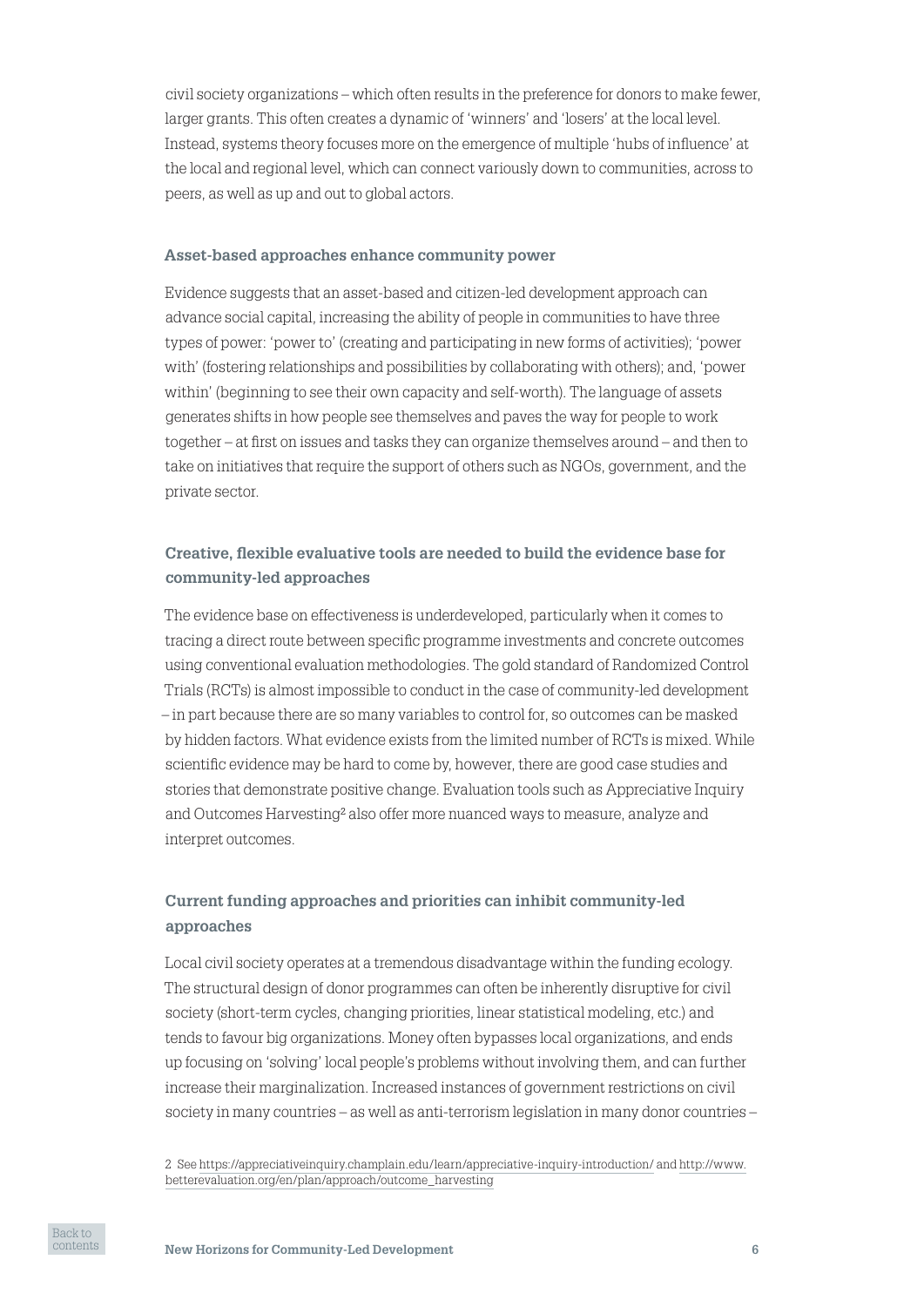are both having mixed effects, disrupting funding flows on the one hand, but highlighting the importance of both local resources and local constituencies for civil society on the other. The research points to six donor practices that create barriers for civil society and a community‑led approach, including: 'superior donor mindsets', 'unreasonable demands', 'silos', 'deficit framework', 'working with usual suspects', and 'low appetite for risk.'

| Constraint                                                                                                                                            | Proposed Solution                                                                                                                                                                                                                                                                                                                                                                                                                                                                                                                                        |
|-------------------------------------------------------------------------------------------------------------------------------------------------------|----------------------------------------------------------------------------------------------------------------------------------------------------------------------------------------------------------------------------------------------------------------------------------------------------------------------------------------------------------------------------------------------------------------------------------------------------------------------------------------------------------------------------------------------------------|
| 'Superior' mind-set                                                                                                                                   | Shift from:<br>'We know best,' to 'communities know what is<br>best for them';<br>Rushing to 'give things,' to stopping to 'listen<br>$\mathcal{L}_{\mathcal{A}}$<br>and understand';<br>A drive to 'be there first' and 'plant the flag', to<br>pausing to understand, and then build on, what<br>exists in a community.                                                                                                                                                                                                                                |
| Unreasonable demands and<br>expectations of local partners<br>(including asking those with<br>the least time and resources to<br>contribute the most) | Provide grant funding in the context of other<br>ш<br>kinds of institutional supports (whether<br>facilitated by others or provided directly)<br>(short-term);<br>Invest in the ecosystem or architecture for<br>community development - including networks<br>and local level institutions (such as local<br>grantmakers/foundations) that can steward and<br>disburse resources at an appropriate level to<br>local groups (medium to long-term);<br>Bring a social justice lens (i.e. addressing root<br>causes) to programme approaches (long-term). |
| Silo ('vertical') thinking                                                                                                                            | Appreciate community-led development in<br>a.<br>the context of an ecosystem which involves<br>(and must involve) complexity and interplay of<br>multiple actors, including government and other<br>sectors, each with different roles, constraints,<br>incentives and ways of working.                                                                                                                                                                                                                                                                  |
| 'Empowerment'/deficit-based<br>framework which assumes that<br>communities' lack ideas, resources<br>and the ability to act                           | Shift from the idea of 'empowering communities'<br>to 'investing in communities.'                                                                                                                                                                                                                                                                                                                                                                                                                                                                        |
| Funder/INGO 'cliques': i.e.<br>funding the 'usual suspects' while<br>overlooking small organizations                                                  | Tackle the broader issues of funding to the<br>global south.                                                                                                                                                                                                                                                                                                                                                                                                                                                                                             |
| Risk – funders do what is safe and<br>acceptable', in the face of political<br>pressures, constituency demands,<br>and bureaucratic systems           | Invest in developing management and work<br>a.<br>around strategies to mitigate risk as well as find<br>spaces for flexibility: doing things differently;<br>Make the case that it is safe, efficient and<br>effective to fund community organizations<br>directly.                                                                                                                                                                                                                                                                                      |

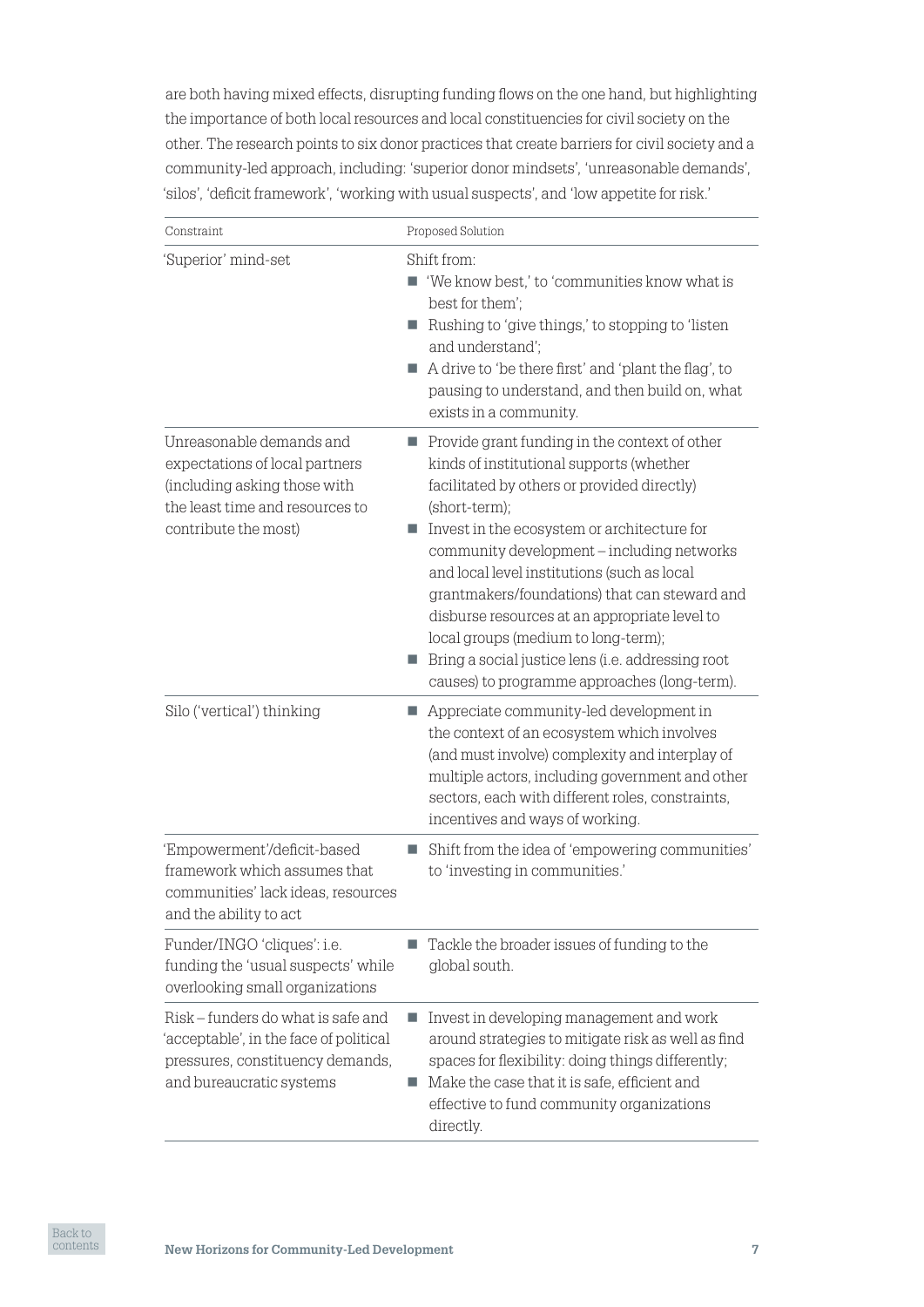# **Alternative funding opportunities and mechanisms are expanding and challenging traditional aid models**

The funding landscape is both changing and expanding. It includes both new actors and new mechanisms for giving and channeling funds. Among these new developments, the growth of direct cash transfers and crowd funding have a particular role in challenging the status quo. Direct transfers of cash via different platforms challenge the notion that organizations which have the capacity to distribute resources to smaller groups have a particular role to play in improving the well‑being of communities and, indeed, may force such organizations to become more effective in making the case for their value-added, rather than simply their transactional, role. Cash transfers from the diaspora sending money back home household to household, constitutes a huge transfer of financial assets between senders and receivers. According to the World Bank, 250 migrant/diaspora3 remit over half a trillion<sup>4</sup> and impact 4.5 people (over a billion) in their countries of heritage.<sup>5</sup> By comparison, less than 2% of UK aid is delivered using cash. $6$  although that may change with time. These personal transfers through individual giving by the diaspora would have even greater impact, however barriers persist in bringing down the cost of sending money home. The average transfer cost is between 5–10%. The global target set by the World Bank is to bring the cost down to 3% by 2030. Comic Relief is supporting this endeavour through its funding to the African Foundation for Development, AFFORD. In addition to cash transfers, the diaspora also transfer skills and knowledge, are hugely committed to volunteering, and have strong networks for end to end business partnerships in emerging markets.

# **Community-led approaches have the potential to rebalance power and align donor, civil society and community priorities**

A community‑led approach fits with the priorities of southern civil society because it moves power to where it belongs: into the hands of people whose lives are to be changed. This report provides many examples, as well as ways in which funders can contribute to such efforts (see pp 33–34 for full recommendations).

Our three overarching recommendations for funders are:

- **1 Be a game changer in community-led development:** invest in building the case by testing the theory of change hypothesis underpinning the new community‑led paradigm.
- **2 Add value through non-financial capital:** intellectual (institutional knowledge) and reputational capital (influence) are important assets that donors can mobilize beyond simply their funding.
- **3 Actively learn, collaborate and cooperate with peers and partners:** establish communities of practice and support places and platforms for grant partners and peers through a coordination, convening, catalyzing and learning role.

4 https://economictimes.indiatimes.com/nri/forex-and-remittance/india-to-retain-top-position-in-remittanceswith-80-billion-world-bank/articleshow/66998062.cms

<sup>6</sup> http://www.alliancemagazine.org/blog/not-just-question-trust-can-philanthropists-get-better-resultsless/



<sup>3</sup> http://www.un.org/en/development/desa/population/publications/pdf/popfacts/PopFacts\_2017-5.pdf

<sup>5</sup> https://www.weforum.org/agenda/2018/06/migrants-remittance-global-economic-force/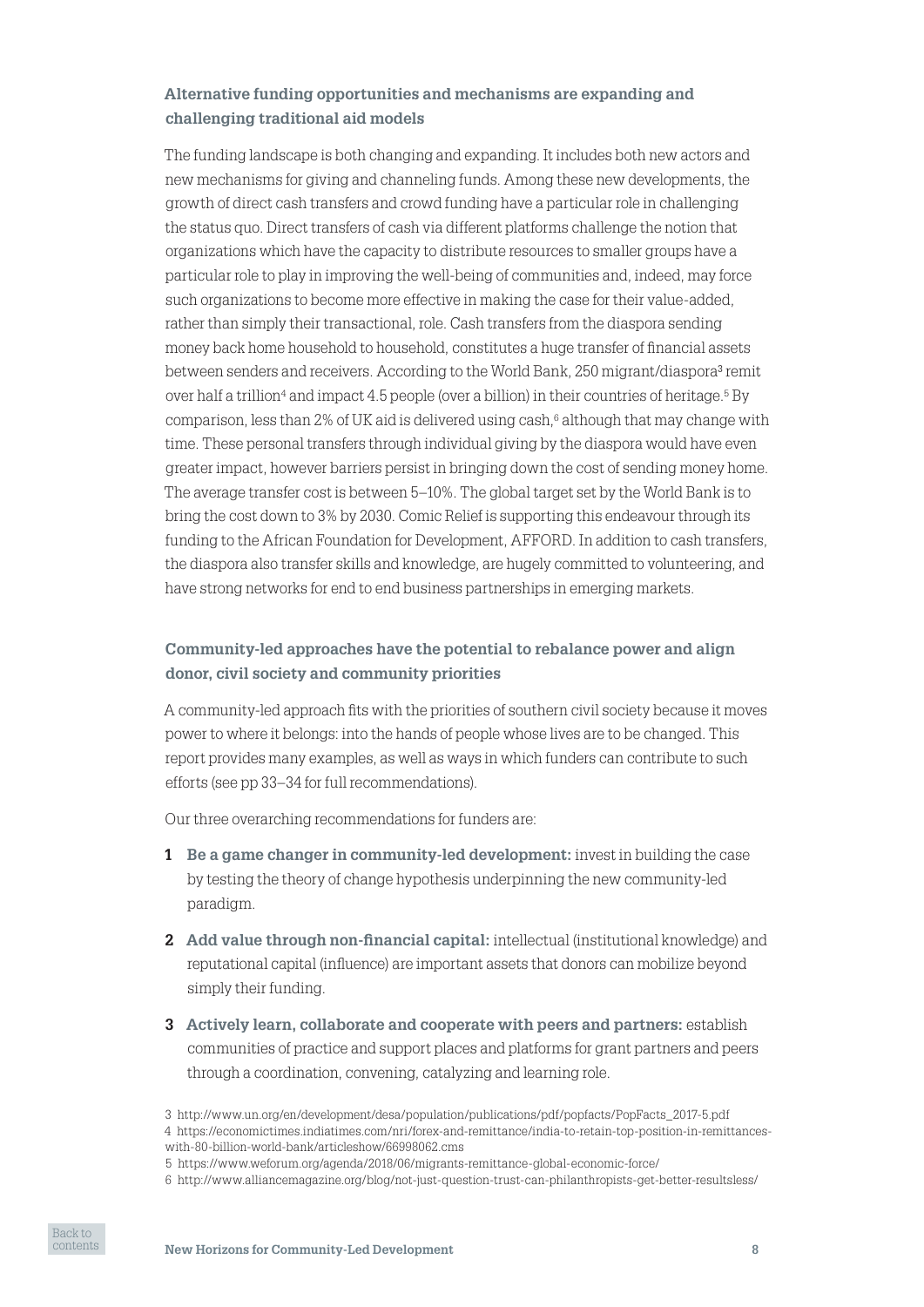# <span id="page-8-0"></span>**1 Introduction**

## **1.1 Background– the changing context for development aid**

In the past decade, there have been many genuine efforts by actors in the development space to stimulate active citizenship, community building, and community-driven development. This has meant a shift from treating people as passive 'beneficiaries' or 'consumers' of development services to recognizing them as active producers of livelihood strategies, as well as necessary and credible actors in development decision-making. This trend is evident in various and diverse quarters, including among bilateral donors and international non‑governmental organizations (INGOs). The Grand Bargain , first proposed by the former UN Secretary General's High‑Level Panel on Humanitarian Financing, commits donors and aid organizations to providing 25% of global humanitarian funding to local and national responders by 2020, and the 'Participation Revolution' – which emerged as a key outcome of the 2016 World Humanitarian Summit, together with the broader localization agenda, all represent a new commitment by donors to move more resources to the Global South (these currently stand at 0.3% of humanitarian aid<sup>7</sup> and 3–5% of development aid<sup>8</sup>).

Meanwhile, a parallel conversation has focused on how to reconceptualize development as a process that enables people to translate their assets (however few) in to agency (however constraining the external environment may be). It explores how to ensure that external assistance designed to guarantee basic services, rights and levels of security does not inadvertently undermine the energy and initiative of community level mechanisms and how communities can organize to leverage external investment (rather than assistance) on their own terms so that development is community‑driven, rather than donor‑driven.9

These conversations are taking place against the larger backdrop of a changing global context in the environment for civil society funding. Some of these include:

- $\blacksquare$  Reductions and changes in flows of development aid, often associated with a closer alignment to the geopolitical and economic interests of donor countries, which raise large existential questions about the relevance of traditional aid in its current framing;10
- $\blacksquare$  Emergence of new actors in the development space (such as the Turkish International and Cooperation Agency – TIKA, SlovakAid, and the Russian Rossotrudnichestvo) which bring different geopolitical, philosophical perspectives and styles of implementation;<sup>11</sup>



<sup>7</sup> [http://devinit.org/post/global‑humanitarian‑assistance‑2017/#](http://devinit.org/post/global-humanitarian-assistance-2017/) See slide 6

<sup>8</sup> https://www.theguardian.com/global-development-professionals-network/2015/nov/09/five-reasons[donors-give-for-not-funding-local-ngos-directly](https://www.theguardian.com/global-development-professionals-network/2015/nov/09/five-reasons-donors-give-for-not-funding-local-ngos-directly)

<sup>9</sup> See<https://www.africanindy.com/opinion/durable-development--time-to-do-things-differently-10110842> 10 See [http://www.oecd.org/dac/development-aid-rises-again-in-2016-but-flows-to-poorest-countries-dip.](http://www.oecd.org/dac/development-aid-rises-again-in-2016-but-flows-to-poorest-countries-dip.htm) [htm](http://www.oecd.org/dac/development-aid-rises-again-in-2016-but-flows-to-poorest-countries-dip.htm) and<https://www.devex.com/news/after-cida-ausaid-australia-integrates-aid-into-foreign-affairs-81826> 11 <https://www.odi.org/sites/odi.org.uk/files/odi-assets/events-presentations/1724.pdf>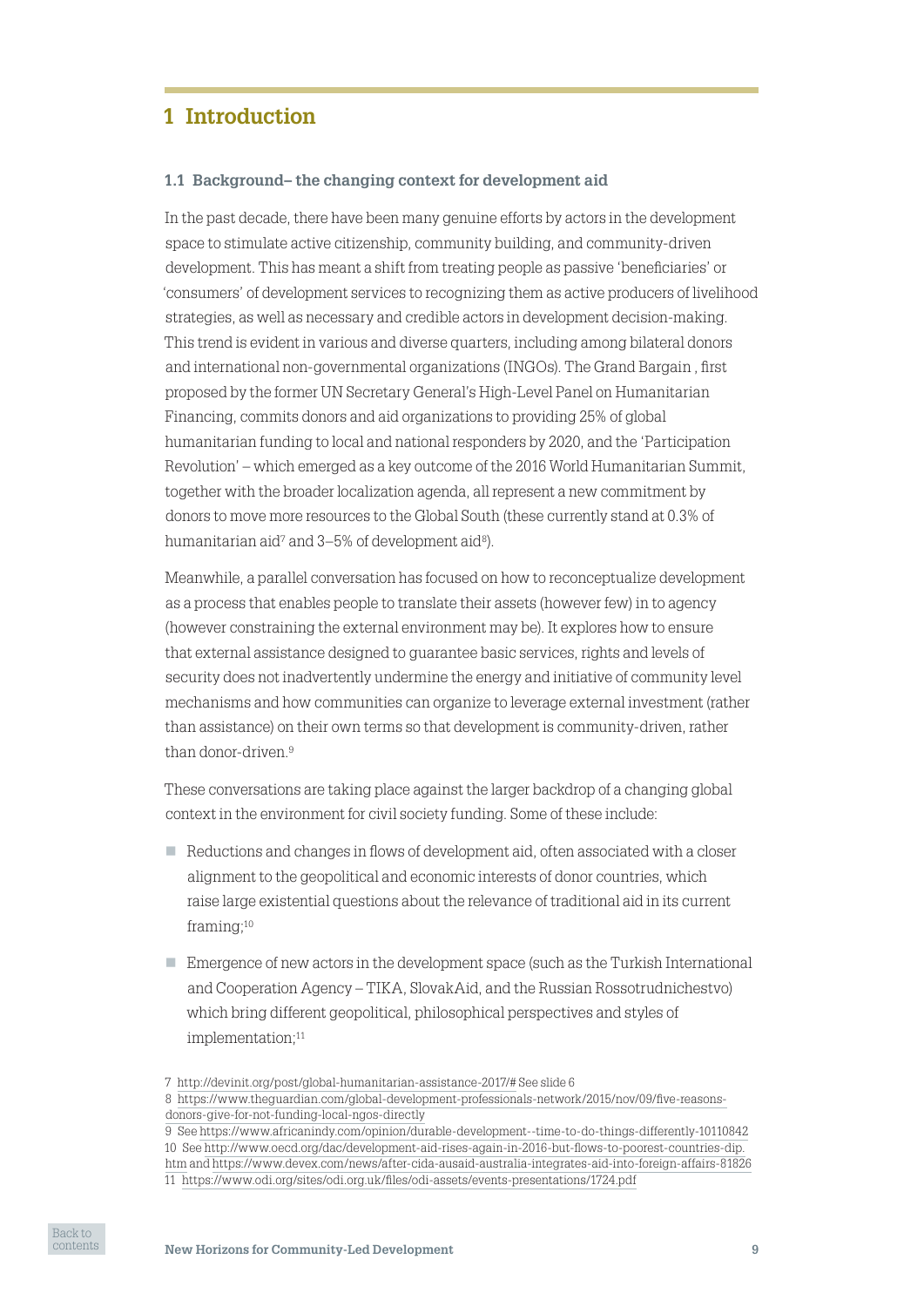- <span id="page-9-0"></span> $\Box$  Private philanthropy – and particularly wealth associated with individual business leaders – as a new and increasingly significant actor (both in traditional 'donor' contexts as well as in emerging markets and developing contexts such as Russia12, China13 and India14, for example);
- $\blacksquare$  Emergence of organized philanthropic sectors across the Global South which include high net worth individuals, middle classes and community actors as donors – which make local resources a possibility (as well as a necessity);15
- $\blacksquare$  Increased restrictions on, and the stigmatization of, civil society as a global trend, limiting or preventing external funding in which local organizations are cast as 'foreign agents' or criminal organizations.16

These are all creating ripple effects within the environment for aid, and are also challenging traditional donor roles, as well as some of the assumptions that have underpinned ways of working in the past. Much of the grey literature reviewed here refers to, and is shaped by, different features of the new development landscape, such as the role of local resources (and the building of local assets) and the kinds of capacities that southern civil society organizations need to have in order to be effective and legitimate among domestic and external constituencies. Inevitably, these shifts in the external environment will start to be reflected more explicitly and frequently in the research and teaching agendas of academic institutions in the future.

## **1.2 Introducing a community philanthropy framework and language**

The GFCF has been actively involved in conversations and programmes aimed at fostering more bottom‑up, people‑led development approaches for the past ten years, building up a network of partners around the world that are seeking to model a different kind of development by emphasizing local autonomy and local assets. As a grantmaker, the GFCF focuses its efforts (in the form of financial and technical support, network‑building and building an evidence base through rigorous data collection) on one particular part of this new ecosystem for people‑led development, which is the rapidly‑growing field of organized community philanthropy. The framework of community philanthropy, which is under‑pinned by three core pillars of assets, capacities and trust, is introduced in this report as a particular lens through which to consider people‑led development – in particular, how the development of local resources, including



<sup>12</sup> <http://english.fondpotanin.ru>

<sup>13</sup> <http://philanthropies.org/china/>

<sup>14</sup> <http://philanthropies.org/india/>and<http://azimpremjifoundation.org>

<sup>15</sup> [https://www.brookings.edu/wp-content/uploads/2017/02/global\\_20170228\\_global-middle-class.pdf](https://www.brookings.edu/wp-content/uploads/2017/02/global_20170228_global-middle-class.pdf)

<sup>16</sup> See [https://www.opendemocracy.net/openglobalrights/shannon-n-green/adapt-or-perish-new-normal-](https://www.opendemocracy.net/openglobalrights/shannon-n-green/adapt-or-perish-new-normal-for-civil-society)

[for-civil-society](https://www.opendemocracy.net/openglobalrights/shannon-n-green/adapt-or-perish-new-normal-for-civil-society) and a host of articles on the topic of the closing space and the role of local resources.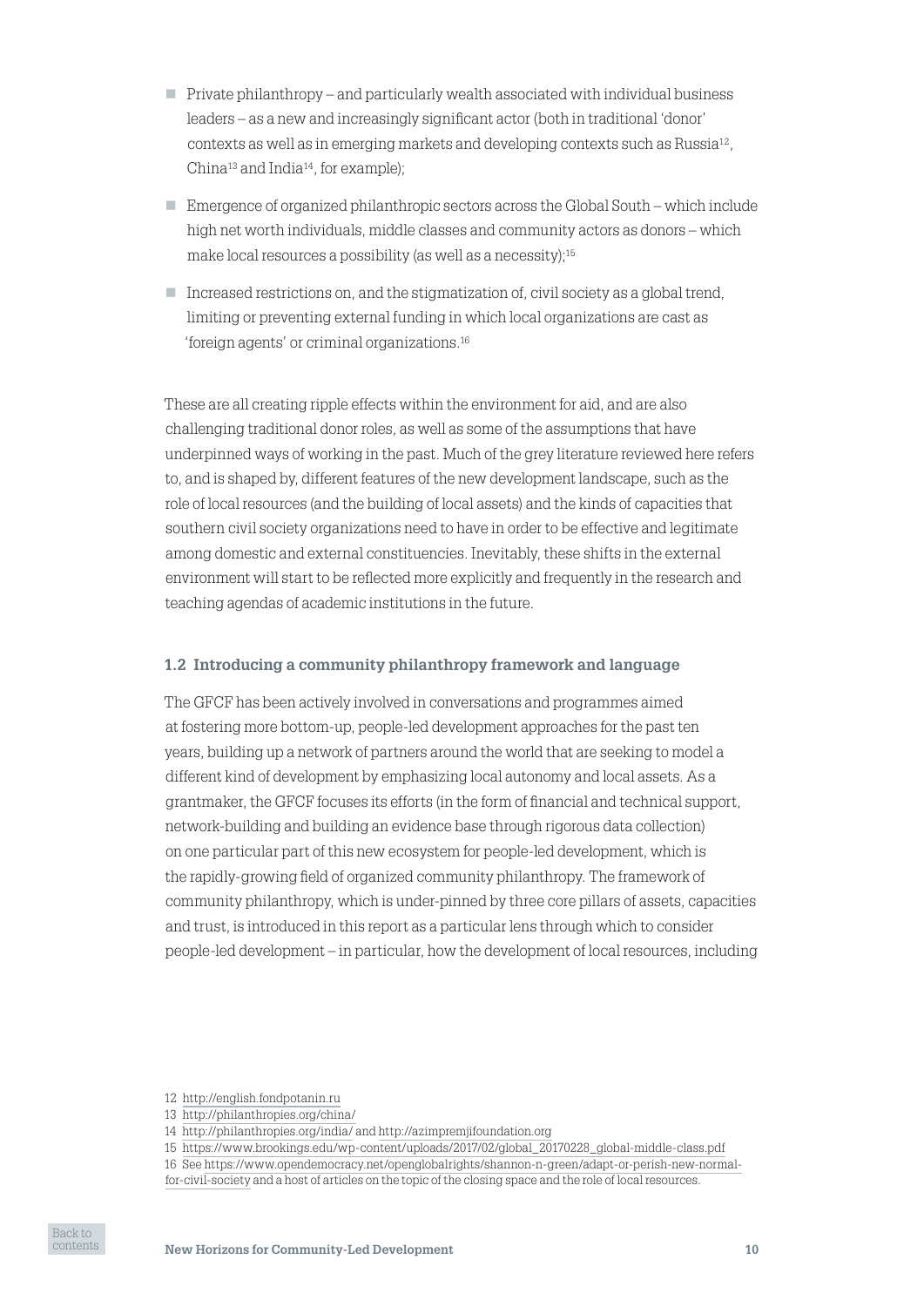local giving – can transform local development processes, strengthen local ownership and amplify local voices.17

The GFCF brings both a lens of 'reform' of the existing system for development aid (where gaps exist, where practice and institutions can be adapted and built on, etc.) and a lens of 'redesign' towards a new development paradigm that shifts power to communities. Of particular relevance here is the GFCF's work with a diverse range of private and public donor organizations to explore what role they can play in supporting such efforts. The key question here is how external funders can transfer power and responsibility to people who are often marginalized, while simultaneously: maintaining appropriate oversight of the work; developing feedback mechanisms to evaluate results and share learning; and, ensuring robust mechanisms of accountability and transparency.

17 The community philanthropy framework of 'Assets, Capacities and Trust' emerged from data collected by the GFCF over seven years of grantmaking to community philanthropy organizations – which include a diverse range of community foundations, women's funds, environmental funds and public foundations, all of which seek to build local cultures of philanthropy and participation and use grantmaking as a development tool. Data has been collected specifically around social capital indicators (of bonding, bridging and linking).

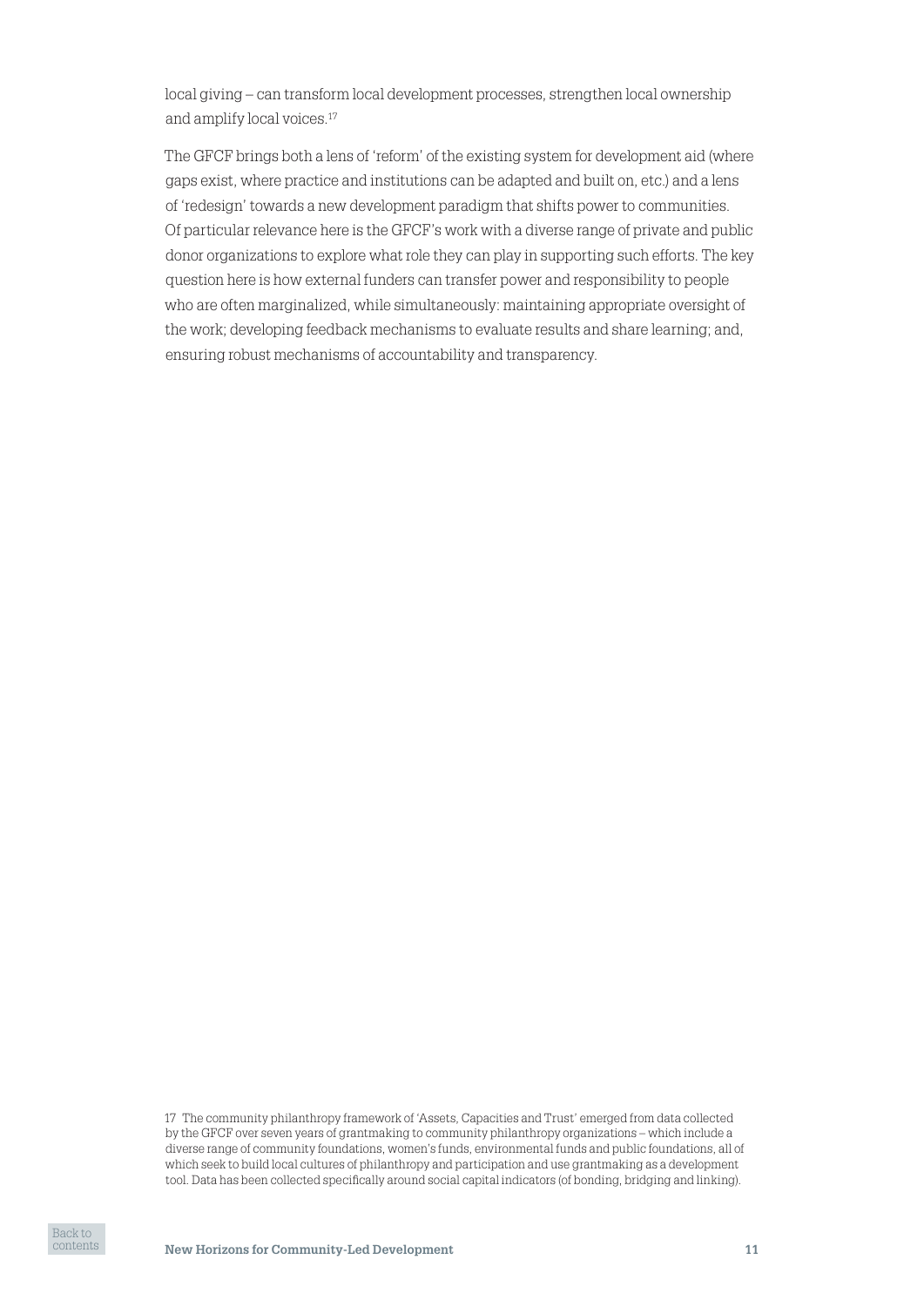# <span id="page-11-0"></span>**2 Research methodology**

The study is based on two main sources. One is a literature review and the other lessons derived from interviews with key informants. The work has involved much discussion with Comic Relief staff, including a workshop on emerging findings. This means that the conclusions have emerged from an iterative process with many people contributing to this final report.

## **2.1 Literature review**

The literature review included a broad range of resources, most of which were accessed online. In particular, there was a focus on more recent 'grey' (i.e. not peer‑reviewed) and practitioner‑based literature. In order to maintain a focus in the report on the current state of the conversation (i.e. shifts in the larger development landscape as well as donor trends), some of the references to more specific angles and aspects of the literature are indicated in the bibliography, which has been organized by topic.

#### **2.2 Key informant interviews**

Insights, perspectives, practice and lessons about the landscape of community‑led development and its funding were provided by 13 individuals participating in key informant interviews conducted between March and May 2017. The specific organizations consulted included INGOs, foundations, non‑governmental organizations, grassroots associations, funds and funders, a community of practice and a university centre. A full list of interviewees can be found in Appendix 1. They represent a diverse array of perspectives that include a rural focus, an urban focus, a diversity of regional experiences from Africa, Asia and Latin America as well as sectors such as health, sexual and reproductive health, productive youth, education, humanitarian crises, women's empowerment, housing and infrastructure services, income generation, livelihoods and community philanthropy.

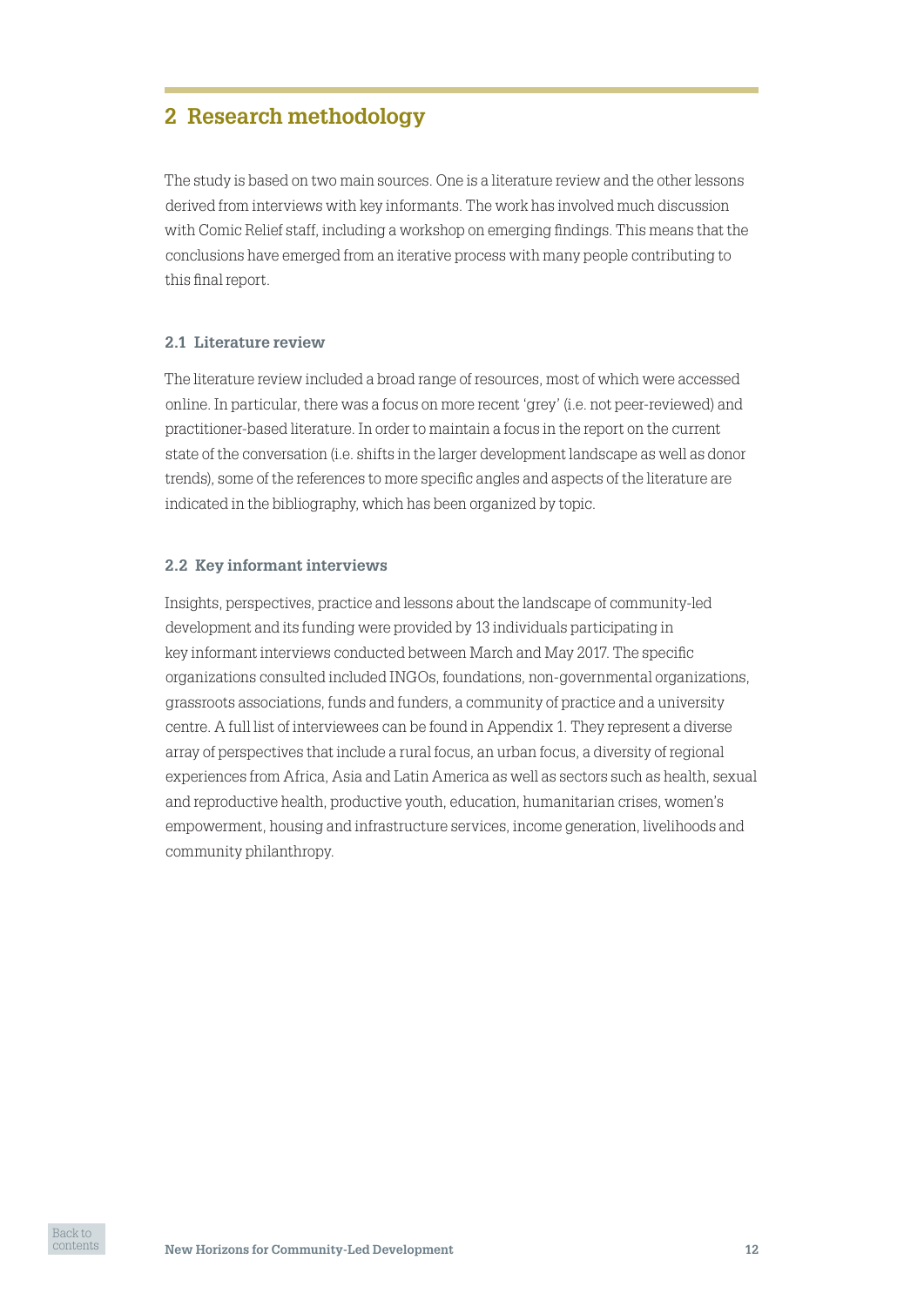# <span id="page-12-0"></span>**3 Findings – development sector and donors trends**

## **3.1 Defining community-led and community**

#### *Community‑led development*

The language associated with what might be broadly described as 'people‑led development' (such as 'asset‑based', 'locally‑driven', 'community‑led', 'development with a human face', 'bottom‑up development', etc.) is often used interchangeably.

However, it is important to acknowledge the association of specific frameworks and terminology with specific institutions, emerging at specific moments and shaped by larger political and economic contexts and underlying assumptions. These fall into two broad categories, which are interconnected but distinct: one has emerged *within what has been the mainstream or predominant development discourse* which dates back to the 1960s.<sup>18</sup> It is associated with a strong emphasis on participation, a rights-based or pro‑poor approach to development (see Gaventa 2002, for example) in which the key variables are the state and citizens' ability to claim their rights. In this framing, official development aid is considered a key instrument for change (or reform), but there is little mention of local non‑state resources, and the role of the private sector is also considered with some scepticism or distance.

The second has emerged more recently as part of an external critique informing a *new narrative for locally‑led development* at a time when the landscape for development aid has changed dramatically, with reduced flows of Official Development Assistance (ODA) funding and the emergence of new non‑traditional actors in the donor space. This new narrative has emerged from different experiences and bodies of work – often outside the mainstream development discourse – and so to some extent is still rather fragmented. Bringing both a lens of 'reform' and 'radical redesign' of the existing system (so, new kinds of practices and new kinds of institutions), the new narrative is also characterized by a particular emphasis on the central roles of *agency, trust and local assets* (and the interplay between them) in 'shifting the power' closer to the ground. These qualities give both ownership and control of resources to local people.

#### *Community‑led approaches within the mainstream development discourse*

The term *community‑driven development* (*CDD*) was coined by the World Bank in the 1990s as a distinctive strategy for delivering aid in ways that emphasized community control over planning and resource allocation, particularly in regard to local government. It marked part of a broader shift in understanding the participation of 'beneficiaries' in projects, to the more political and rights‑based definitions of participation by citizens

<sup>18</sup> For the purpose of this paper, we focus predominantly on discussions of 'community‑led' that have emerged between the 1990s and today. Although not covered here in detail, it is also important to look back further, to the earlier origins of community‑led development in India and Latin America as articulated by Gandhi and Pablo Freire *Pedagogy of the Oppresssed* (1972) and Schumacher (1973).

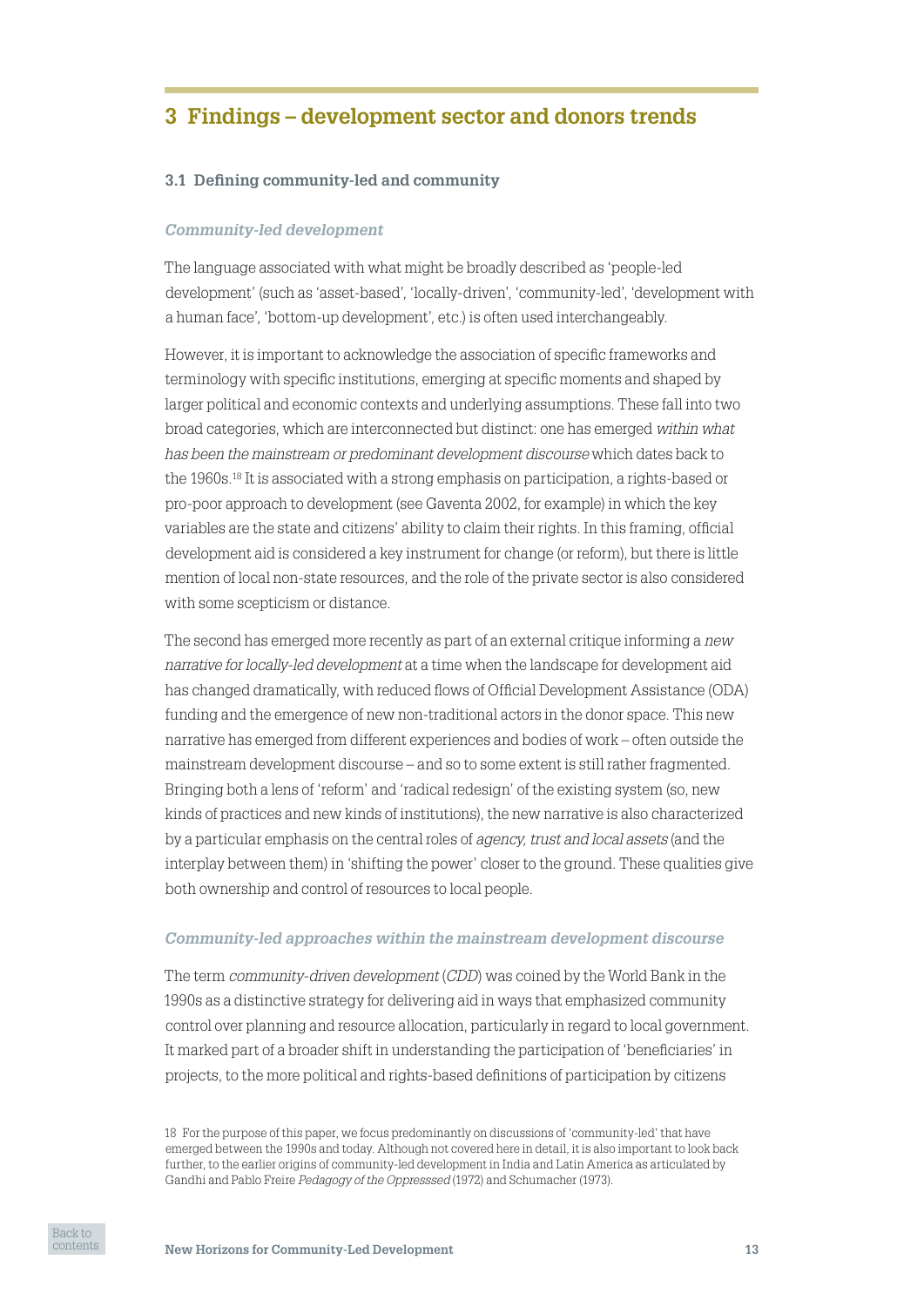who are the 'makers and shapers' of their own development (Cornwall and Gaventa 2000), with:

'the explicit objective of reversing existing power relations in a manner that creates agency and voice for the poor, while allowing the poor to have more control over development assistance. It is expected that this will result in the allocation of development funds in a manner that is more responsive to the needs of the poor, better targeting of poverty programs, more responsive government and better delivery of public goods and services, better maintained community assets, and a more informed and involved citizenry that is capable of undertaking self-initiated development activity.'<sup>19</sup>

At its heart, CDD meant *communities* using their *social capital* to *organize and participate*  in development processes (although Mansuri & Rao point out that all of these terms – italicized here – are open to interpretation). More recently, a further evolved version of this approach, community‑led development (CLD), has been coined by Inspiring Communities, $20$  a New Zealand NGO, and adopted by a network of NGOs $21$  which proposes a specific methodology for strengthening the capacities of communities not just to implement projects but from a broader, system‑level perspective.

Like CDD, *asset‑based community development* (ABCD) emerged in the 1990s as an alternative set of practices within the predominant aid paradigm. Led out of Northwestern University by Kretzmann and McKnight, ABCD emphasizes the importance of local assets in ensuring effective development outcomes (in particular, skills, associations, local institutions).22

It is important to note that all of these provide an important background for the most recent discussion around community‑led. The emphasis on *local philanthropy* in the context of a more complex ecosystem of actors is a more recent phenomenon and largely absent from the above. Indeed, there have been notes of scepticism raised by researchers who dismiss ABCD as part of the neo‑liberal project which perpetuates unequal power relations and is inconsistent with a social justice or rights‑based approach to development. This scepticism, it should be noted, may also be assumed regarding the role of local philanthropy which still does not feature in the language and framing of mainstream development (at least it does not feature as a tool for community development but it should be noted that local philanthropy has become an increasingly important part of the fundraising strategies of many INGOs).

21 <https://communityleddev.org>



<sup>19</sup> Mansuri & Rao, 2003.

<sup>20</sup> CLD is conceptualized as a planning and development approach resting on five principles: shared local visions drive action and change; use of existing strengths and assets; people, groups and sectors working together; building diverse and collaborative local leadership; and working adaptively with learning informing planning. See [http://inspiringcommunities.org.nz/resources/about‑cld/principles/](http://inspiringcommunities.org.nz/resources/about-cld/principles/).

<sup>22</sup> <https://resources.depaul.edu/abcd-institute/Pages/default.aspx>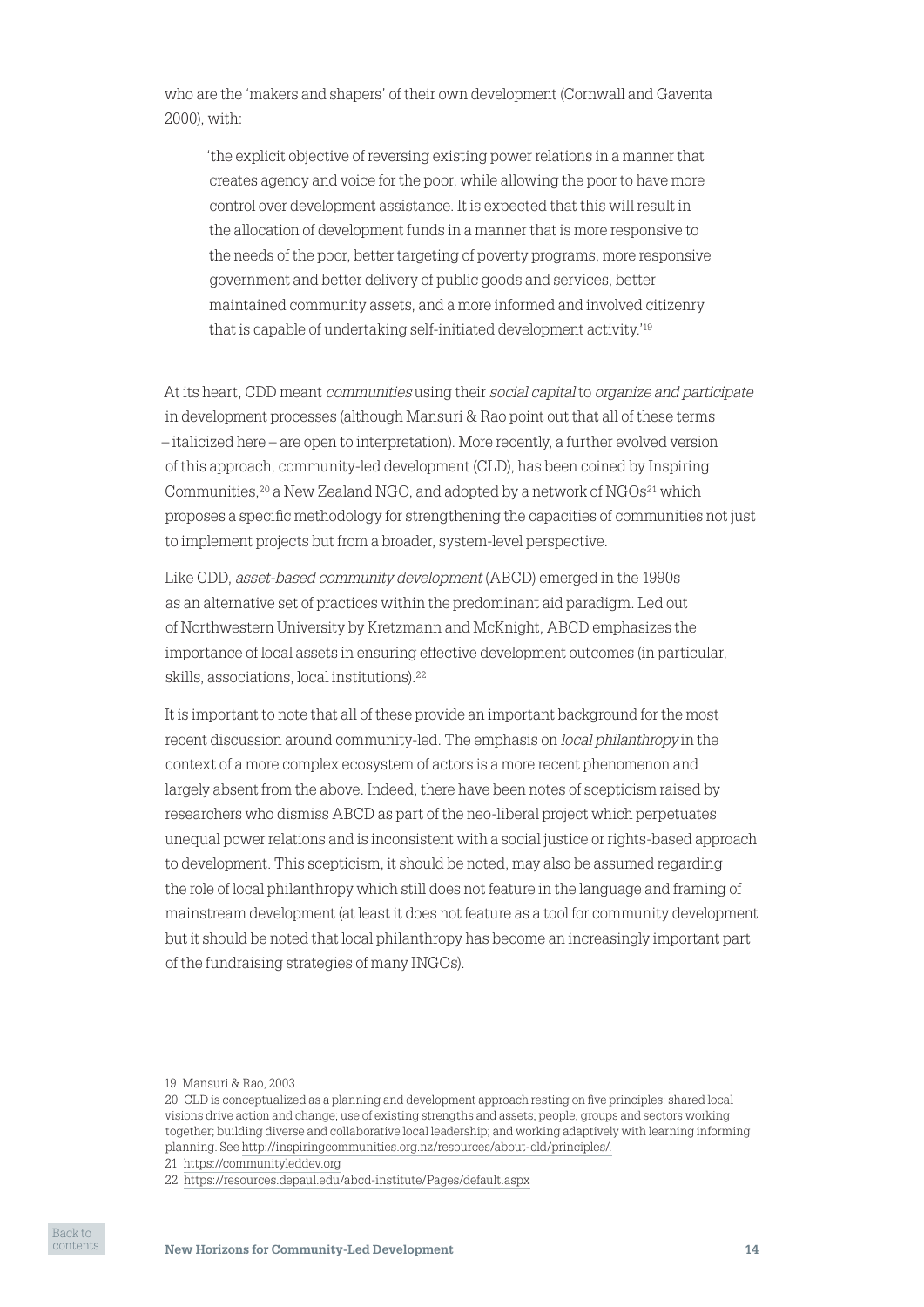#### *Community‑led 2.0: the new conversation(s)*

More recently, new literature has begun to emerge from outside the ODA system and development studies faculties, among a broader cross‑section of civil society activists, researchers and practitioners, which challenges the mainstream aid system around issues of *power* and *control*, and around top‑down and top‑heavy approaches. It considers more centrally the role of local financial assets and community co-investment, both in terms of enhancing the impact of development programmes and as part of the essential 'DNA' of a new, more distributed system for social change. Although much of this new literature might be considered 'grey' (i.e. not peer‑reviewed), it offers important new insights and opportunities for further inquiry. It includes:

- **1 'Power at the edges:'** Recent publications, *Time to Listen: Hearing People on the Receiving End of Aid*23 and *Smart Risks: How small grants are helping to solve some of the world's biggest problems*24, explore the importance of power that exists 'at the edges', which challenges the conventions of large, donor-controlled, project-based approaches that concentrate capacity at the centre rather than sharing it. The former focuses on the knowledge and insights of people – through consultations with more than 6,000 individuals – on their experiences of development programmes and how they might be made more effective and responsive, while the latter offers perspectives from a broad range of donors and practitioners on the role of small grant investments that build on, and invest in, existing human and social capital at the local level.
- **2 Horizontal learning practices:** Promoted by actors such as the Community Development Resource Association (CDRA) in South Africa, which have come to the fore with the reemergence and recognition of Indigenous Knowledge Systems (IKS), particularly in the post‑colonial countries of Africa, Asia and South America, and, to a lesser extent, amongst the native peoples of North America.25
- **3 Financial architecture, blending of funds, asset development, upward and downward accountability:** New attention has begun to be paid to understanding how the financial architecture – the institutional processes and the funding delivery systems that underpin them – can be made more effective when it comes to supporting local communities and their priorities. Central to some of this new thinking, which is emerging from different places including the experiences of the slum-dweller/low-cost housing movement<sup>26</sup> and the growing field of community philanthropy (see below), is how more 'blended' financial models (that combine both local and external resources) can not only put equal value on, and enhance, greater downward accountability but how communities with their own assets are also better placed to negotiate with and claim their rights from other stakeholders.27



<sup>23</sup> [http://cdacollaborative.org/wordpress/wp-content/uploads/2016/01/Time-to-Listen-Hearing-People-on](http://cdacollaborative.org/wordpress/wp-content/uploads/2016/01/Time-to-Listen-Hearing-People-on-the-Receiving-End-of-International-Aid.pdf)[the-Receiving-End-of-International-Aid.pdf](http://cdacollaborative.org/wordpress/wp-content/uploads/2016/01/Time-to-Listen-Hearing-People-on-the-Receiving-End-of-International-Aid.pdf)

<sup>24</sup> <http://www.developmentbookshelf.com/doi/book/10.3362/9781780449302>

<sup>25</sup> See CDRA [http://www.cdra.org.za/uploads/1/1/1/6/111664/horizontal\\_learning\\_lit\\_survey\\_jo\\_](http://www.cdra.org.za/uploads/1/1/1/6/111664/horizontal_learning_lit_survey_jo_stielau2007.doc)

[stielau2007.doc](http://www.cdra.org.za/uploads/1/1/1/6/111664/horizontal_learning_lit_survey_jo_stielau2007.doc)

<sup>26</sup> <http://pubs.iied.org/10181IIED/>

<sup>27</sup> <http://www.tandfonline.com/doi/full/10.1080/09614524.2016.1191437>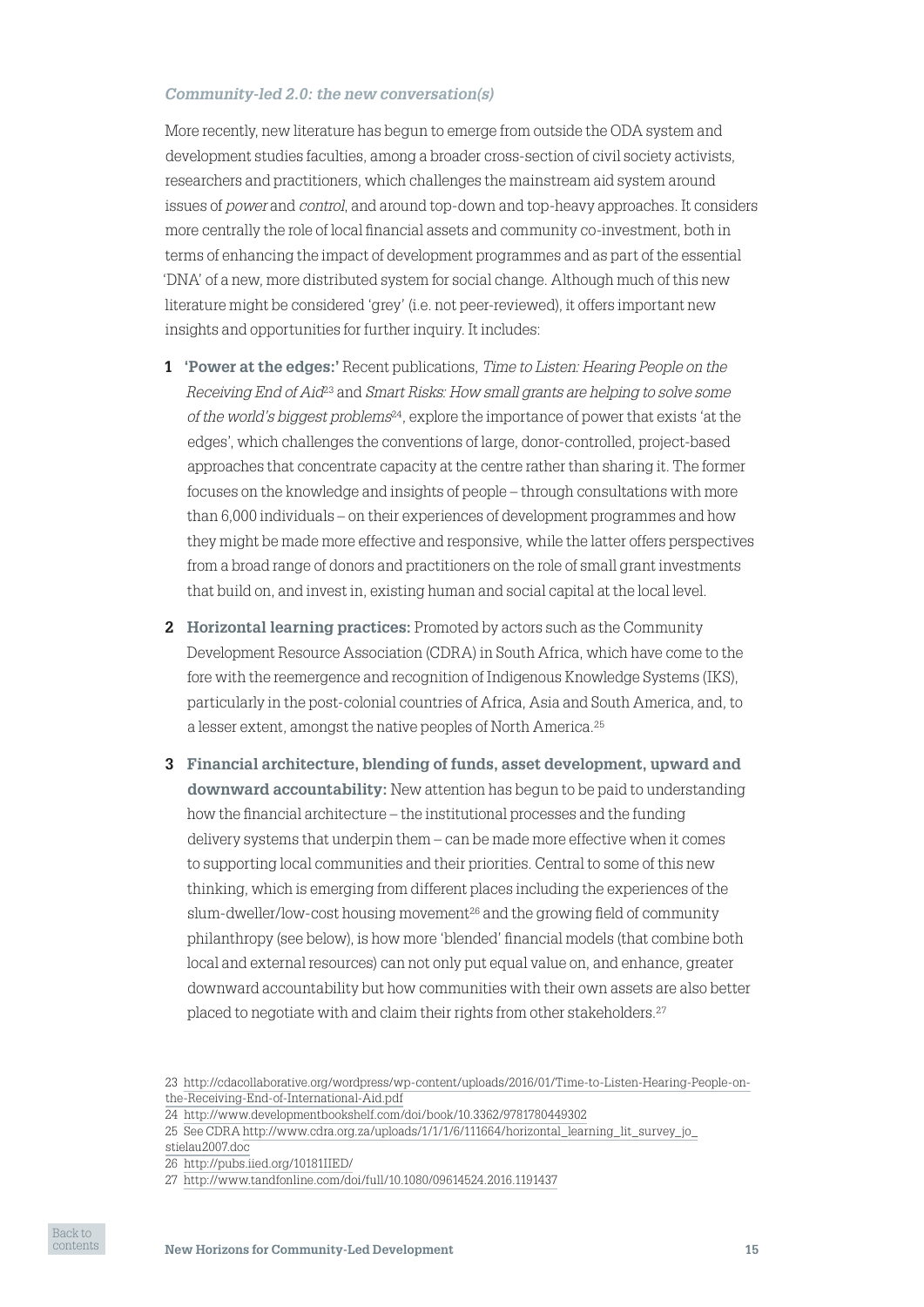- **4** Another interesting development in the area of financial architecture has emerged in the context of **'disruption'** and the unstable environments in which many civil society organizations find themselves. Here, the more linear concept of 'sustainability' has been replaced with ideas of 'adaptability' or 'durability' and the overall ability of organizations to adapt to different changing circumstances or shocks, both in terms of the external environment and also being able to respond to sudden or changing needs within the communities they serve.<sup>28</sup>
- **5 Community philanthropy:** The emergence of a distinct evidence base around the rapidly emerging global field of community philanthropy is also worth noting. This development is reflected in the academic landscape (with, for example, the recent creation of two academic chairs in Community Philanthropy in the United States and a new Chair in African Philanthropy in South Africa) as well as in a growing body of research (peer-reviewed<sup>29</sup> and practice-based<sup>30</sup>). This literature locates community philanthropy within both the context of existing cultures and traditions of trust‑based giving and self‑help,31 and broader conversations around aid effectiveness (in particular, through the application of metrics and indicators that align with the three inter-connected pillars of community philanthropy: assets, capacities and trust).<sup>32 33</sup>
- **6 New thinking on poverty:** Anirudh Krishna, a leading authority on poverty and development in India, has been paying particular attention to the role of social capital and the extent to which it is often preferable to external money. Closer to home, recent research on poverty in the UK has stressed the importance of community solutions. The comprehensive strategy developed by the Joseph Rowntree Foundation $34$  notes that community organizations have an important role to play. More recent research by the Webb Memorial Trust<sup>35</sup> suggests that unless communities are fully engaged in solutions, the problem of poverty will never be solved. The research concludes: 'What we need is not a set of transactional policies that shift resources, but the development of transformational relationships that shift power.'
- **7 New thinking on 'capacity' and the role of development aid:** The USAID‑funded 'Learning Agenda on Capacity Development'36, which was informed by the commitments laid out in the Paris Declaration on Aid Effectiveness (2005), the Accra Agenda for Action (2008) and the Busan Partnership Agreement (2011), is an important and extensive source of critical thinking and reflection that has taken place within large donor organizations about local ownership, local capacity and the role of external actors. A rich source of curated data and research, the conclusions of the

<sup>36</sup> <https://www.developmentiscapacity.org/about-us>



<sup>28</sup> See the work of the Non‑Profit Finance Fund<http://www.nonprofitfinancefund.org>

<sup>29</sup> [http://www.igi‑global.com/chapter/subnational‑governance‑and-development/172914](http://www.igi-global.com/chapter/subnational-governance-and-development/172914)

<sup>30</sup> [http://www.globalfundcommunityfoundations.org/information/building-community-philanthropy-in](http://www.globalfundcommunityfoundations.org/information/building-community-philanthropy-in-vietnam-understanding-the.html)[vietnam-understanding-the.html](http://www.globalfundcommunityfoundations.org/information/building-community-philanthropy-in-vietnam-understanding-the.html)

<sup>31</sup> [http://clpv.sanford.duke.edu/documents/Poor\\_philanthropist\\_screen.pdf](http://clpv.sanford.duke.edu/documents/Poor_philanthropist_screen.pdf)

<sup>32</sup> [http://www.globalfundcommunityfoundations.org/information/the-case-for-community-philanthropy](http://www.globalfundcommunityfoundations.org/information/the-case-for-community-philanthropy-how-the-practice-builds.html)[how-the-practice-builds.html](http://www.globalfundcommunityfoundations.org/information/the-case-for-community-philanthropy-how-the-practice-builds.html)

<sup>33</sup> [http://www.globalfundcommunityfoundations.org/latest-news/2014/12/3/a-snapshot-of-the-global](http://www.globalfundcommunityfoundations.org/latest-news/2014/12/3/a-snapshot-of-the-global-community-philanthropy-field-new-gf.html)[community-philanthropy-field-new-gf.html](http://www.globalfundcommunityfoundations.org/latest-news/2014/12/3/a-snapshot-of-the-global-community-philanthropy-field-new-gf.html)

<sup>34</sup> <https://www.jrf.org.uk/report/we-can-solve-poverty-uk>

<sup>35</sup> <https://policypress.co.uk/rethinking-poverty>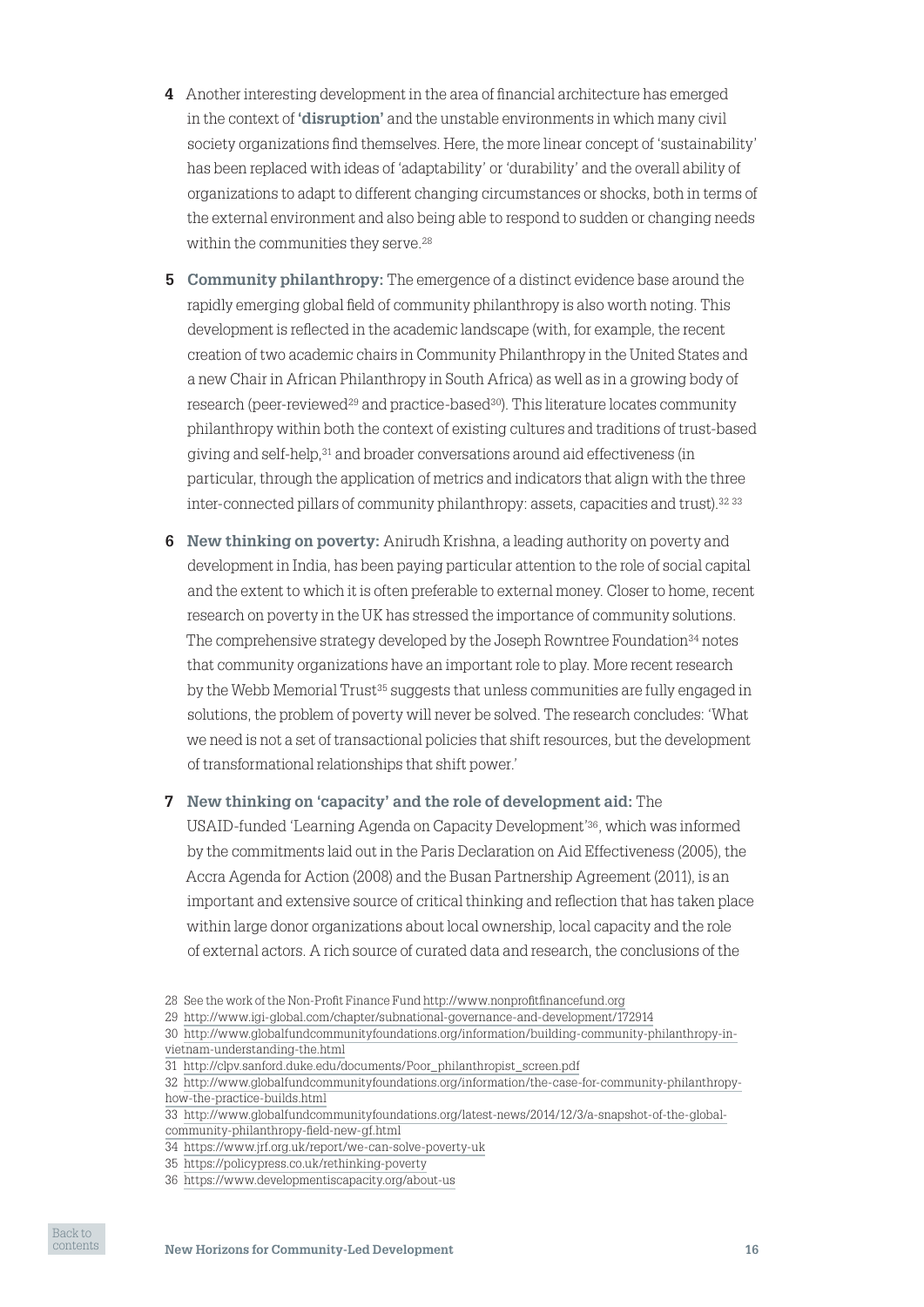Learning Agenda suggest that although there has been an overall shift away from development aid as 'the delivery of money, things and services, towards knowledge, institutions, systems and linkages,' (which it describes as Capacity 1.0), much that is done by donors and INGOs 'continues to lie in the former arena.' Systems thinking, social network or systems mapping and feedback loops (including Constituent Voice) etc. all stand to enhance existing development practice while also serving as cornerstones of an entirely new, locally‑rooted and shaped, operating system for development (Capacity 2.0).

## *Community*

Although *community* is most commonly defined by geography, it can also be defined by identity, interests and shared values (now more possible than ever, thanks to the Internet). Communities – particularly those of place – are not static, harmonious or homogenous; instead, they are complex places, where different views play out and where different interests and agendas may compete for power and resources. They can also be subject to elite capture<sup>37</sup> and the 'tyranny' of majority interests, where the voices of minority and marginalized groups can be ignored or excluded, unless specific checks and mechanisms are put in place.

Community can also be understood as a dynamic construct, which emphasizes connection to others and a shift from the individual to collective. In the words of one interviewee, community can be seen as '. . . a group of people working together for a common purpose that ropes in whoever is around them, providing benefits to them and the wider community.' In this sense, community can be seen to have a dual function of both 'gluing' people together through a shared sense of belonging, and providing an 'engine' that can allow the collective to express voice and action in relation to others. These two purposes can also be characterized by the concepts of bonding and bridging social capital, which are at the heart of most community and community-led approaches. While different processes, they operate hand-in-hand, with the former a prerequisite for the latter. The evidence also suggests that external development interventions are invariably more effective when they occur in places where communities have strong internal ties and networks.38 From a programming perspective, therefore, investment in both dimensions of community strengthening would be important to consider, with interventions that invest in community both as a place to associate (which are inclusive of potentially marginalized groups) as well as a place for organizing with a view to articulating and claiming rights.

The concepts of social capital, participation and empowerment are broadly agreed to be important features of community as understood as an engine for social change. Two additional concepts are also offered here: one is the notion of 'durable development'39



<sup>37</sup> Post, David. 2008. *CDD and elite capture : reframing the conversation*. Social Development how to series ; vol. 3. Washington, DC: World Bank. [http://documents.worldbank.org/curated/en/397181468137726436/CDD](http://documents.worldbank.org/curated/en/397181468137726436/CDD-and-elite-capture-reframing-the-conversation)[and-elite-capture-reframing-the-conversation](http://documents.worldbank.org/curated/en/397181468137726436/CDD-and-elite-capture-reframing-the-conversation)

<sup>38</sup> See [https://cup.columbia.edu/book/active‑social-capital/9780231125710](https://cup.columbia.edu/book/active-social-capital/9780231125710) Anirudh Krishna, Active Social Capital – Tracing the Roots of Development and Democracy, 2002.

<sup>39</sup> See Mawiyoo, J. *Durable development: Time to do things differently,* African Independent, 3 July 2017, <https://www.africanindy.com/opinion/durable-development--time-to-do-things-differently-10110842>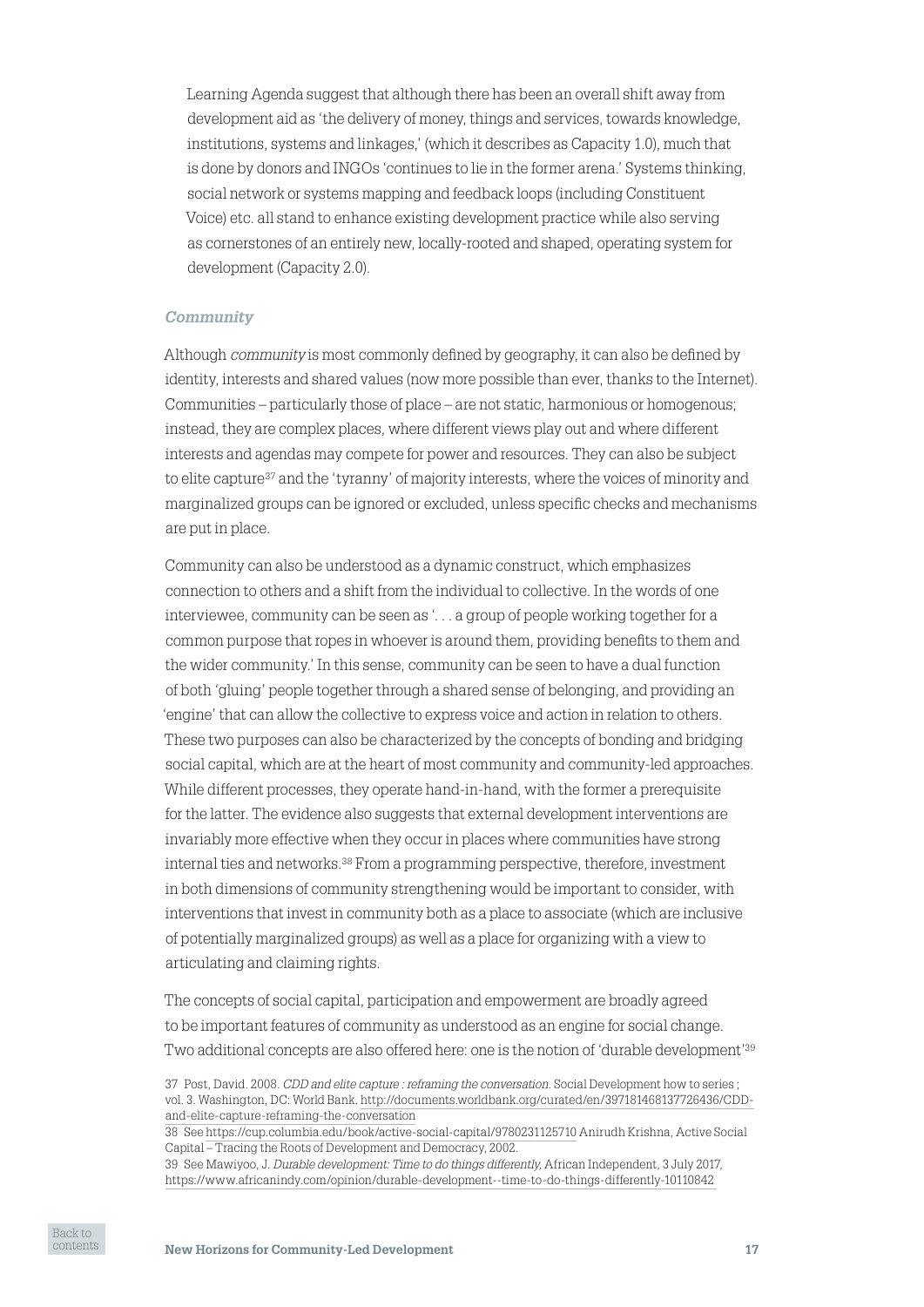i.e. creating local level processes, practices and institutions that are strongly rooted in and owned by local communities, and which can adapt over time in the face of changing circumstances, and the other that of 'shifting power,'<sup>40</sup> which speaks to both north-south dynamics around resource flows, systems of accountability, as well as the need to avoid creating southern 'gatekeepers,' or overly centralized centres of local power.41 In the new narrative, how community is defined – i.e. whether bound by geography or interest – matters little. What is more important is an emphasis on community as:

- **An actor:** an agent of change i.e. taking decisions and making things happen and not just a recipient of aid.<sup>42</sup>
- **A resource:** a source of knowledge, experience and assets to mobilize and tap into, rather than a gap or deficit to fill.
- **A network:** a resource for collective problem‑solving through shared efforts decision making and action – rather than isolated entities cut off from one another and operating alone.
- **A formidable force:** an influence to reckon with and take seriously, to engage with on equal terms, rather than pay lip service to.

What does matter, however, is the idea that:

- $\Box$  Community is about connections among people, with the implication that the purpose of community‑led is to *invest in people*, their social and psychological ties ('bonding capital'), the institutional arrangements that allow them to organize themselves more systematically ('bridging capital') and their ability then to engage with, leverage, and make claims from others ('linking capital').
- $\Box$  Community organizations exist to negotiate the terrain between individuals and the outside world, and many of the most successful ones do so with little external intervention, suggesting that a key role of external support might be to help to build up the 'assets, capacities and trust' (the framing of community philanthropy) that communities have or seek to grow. The idea of the 'good life' is central to the way we construct meaning in our lives. What we believe in, how we act, and the institutions we build all contribute to who we are. The key text here is an essay by Berger and Neuhaus, which examined the importance of 'mediating structures' such as family, church, workplace and neighborhood in enabling people to live flourishing lives, and to develop a healthy society.43

<sup>43</sup> Berger, P.L. and Neuhaus, R.J. (1977) *To empower people: The role of mediating structures in public policy* (Vol 1), Washington: American Enterprise Institute



<sup>40</sup> Shifting power was the theme of the Global Summit on Community Philanthropy which was held in Johannesburg, South Africa, in December 2016 and attended by 400 civil society actors and activists from over 60 countries – from the community philanthropy field as well other parts of civil society and the funding space. See [www.cpsummit.ngo](http://www.cpsummit.ngo)

<sup>41</sup> See Hodgson, J. & Knight, B., #*ShiftThePower: the rise of community philanthropy,* December 2017, Alliance magazine<http://www.alliancemagazine.org/feature/shiftthepower-rise-community-philanthropy/>

<sup>42</sup> [www.coady.stfx.ca/tinroom/assets/file/ABCD\\_Interpretive\\_Summary.pdf](http://www.coady.stfx.ca/tinroom/assets/file/ABCD_Interpretive_Summary.pdf)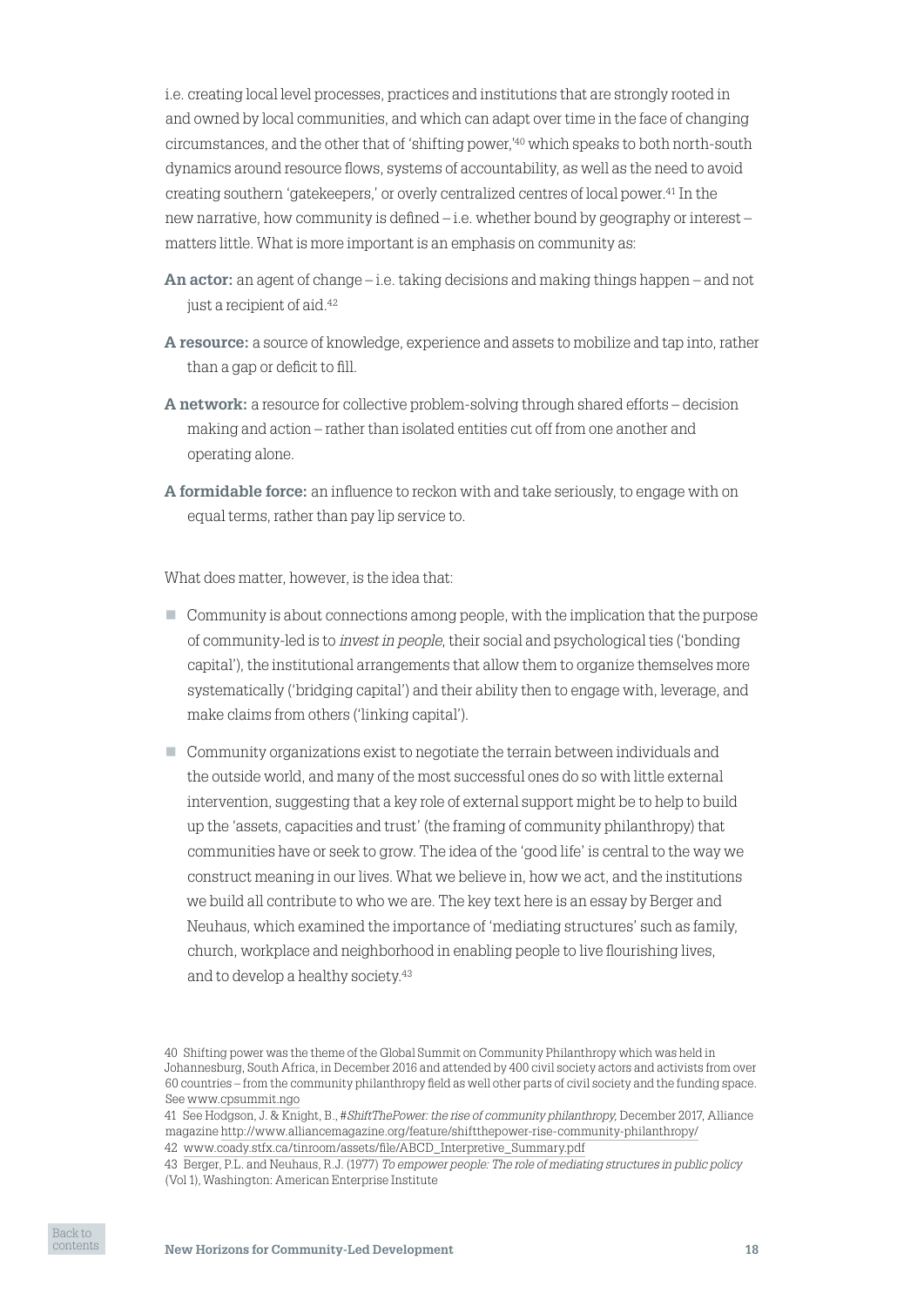## <span id="page-18-0"></span>**3.2 Community engagement – and entry points for donors**

Increasingly, the discourse on community is turning to systems theory to understand engagement with, between and beyond communities. A network approach puts *relationships and resilient systems* at the heart of development which are able to respond, adapt and re‑group when parts of the system are under pressure.44 It is important for funders to be aware of, and to work with, others to develop this approach. Connections to multiple diverse actors are critical in increasing a strong social infrastructure. Although networks with multiple diverse connections may be less efficient and harder to manage, they are much less vulnerable to disruption than more conventional 'hub and spoke' relations (such as between donors and grantees or between NGOs and resource or support organizations) and more effective in generating and sharing learning and ideas in more organic, multi‑directional ways.

At a more local level, different forms and expressions of civil society exist in all societies. They do not all look alike and can also have their own nature or distinctive features. They typically do not operate in isolation but have connections with others – making up an ecology or system of community associations, action and agency. Practice suggests that, too often, funders support and partner with the 'usual suspects,' i.e. larger, established and registered civil society organizations that have worked with other donors before and therefore have their own 'seal of approval' or legitimacy. Social network mapping, which explores (and seeks to grow) connections and relationships at the local level is an effective way to: establish deeper insights into a local landscape; identify different potential partners, alliances and platforms; and, measure general systems/network strengthening at the local level.

#### **The various 'faces' of actors in the community-led space**

- $\blacksquare$  Formal structures with legal status, bank accounts and governance bodies, or established but not registered, and operating on widely understood but informal procedures and policies that are widely accepted and valued;
- Permanent (enduring and long-standing) or have a short life span, emerging to address a issue or problem before dissolving;
- n Capacity to engage their membership, constituency and the authorities and other actors on the ground to advance their interests and benefit or more simply serve the purpose of association and belonging, using what they have internally and not linking to others and their resources;
- Shorter or longer-term thinking that addresses immediate or longer-term needs;
- n Focus on survival (avoiding things from getting worse) or movement systemic change and advance;
- $\blacksquare$  Focus on self-help or advocating for rights, services and state accountability to them;

44 Dupree, S. & Allan, C. (August 2017) *Resilient funders*, Global Greengrants

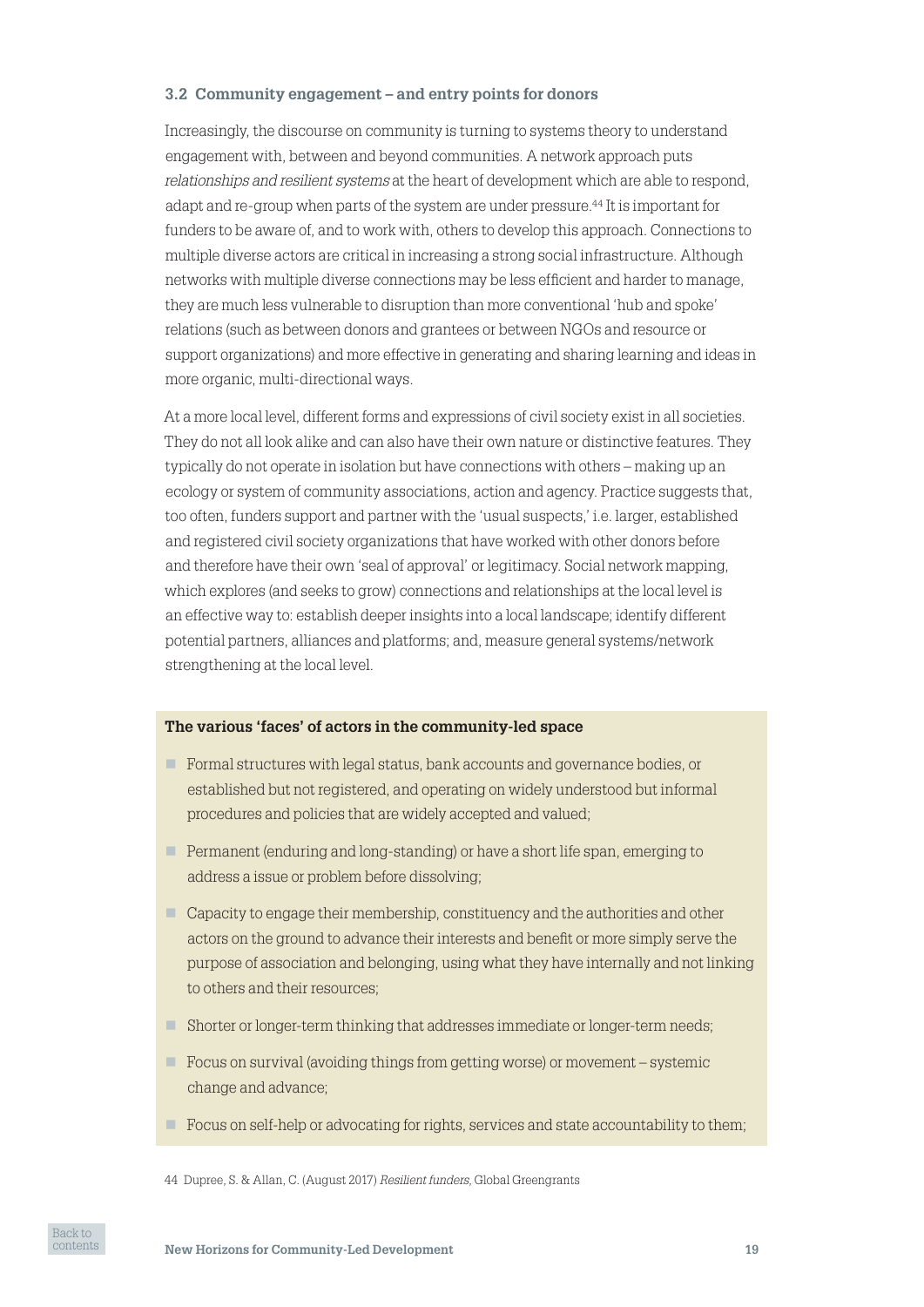<span id="page-19-0"></span> $\blacksquare$  Look inward to their own immediate community or look outward to serve and support communities that interest them – diaspora organizations being exemplary of this for identity‑based organizations.

## **3.3 The case for community-led**

The evidence base on the effectiveness of community‑led initiatives has often been hard to come by or, at least, tends to lag behind the speed at which such projects are being implemented (Mansuri & Rao, 2003). The absence of large and systematic studies could, in part, reflect the fact that community strengthening and community-led development – by virtue of its longer‑term, transformative nature – is hard to assess. Additionally, community change work is not well‑suited to scientific studies and the use of 'control groups.' What does exist, however, are case studies offering learning and reflections from individual initiatives or projects, as well as articles written in response to critiques that frame a case. However, at present, these form part of a larger hypothesis regarding effective social change, and what is missing – and offers a potential gap that could be filled – is a concerted effort to 'join the dots', by looking across projects and organizational experiences, for an analysis of the bigger picture, and for a sector-wide assessment of trends and tendencies, strengths and weaknesses, potential and promise.

The literature on community-driven development (CDD, as defined by the World Bank) offers most in terms of evidence: it reveals that effectiveness is mixed. Rigorous evaluations of 17 World Bank Social Fund and CDD programmes reported positive impact of CDD on targeting households, increasing household level of living standards and welfare, increasing access to and use of basic services, but mixed and sparse evidence of impact on governance, social capital or micro levels of conflict (Wong, 2012). Other studies of specific World Bank programmes offer similar results (Mansur and Rao, 2013). One conclusion drawn is that CDD tends to solve the welfare problem at the local level more consistently than it solves problem of governance, peace or social cohesion (Bennett, S & D'Onofrio, 2015).

Evidence from Ethiopia, the Philippines and South Africa (Mathie, 2017), suggests that an asset‑based and citizen‑led development approach can advance social capital, increasing the ability of people in communities to have three types of power: 'power to' – creating and participating in new forms of activities; 'power with' – fostering relationships and possibilities by collaborating with others (linking up and being a doer) and, finally 'power within' – beginning to see their own capacity and self‑worth. The language of assets generates shifts in how people see themselves and paves the way for people to work together – at first on things they can organize themselves around – and then to take on initiatives that require the support of others such as NGOs, government, private sector.

The emergence of community philanthropy – which is characterized by a set of institutions and a set of practices aimed at shifting power to, and growing the power of, communities – has largely occurred outside the mainstream development/donor discourse. The nature of research conducted either directly by the GFCF or by its partners, however, reveals that while there is an aspiration for this work to be transformational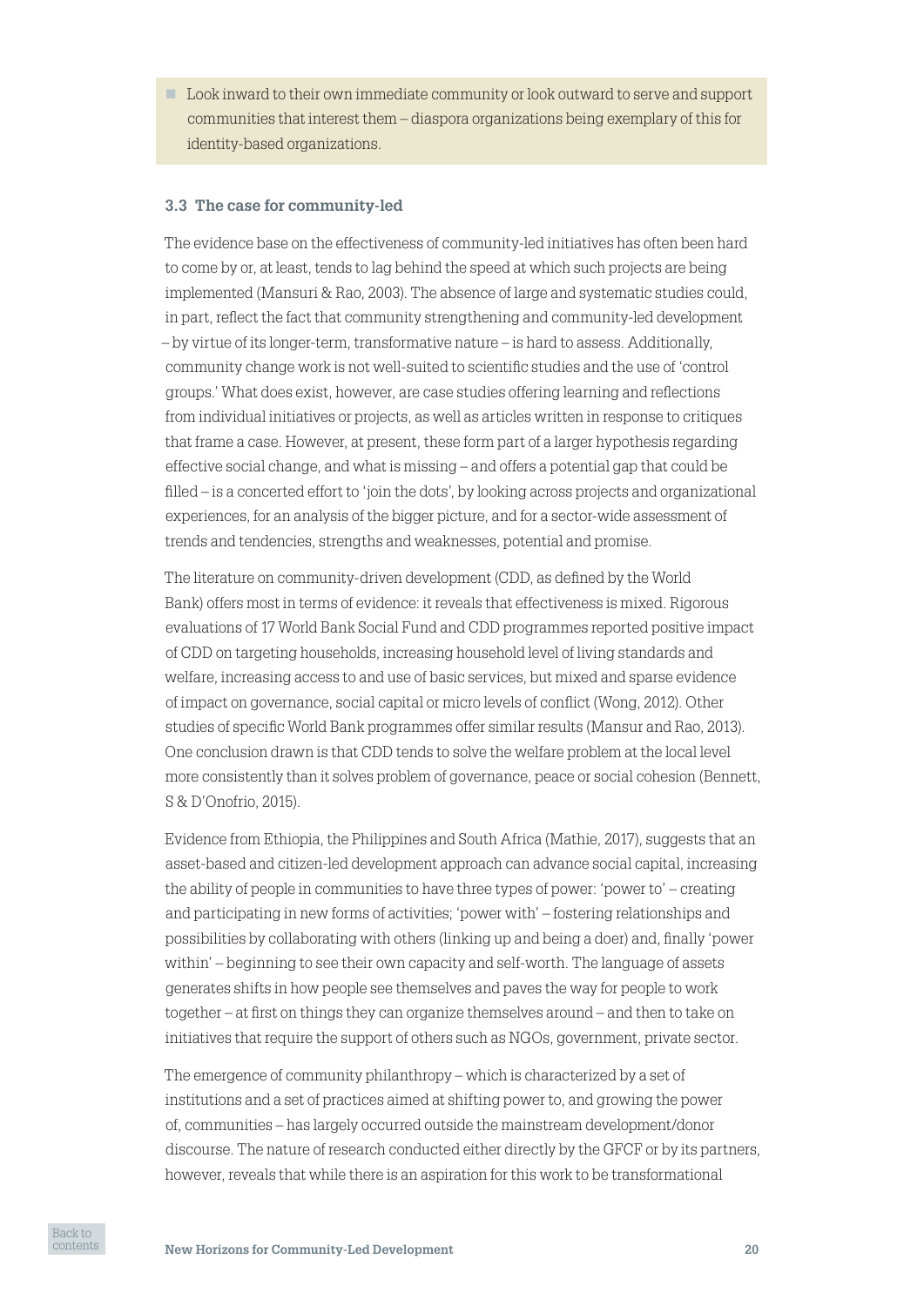<span id="page-20-0"></span>and relevant to other parts of the development space, community philanthropy has committed itself to a strong learning agenda, largely focusing on what it does differently and how.

In the literature, a report based on stakeholder consultations in three regions of the world (and supported by the Charles Stewart Mott Foundation and the Aga Khan Foundation), makes a six‑point case for community philanthropy and its value, framing the following hypothesis to test and refine:

- If people feel like they are *co–investors* in their own development, then they care more about the outcomes.
- $\blacksquare$  If people bring their own assets to the table, then the power dynamics are more equal.
- $\Box$  Community philanthropy builds on natural instincts, norms and conventions, already present in communities.
- $\Box$  Community philanthropy can provide a 'way in' to communities for larger, external donors.
- n If community philanthropy institutions act as repositories of different kinds of trust and assets, then they can drive development in more effective and, sustainable ways.
- $\Box$  Finally, community philanthropy is not going anywhere in that it draws from a natural impulse existing in all communities and so decisions made around investment and activities are ones that communities must live with (i.e. this is a shift from the typical project‑approach to development). (GACP, 2014)

In the absence of large studies and an expansive research base on community philanthropy, what the literature reveals in its descriptive, explanatory and reflective texts, typically informed by surveys and consultations with different local and external actors in the field, is an emerging narrative of 'people‑led development.' This is but one example, with some others signalled below in the discussion of funding channels for communities. However, it is a noteworthy illustration that points to what could be a new energy – a renaissance – and interest in 'bottom‑up'45 designs that start with local people and local assets.

## **3.4 Constraints to civil society and community-led solutions**

The literature points to recent and important conversations between civil society actors from the north and south, donors, and those on the receiving end of international aid (such as the 'Rethinking the resourcing of civil society' conversations led by Civicus and culminating in a meeting of activists and donors at Rustlers Valley, South Africa in

<sup>45</sup> 'Bottom‑up' is a paradigm that was developed to describe agricultural and rural development in the late 1970s and early 1980s. It is commonly known as the 'farmer first' approach, or 'bottom‑up' development, and has greatly influenced the way that rural development is practised, even to this day. The approach places participation and empowerment firmly at the heart of rural development. See Chambers, Robert. 1997. *Whose Reality Counts: Putting the First Last.* London: Earthscan.

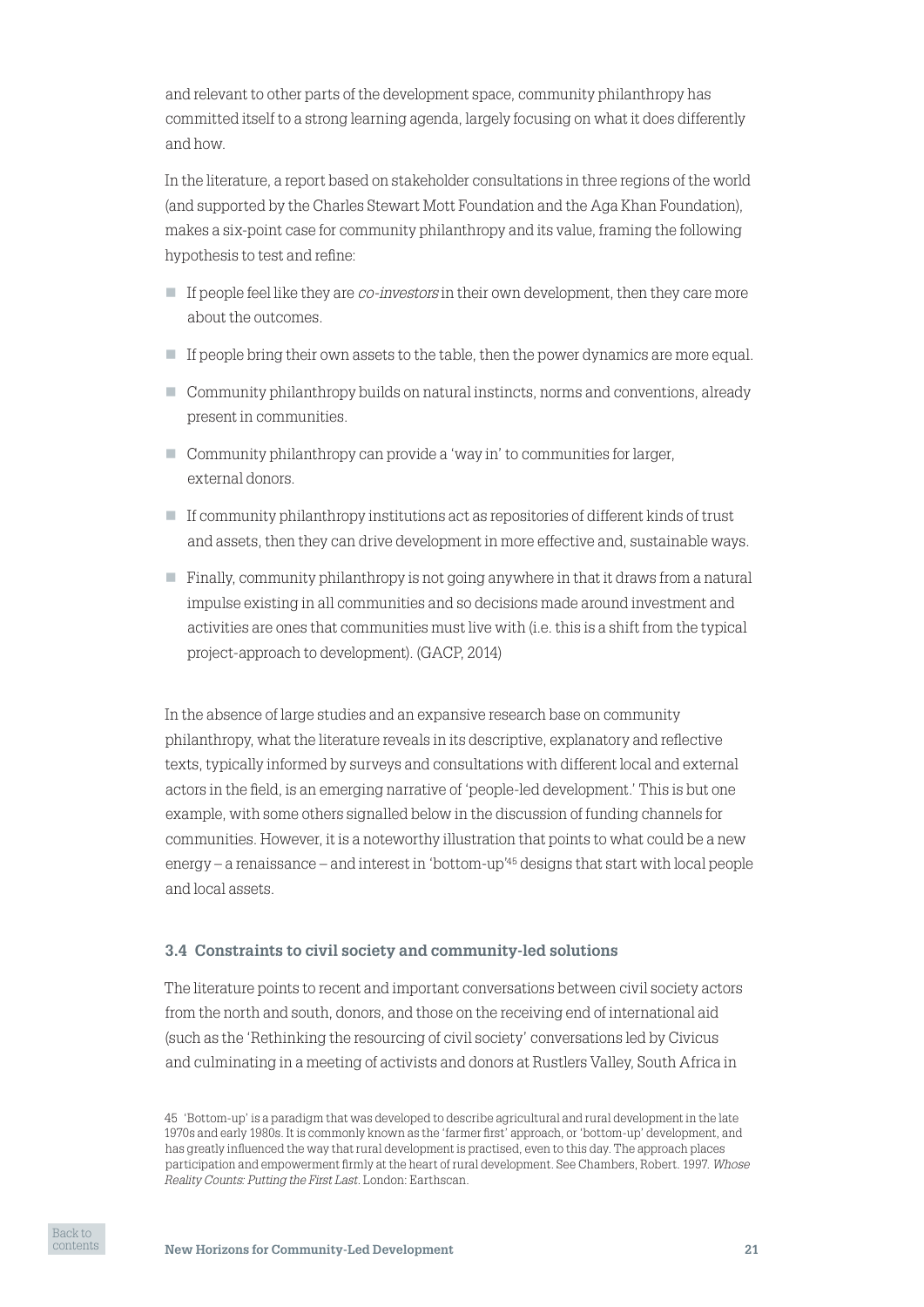February 2017, the outcomes of which are reflected in the organization's new strategic plan).46 This literature points to three major disrupters for southern civil society. They are:

- **A power imbalance** with the ODA system: those with the money have the say and work in their favoured ways, chopping and changing strategies and disrupting funding flows. Part of this conversation also touches on the move by various INGOs to localize (by moving headquarters to the global south and by registering local offices), and some of the ripples around competition and displacement of local actors that this has/ may result in.
- **A traditional development paradigm** based on filling needs with external resources: with large sums and at a rapid pace, bypassing the assets and agencies found in southern countries, thereby marginalizing and disempowering southern civil society, and creating dependency and further disempowerment.
- **Growing restrictions for southern civil society to operate (the 'shrinking space'):** it is harder to fund civil society in many countries but also where organizations have been recipients of external support and have not yet built local constituencies (and a donor base) for their work, they are being left vulnerable to government scrutiny.

Complementing this list of macro level influences are a set of other, more operational, constraints at the organizational level. These are:

- **Resource challenges:** particularly when it comes to being able to identify resources that can move an organization from being project-led to being mission-led;
- **A poverty of south-south relationships:** limited horizontal connectivity or networking restricts the potential for empowerment and constituency building (as evidenced, for example, through recent social network analyses conducted by the GFCF with the support of Root Change);
- **A widespread sense of disempowerment and frustration that local voices continue to be overlooked and local organizations kept on a short rein:** this was a recurring theme at the Global Summit on Community Philanthropy.

#### **Disempowerment – what is it and what is** *required* **to overcome it?**

- $\blacksquare$  There is the potential for economic poverty to create poverty of the mind and imagination, *requiring* a process to help people find their power – a critical factor for getting people to participate and invest.
- n Disempowerment fuels popularism, *underlining the importance of* establishing systems that give people voice (build this capacity) and that allow them to be part of decision making processes.

46 <http://www.civicus.org/index.php/strategic-plan-2017>

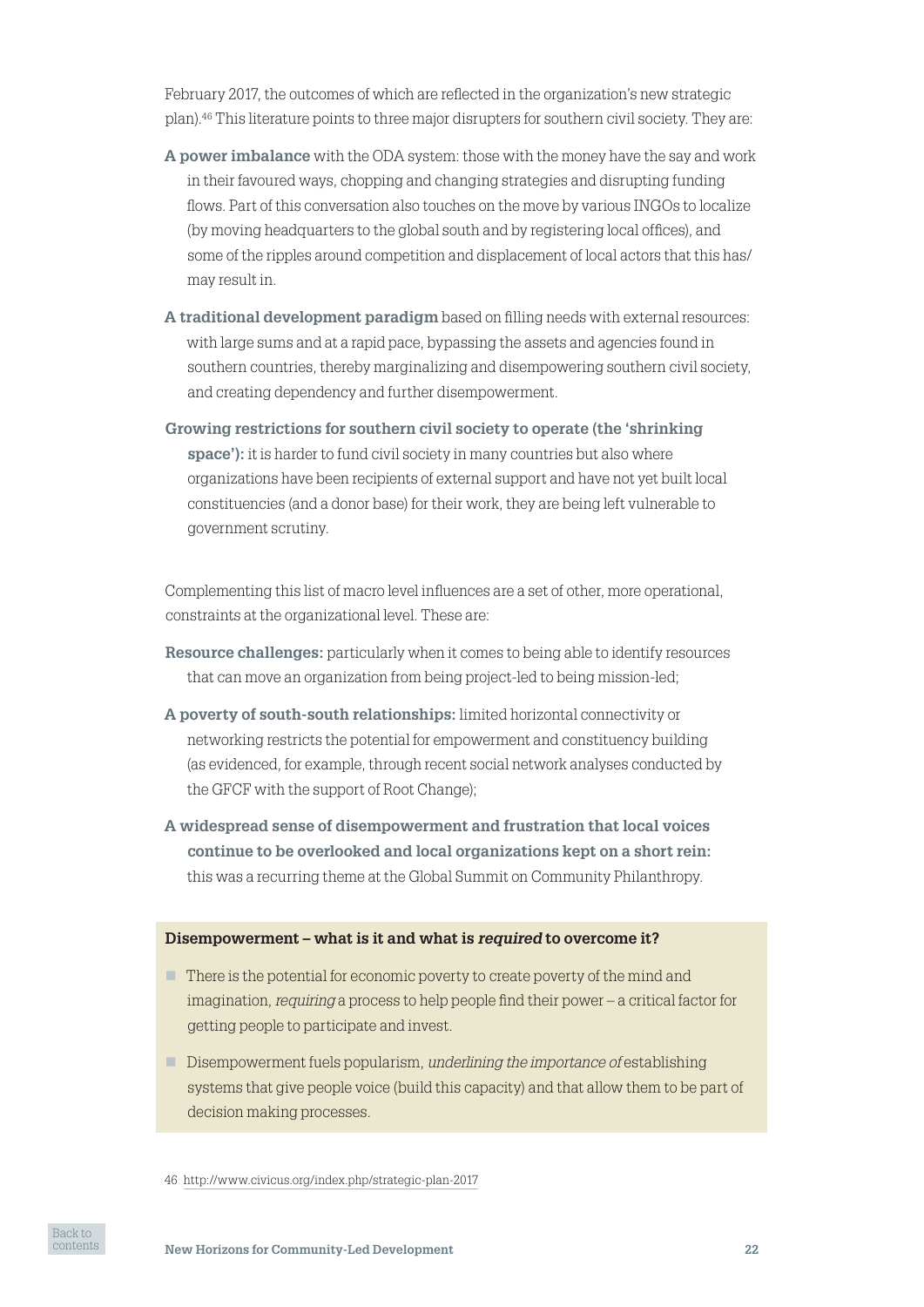- Grantmaking is a way to devolve and share power, especially when it includes local resource mobilization (asset building), which enables people to come to the table with equity and negotiate power as a co-investor in the process, flattening the typical 'donor/recipient' bipolarity. Community philanthropy organizations and grassroots grantmakers such as Tewa, the Nepal Women's Fund and the Red Umbrella Fund know this. The former invites its grant partners to donate back to the organizing as a deliberate strategy for flattening power, while the latter uses a participatory grantmaking process. Similarly, the Community Development Foundation Western Cape in South Africa asks beneficiaries of its youth programme to give back their time to the programme and donate to a YouthBank, fostering a sense of solidarity and inclusion rather than reinforcing the donor–recipient divide.
- n The donor/recipient dichotomy can entrench power, *requiring* grantmaking systems that flatten the vertical relationship and point to blending or hybridity as a solution – where everyone is a giver and a receiver. This is a relationship that is familiar to many communities who help themselves based on self-help, reciprocity and mutual assistance.

Much has been written on the subject of 'disruption' – in the form of both powerful external factors (natural disasters, climate change, poverty) and internal ones (staffing and funding challenges etc.) and the new terrain which civil society must currently navigate. A recent report on disruption entitled 'Getting good at disruption in an uncertain world' (IIED 2015), which focused specifically on the experiences of southern NGOs, identified two key disrupters in particular: one e funding environment, while the other was the shrinking space for civil society in the Global South. At the same time, the report concluded that the current disruptive environment has both necessitated and fueled fresh thinking in terms of business models and ideas on national and regional self-directed development pathways.

Key informants interviewed as part of this report identified six funder practices (see Table 1 below) as inhibiting community‑led development, along with recommendations on how they might be addressed. The six include:

- **1** 'Superior' donor mind‑sets
- **2** Unreasonable demands on partners
- **3** Operating in siloes
- **4** A 'deficit' framework (framed as 'empowerment')
- **5** Working with the 'usual suspects'
- **6** Low appetite for risk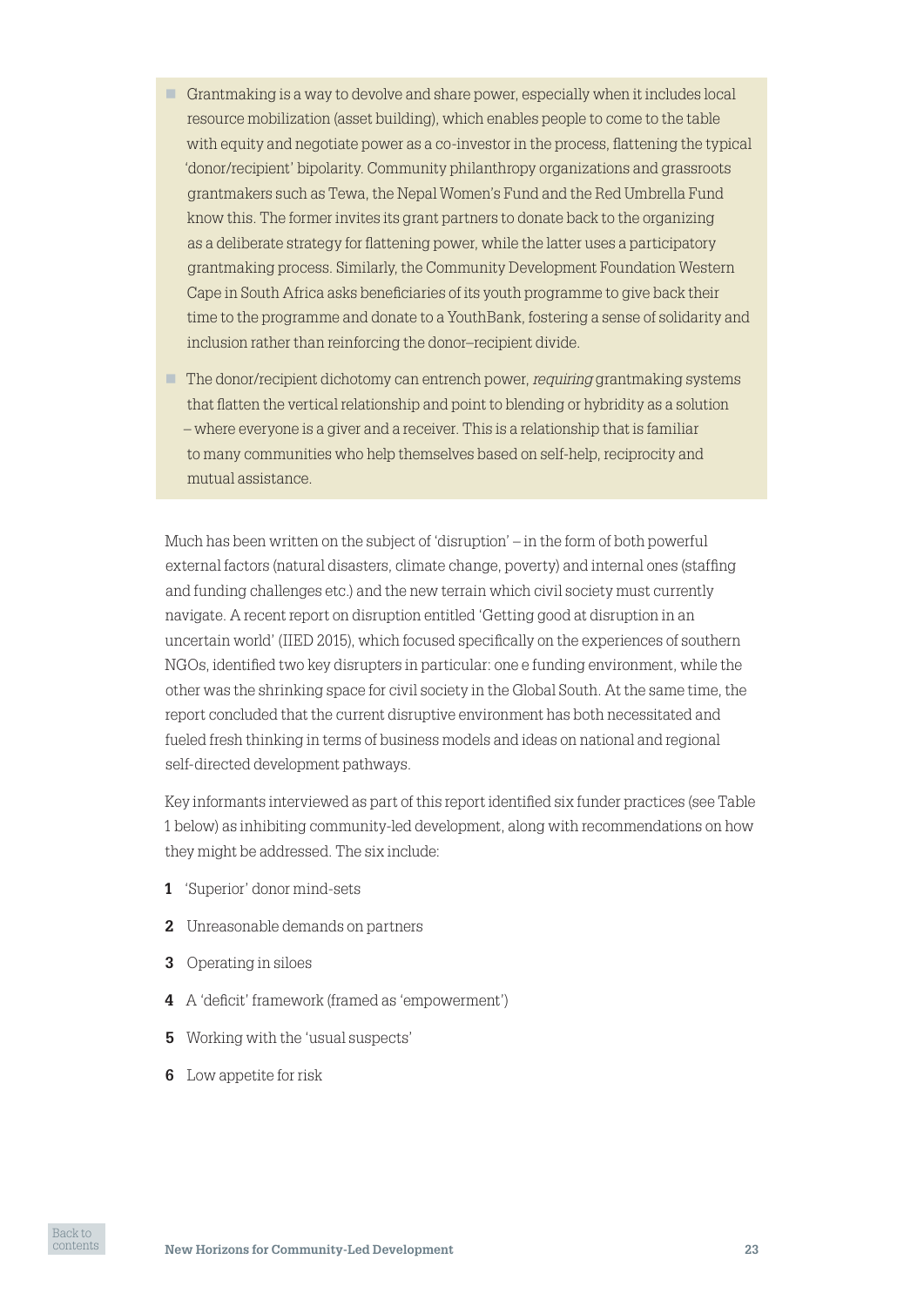| Constraint                                                                                                                                            | Proposed Solution                                                                                                                                                                                                                                                                                                                                                                                                                                                                                                                                                  |
|-------------------------------------------------------------------------------------------------------------------------------------------------------|--------------------------------------------------------------------------------------------------------------------------------------------------------------------------------------------------------------------------------------------------------------------------------------------------------------------------------------------------------------------------------------------------------------------------------------------------------------------------------------------------------------------------------------------------------------------|
| 'Superior' mind-set                                                                                                                                   | Shift from:<br>'We know best,' to 'communities know what is<br>best for them';<br>Rushing to 'give things,' to stopping to 'listen<br>and understand';<br>A drive to 'be there first' and 'plant the flag', to<br>pausing to understand, and then build on, what<br>exists in a community.                                                                                                                                                                                                                                                                         |
| Unreasonable demands and<br>expectations of local partners<br>(including asking those with<br>the least time and resources to<br>contribute the most) | $\blacksquare$ Provide grant funding in the context of other<br>kinds of institutional supports (whether<br>facilitated by others or provided directly)<br>(short-term);<br>Invest in the ecosystem or architecture for<br>community development - including networks<br>and local level institutions (such as local<br>grantmakers/foundations) that can steward and<br>disburse resources at an appropriate level to<br>local groups (medium to long-term);<br>Bring a social justice lens (i.e. addressing root<br>causes) to programme approaches (long-term). |
| Silo ('vertical') thinking                                                                                                                            | Appreciate community-led development in<br>the context of an ecosystem which involves<br>(and must involve) complexity and interplay of<br>multiple actors, including government and other<br>sectors, each with different roles, constraints,<br>incentives and ways of working.                                                                                                                                                                                                                                                                                  |
| 'Empowerment'/deficit-based<br>framework which assumes that<br>communities' lack ideas, resources<br>and the ability to act                           | Shift from the idea of 'empowering communities'<br>to 'investing in communities.'                                                                                                                                                                                                                                                                                                                                                                                                                                                                                  |
| Funder/INGO 'cliques': i.e.<br>funding the 'usual suspects' while<br>overlooking small organizations                                                  | Tackle the broader issues of funding to the<br>a.<br>global south.                                                                                                                                                                                                                                                                                                                                                                                                                                                                                                 |
| Risk – funders do what is safe and<br>'acceptable', in the face of political<br>pressures, constituency demands,<br>and bureaucratic systems          | Invest in developing management and work<br>$\mathcal{L}_{\mathcal{A}}$<br>around strategies to mitigate risk as well as find<br>spaces for flexibility: doing things differently;<br>Make the case that it is safe, efficient and<br>a.<br>effective to fund community organizations<br>directly.                                                                                                                                                                                                                                                                 |

**Table 1: Six aspects of funder behaviour that constrain community-led solutions and how to address them**

Other additional factors which constrain local leadership for community‑led development include: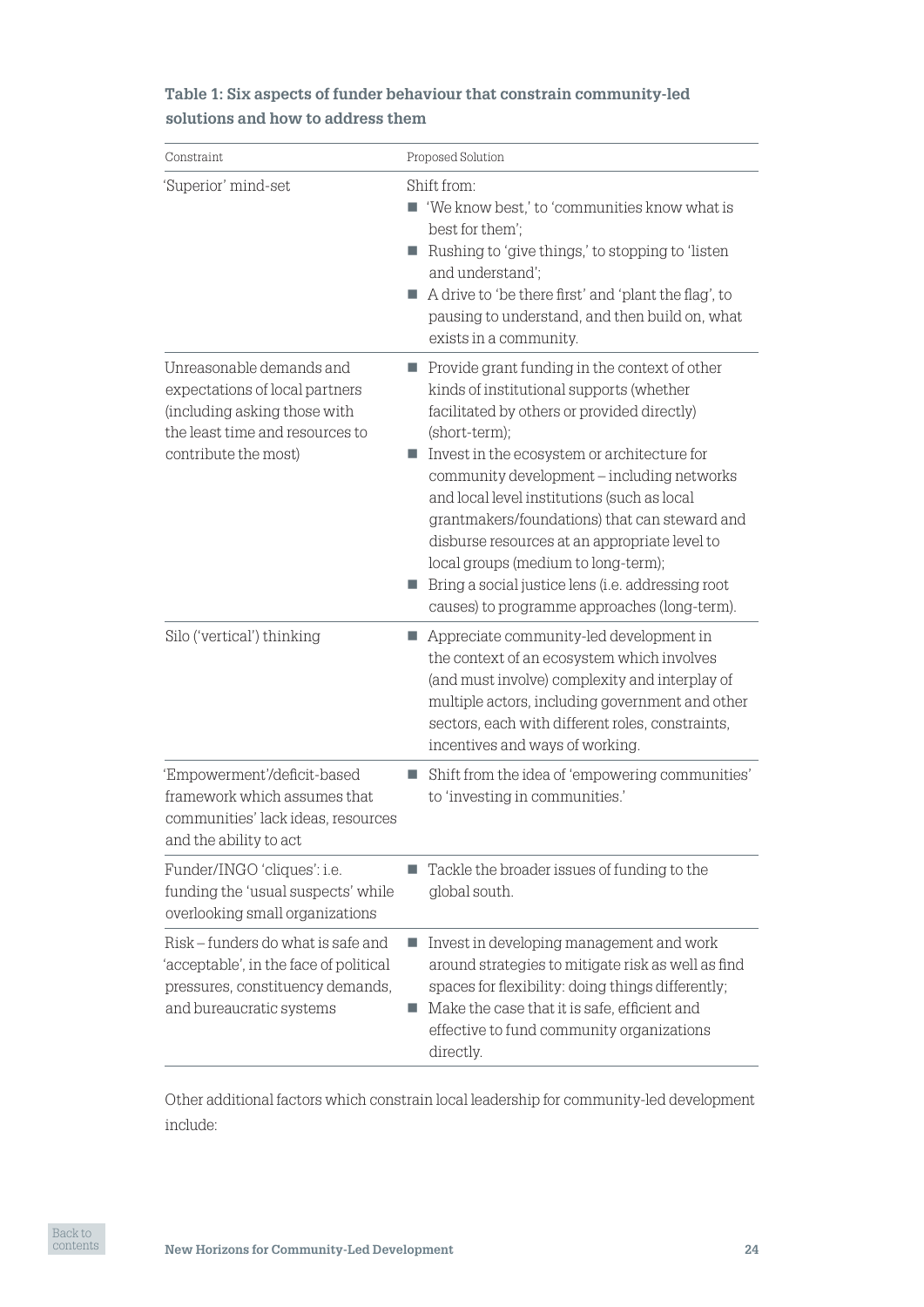- <span id="page-24-0"></span> $\Box$  Politicians often send a message to communities that they cannot 'do it on their own,' while local government often wants communities dependent on, and beholden to, them;
- n Established NGOs and local governments consider themselves to be the drivers of development;
- n The field of social sciences is predicated on 'problems,' making it difficult to consider situations with an asset-based lens, and building from there;
- Media stigmatization of certain communities can result in a self-internalized sense of deprivation and need.

## **3.5 New opportunities that facilitate more community-led approaches**

Informants observed that beyond the more traditional ODA and philanthropic actors, the funding landscape was expanding, with both new actors and new mechanisms for giving or channeling funds.

Among these new developments, the growth of direct cash transfers and crowd funding in particular were identified as playing a particular role in challenging the current status quo. Direct transfers of cash via different platforms challenge the notion that organizations which have the capacity to distribute resources to smaller groups have a particular role to play in improving the wellbeing of, and support to, communities and, indeed, may force such organizations to become more effective in making the case for their value-added, rather than simply their transactional, role .47

Although direct giving to individuals may be effective in some situations and for certain causes, informants raised concerns that such transfers tended not to target more complex root causes (such as domestic violence) or promote the kind of collective action required for systemic change. Crowd funding models (such as GlobalGiving) direct individual donors to choose among projects offered by local organizations advertised on a single platform. Both approaches can certainly help to foster a sense of community and solidarity among the donors they bring together. They also stand in opposition to the traditional aid model, by starting from the point of a specific need or idea and mobilizing resources towards that, rather than assuming available resources which need to be distributed through whatever mechanism. However, the presentation of development as a series of bite‑sized projects – although effective as a way of 'packaging' it to broader audiences – runs the risk of sidelining the importance of local institutions with deep roots and long-term insights into the communities they serve.

<sup>47</sup> <http://adesoafrica.org/newsroom/keeping-somalias-lifeline-open/>

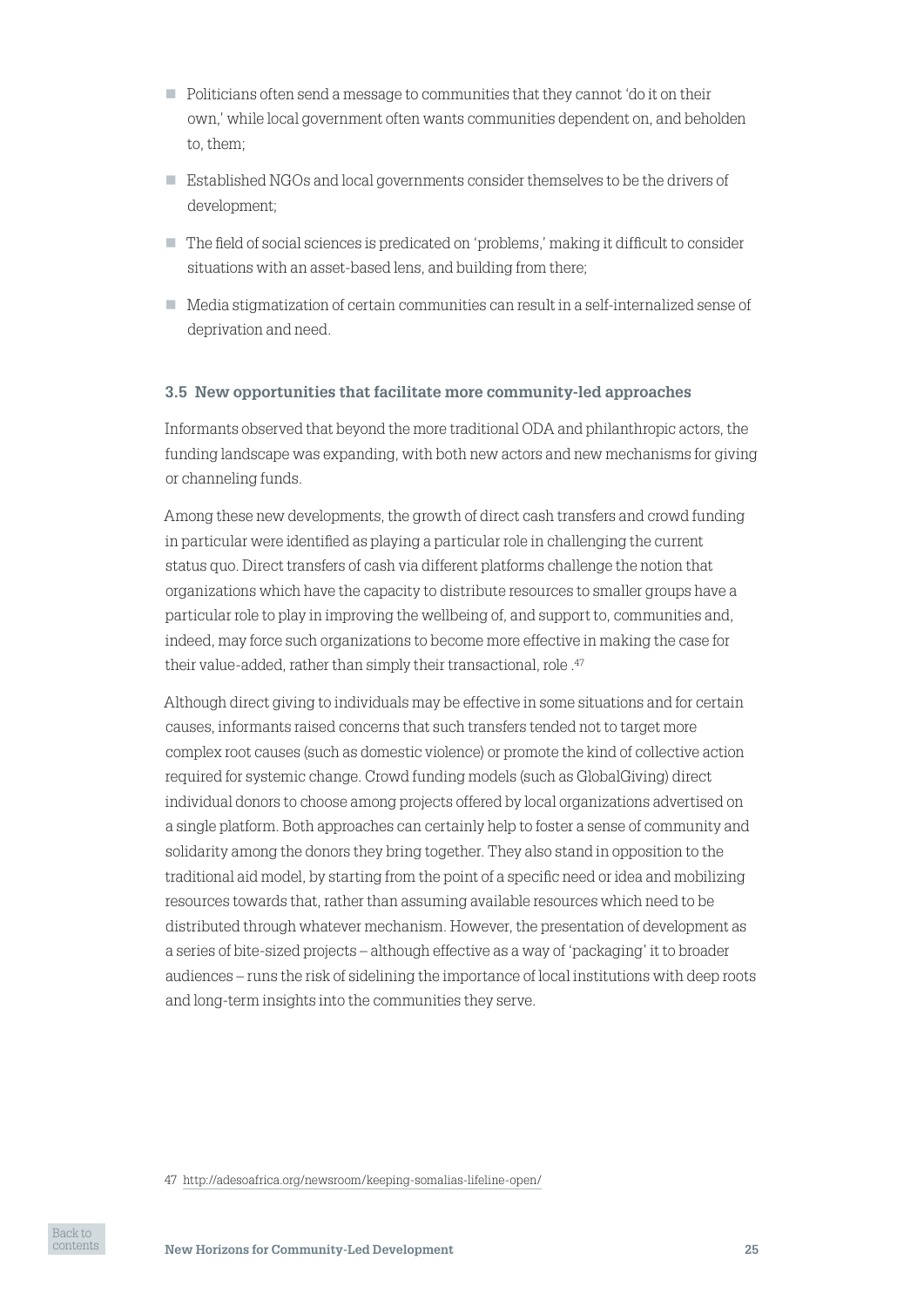## <span id="page-25-0"></span>**3.6 Aligning priorities among donors, civil society and community**

#### *The notion of scale*

The literature confirms that scale is one of the categories of indicators developed by the World Bank within its CDD work, and several informants organizations' have also built scale into the design of their models. However, informants also introduced four main challenges associated with conventional notions of scale in the context of community-led development. These are:

- **1** Variations in the ability to scale;
- **2** Scale as denial of the local;
- **3** Scale re-framed as the ability to do more;
- **4** Scale as defined by communities themselves.

To consider these each in more detail:

- **The ability to scale:** The carrying capacity for scale varies. One informant suggested that 'expecting too much scale is dangerous.' Twenty years of experience has led her to believe that men are more ready to scale up than women and other disadvantaged groups. The message is that placing a premium on scale could favour some groups and exclude those who are already marginalized.
- **Scale as a denial of community-led:** The preoccupation of many funders with scale as 'replication,' may mean that specific or tailored solutions get overlooked or side-lined. In short, the assumption that everything can be generalized can both exclude 'excellent solutions' and compromise the core principle of community-led. One informant said that, in the quest for scale: 'You can get into a dangerous place of creating winners and losers, exaggerating the divide between communities, rather than bridging it and, in doing so, leaving some organizations behind.' Another suggested that one alternative and, perhaps more appropriate, measure of results and impact for community‑led solutions could be 'an end‑game approach', which focuses on, and is measured by, what a community itself has set out to do.
- **The ability to do more:** One informant proposed a 'reframing of scale', which recast it as 'a community and partners being able to do more and achieve more.' Another suggested focusing on sector achievements and outcomes with transition markers along an arc, showing progress in the direction the community wants to go.
- **Scale as defined by community:** Funders should ask community what scale means to them, and then invest according to that. One informant raised the question: 'We have our own ideas of what scale is, but what does growth, scale and impact look like from a community perspective?'

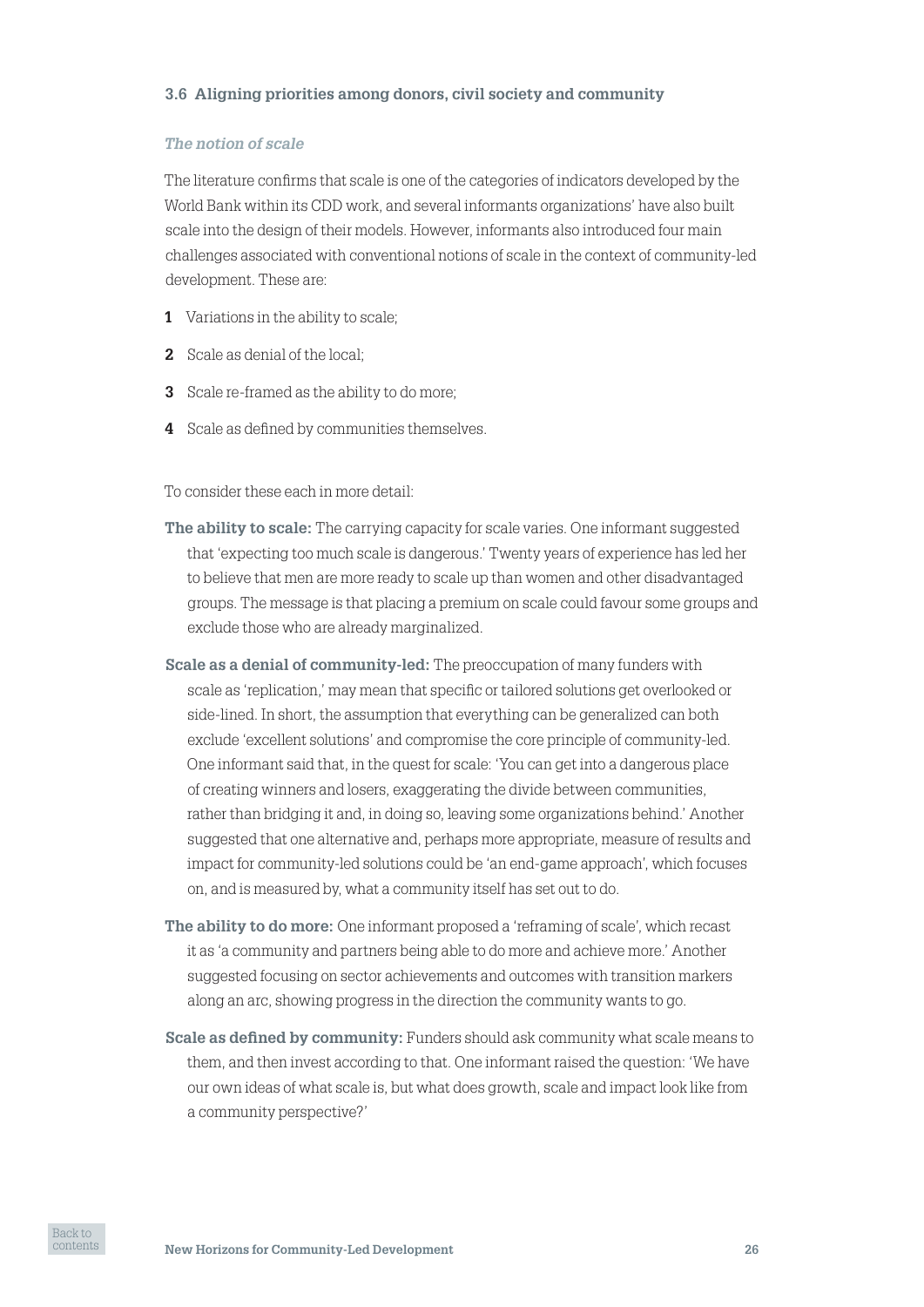<span id="page-26-0"></span>The review suggests that the issue of scale is an area that needs greater clarification in development circles. The issue is less about whether communities should bring initiatives to scale, but rather when scale is introduced through large investments, communities should help to shape the processes and the outcomes so that what is developed has resonance with local needs and ambitions. Top down efforts to invest in communities almost always fail unless local people drive the agenda.<sup>48</sup>

## *What kinds of evidence?*

The literature review reveals that the evidence base for community-led development is uneven in both quality and distribution. Informants were in agreement regarding gaps in the knowledge base that funders could help fill. They also made a number of specific recommendations:

- **Rethink the kind of evidence required and its purpose:** Encourage and be open to new metrics and indicators for 'community‑led.'
- **Commission/conduct more robust research:** In particular, generate more nuanced learning and evaluation frameworks that, for example, break down evidence in different categories, such as type of approach, funding modality, model, definition of community and accountability mechanism used.
- **Make the case for collective impact:** Funders should collaborate more with each other in pursuit of joint impacts when it comes to community‑led approaches, including going beyond the mission of a particular organization, a single project or a single issue.

#### **3.7 New directions in community-led practice and donor approaches**

The literature suggests that local funding is increasingly becoming an imperative in the global south, a strategy both to counter changing and reduced flows of external funding from traditional sources, but also to build longer-term sustainability and ownership at the local level. Notions of 'horizontal' (local) and 'vertical' (external) resources are gaining greater currency, with the implication that the mobilization of both kinds – and the interaction between them – can play a critical role in ensuring sustainability and local ownership of development efforts. There is also a growing body of data on patterns, trends and amounts of giving among the super‑wealthy, the middle class, as well as communities, through national surveys, giving indexes, etc. At present much of this research is being conducted by private banks (who offer philanthropy advice among their services) and philanthropy networks and organizations (foundation associations, centres on philanthropy, national foundations, etc.).

The emergence of new platforms and mechanisms points to this shift and there is a growing evidence base of these in both northern and southern contexts. These include:

- $\blacksquare$  Individual giving platforms (capitalizing on technology and online giving);
- 48 Knight, B. (2017) *Rethinking poverty: what makes a good society?* Bristol: Policy Press, pages 96–101

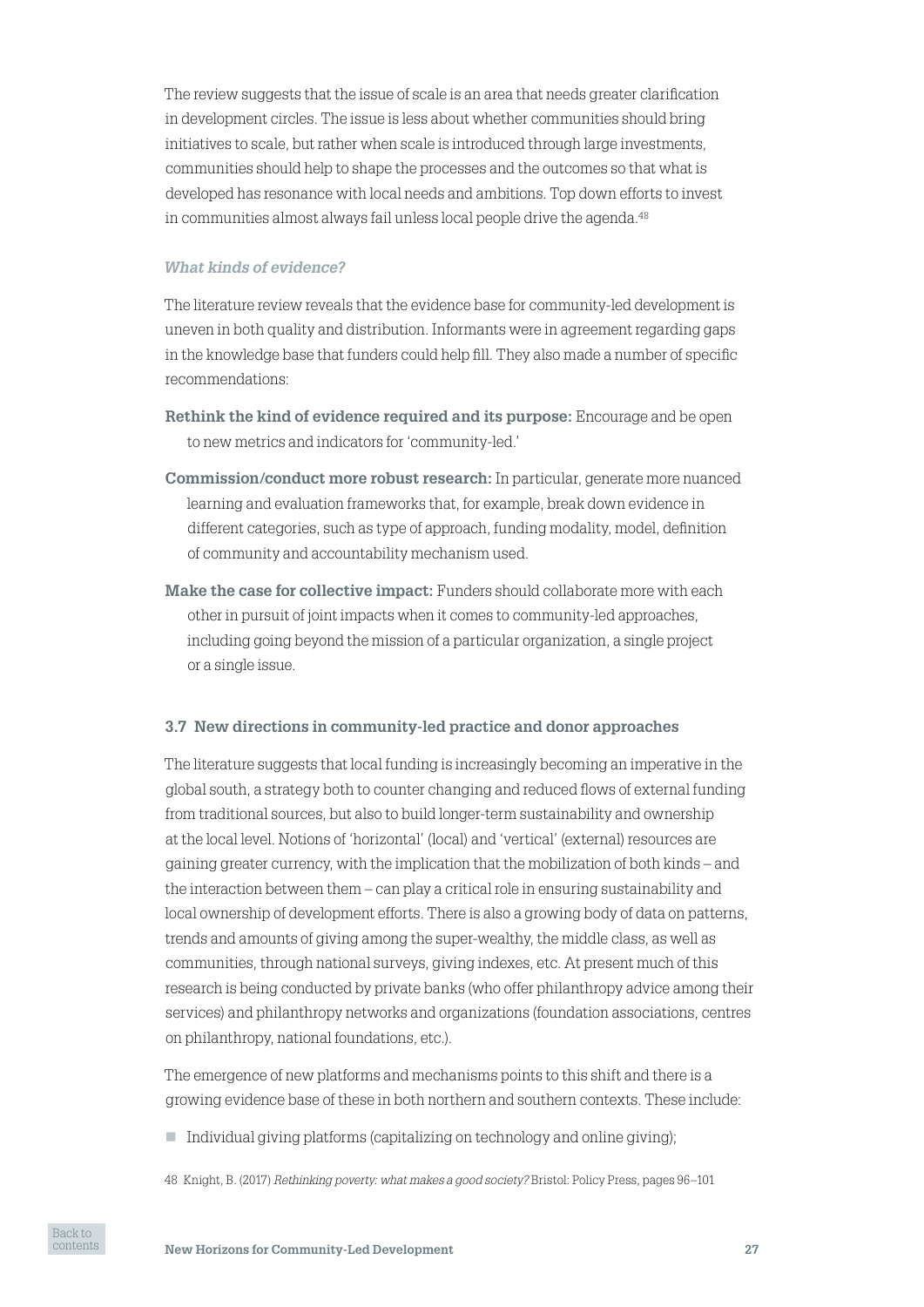- $\Box$  A growing interest in research and survey data on individual giving why and how the middle class and high net wealth individuals give;
- $\blacksquare$  The growth of private and family foundations and networks that support them in emerging markets and developing country contexts (global philanthropy forums held in Russia and China in recent years speak to this growing sector).

Although there has been a new interest among a number of development organizations in growing local philanthropy (such as the Yetu Initiative in Kenya, which is co-funded by USAID) and among the fundraising departments of INGOs looking to grow a local donor base in southern contexts, there are a number of gaps that need to be bridged in terms of local philanthropy's role in development. These include:

- $\Box$  Breaking down the separate functions of 'fundraising' on the one hand and 'project implementation' on the other, and seeing local philanthropy development as a strategy for local constituency building (for causes such as human rights, environmental protection, etc.), rights claiming and community building. The Change the Game Academy49, for example, and the Kenya Community Development Foundation, have produced compelling evidence of how local asset mobilization can strengthen communities' stake in demanding their rights from government, for example.
- $\Box$  A sense among civil society organizations working on sensitive or unpopular issues that local resources are not an option because of negative attitudes towards this kind of work;
- n 'Philanthropy' and 'giving' generally not being considered as part of a 'participation,' 'rights‑based' agenda of INGOs or institutes of development studies (a perception that philanthropy is a symptom of structural inequality rather than an act of civic participation).

However, despite these constraints there are many examples of different organizations, mechanisms and practices used to channel resources to – and within – communities:

- **Participatory grantmaking<sup>50</sup>:** Different models for devolving decision-making around grants allocation to constituents and community members (see Dalia Association, Red Umbrella Fund, UHAI‑EASHRI);
- **Crowd-funding platforms:** GlobalGiving, for example, combines fundraising and capacity building opportunities for NGOs with a mechanism to encourage individual giving in an engaged way (including choice of recipient, as well as regular information flows and updates);

<sup>50</sup> <http://scholarworks.gvsu.edu/tfr/vol7/iss3/8/>



<sup>49</sup> Wiggers, R. (2016) *Action for Children: a model for stimulating local fundraising in low‑ and middle‑income countries*, [Development in Practice](http://www.tandfonline.com/toc/cdip20/26/5) Vol. 26 , Iss. 5,2016 [http://www.tandfonline.com/doi/full/10.1080/09614524](http://www.tandfonline.com/doi/full/10.1080/09614524.2016.1191437) [.2016.1191437](http://www.tandfonline.com/doi/full/10.1080/09614524.2016.1191437)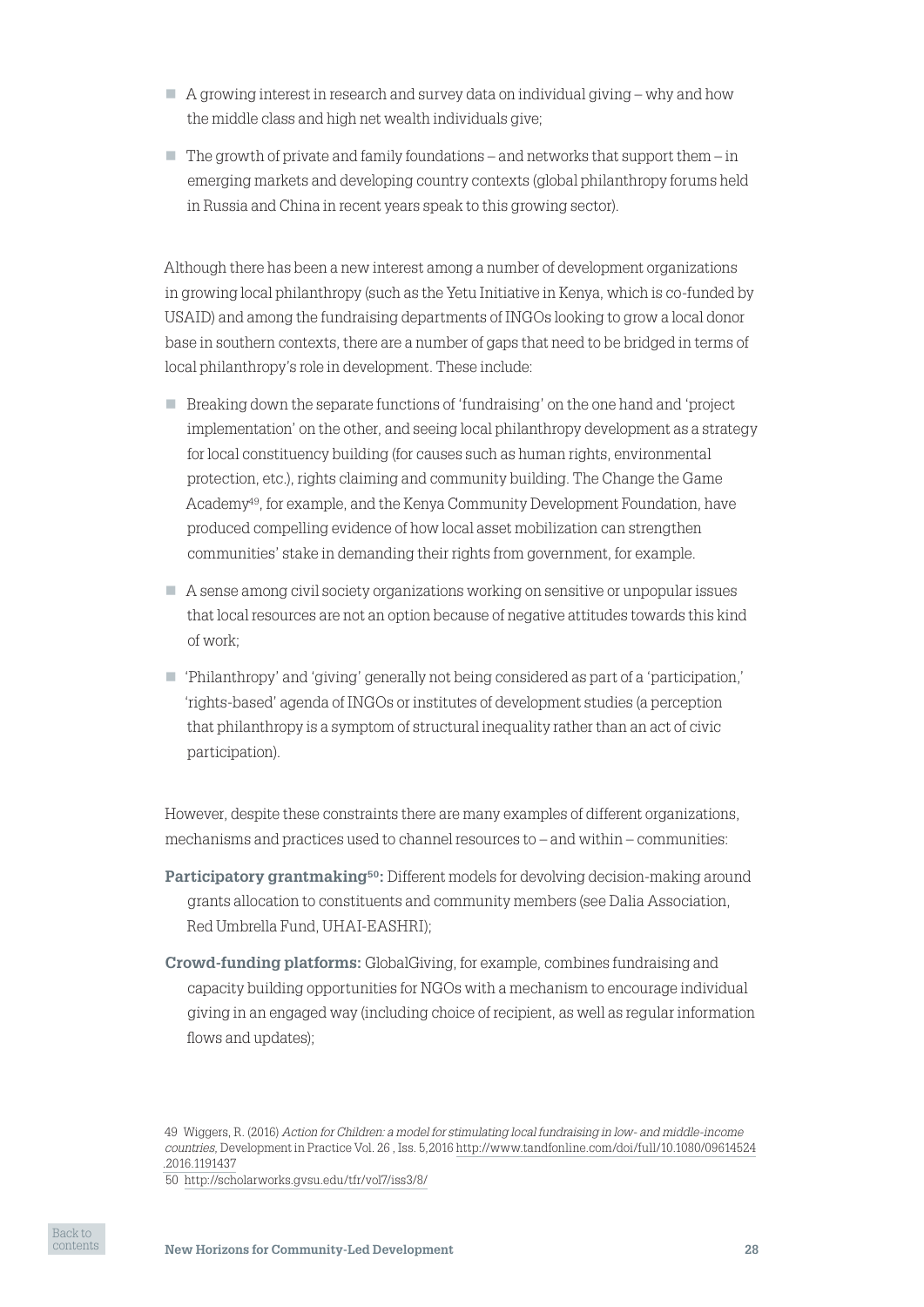- **Giving circles:** A growing area of collective giving, which has had particular traction in African‑American communities in the US51 and, more recently, in Central and Eastern Europe, both as stand‑alone arrangements or connected to projects of community philanthropy organizations;
- **YouthBank**<sup>52</sup>: A global network of youth-led grantmaking (programmes and organizations) which puts money in the hands of young people who decide on how it is spent;
- **Individual giving for small grants as claiming power:** When Tewa, the Nepal Women's Fund<sup>53</sup>, was established 20 years ago, a founding principle was that only money raised locally would be used for grantmaking (external resources covered overheads and other programme costs); with donations from 3,000 individual Nepalis, this strategy was deliberately aimed at modelling a different kind of locally‑owned development;
- **Community card:** In Romania, the Odorheiu Secuiesc Community Foundation<sup>54</sup> introduced a community card (along the lines of a 'loyalty card') which can be swiped at various local businesses with proceeds going into a community fund;
- **Environmental tourism:** Tourists travel to Costa Rica to experience its rich bio-diversity and natural beauty; the Monteverde Community Fund<sup>55</sup> offers a way for visitors to the area – as well as local businesses – to contribute towards the preservation of the local environment by donating to the fund;
- **Natural resources and creation of assets:** The Newmont Ahafo Development Foundation in Ghana was established through the agreement of a gold‑mining company and local communities as a mechanism into which to channel a portion of the profits for long‑term community benefit (with support from the International Finance Corporation);<sup>56</sup>
- **Community asset ownership:** A pub<sup>57</sup> bought by the local community to save it from bankruptcy was recently named the best in the UK; one of a number of community co‑operatives or enterprises supported by the Plunkett Foundation and the Big Lottery Fund aimed at building community assets;
- **Community co-ownership:** The Kenyan Tea Development Agency is co-owned by 550,000 small‑scale tea farmers with 66 tea‑processing factories, allowing farmers to receive over 75% of final tea prices; farmers across the border in a more traditional business structures earn 25% – this study makes the point that value can be shared in different ways.



<sup>51</sup> <http://www.thecommunityinvestment.org>

<sup>52</sup> <http://www.youthbankinternational.org>

<sup>53</sup> <http://www.tewa.org.np>

<sup>54</sup> [https://szka.org/community‑card-instrument-and-network-for-development-of-active-](https://szka.org/community-card-instrument-and-network-for-development-of-active-citizenship/?lang=en)

[citizenship/?lang=en](https://szka.org/community-card-instrument-and-network-for-development-of-active-citizenship/?lang=en)

<sup>55</sup> <http://cpsummit.ngo/monteverde-community-fund/>

<sup>56</sup> <http://www.nadef.org/pages/>

<sup>57</sup> [https://www.theguardian.com/lifeandstyle/2017/mar/03/cheers-pub-saved-by-its-customers-rated-best](https://www.theguardian.com/lifeandstyle/2017/mar/03/cheers-pub-saved-by-its-customers-rated-best-in-the-uk)[in-the-uk](https://www.theguardian.com/lifeandstyle/2017/mar/03/cheers-pub-saved-by-its-customers-rated-best-in-the-uk)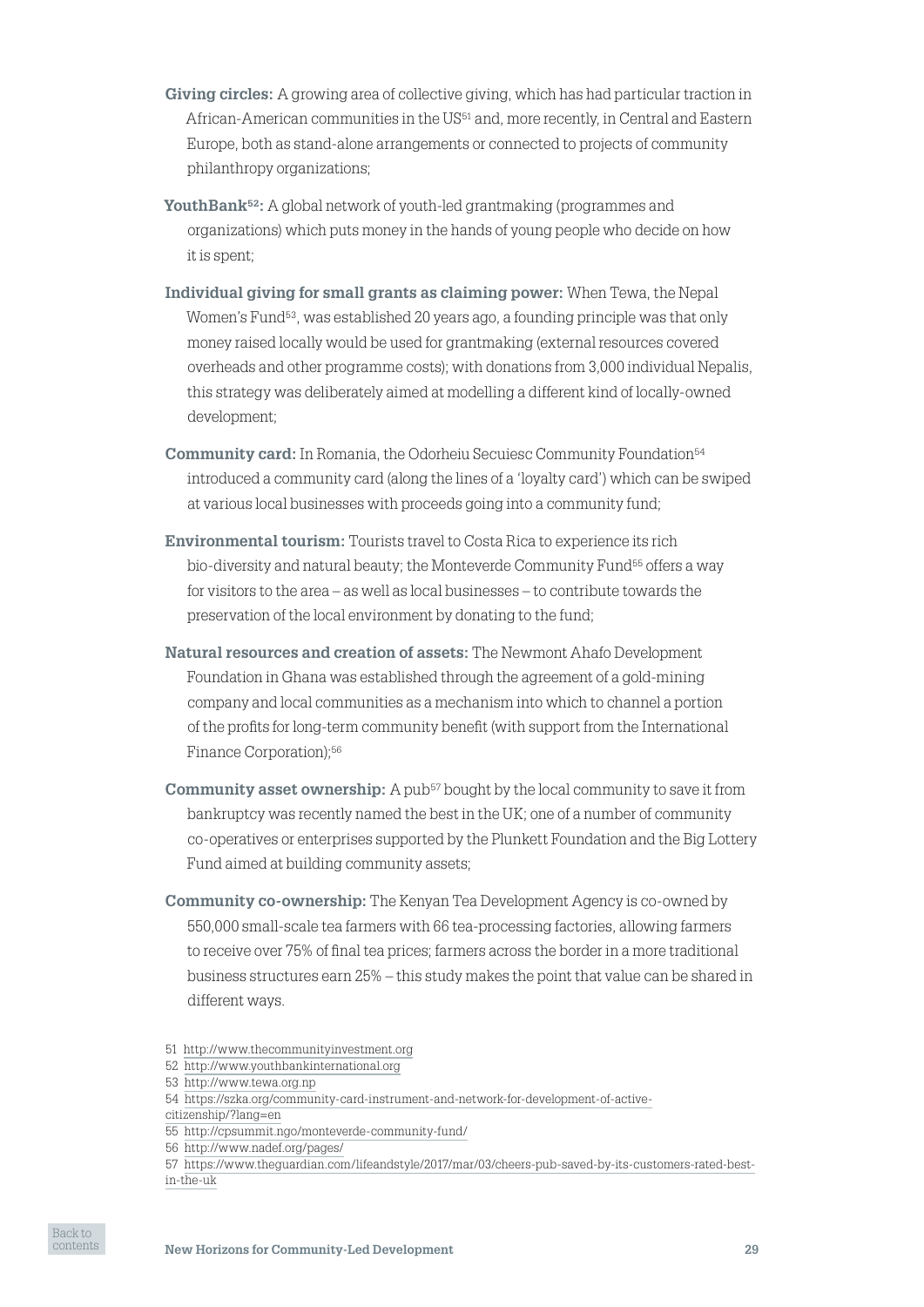There is case study evidence that community assets/local contributions are central to a wide range of organizations, platforms, and mechanisms, many of which are emerging organically, others virally. However, the literature reveals that in the traditional development model community assets are captured under the idea of 'the community contribution' – a nod to participation and ownership and part of an institutional arrangement – usually a requirement of proposal writing. Evidence now suggests a shift in thinking. The community contribution and the diversity of fundraising tools involving community members are being placed within a wider framework of community building, empowerment and shifting the power.58 Despite scepticism regarding asset‑based approaches and the redistribution of power, the evidence base has become much deeper and more nuanced in recent years and suggests that asset‑based approaches can reverse internalized powerlessness and strengthen capacity for community action.59 Similarly, where local resources are mobilized by community members, it need not have a substitution effect which takes government off the hook: indeed, not only does community fund mobilization contribute to a stronger sense of collective voice when engaging with other stakeholders (especially government), it also creates a greater sense of co‑investment and ownership in how public resources are allocated.

## *Other donor‑led initiatives in the community‑led space*

This section looks at new strategies and opportunities amongst donors aimed at fostering more locally‑owned and locally‑driven development processes among diverse actors. While specific strategies and entry points may vary – and are inevitably shaped by different institutional capacities and constraints – what each one shares is an acknowledgement of the importance of fundamental behavioral change, and the testing of assumptions. This is not only in the design of individual programmes, but also within donor institutions themselves. Implicit in each of these is an emphasis on the question of how external actors can provide the right kinds of supports to foster, rather than displace or distort, bottom‑up approaches: how, in short, external funding and other forms of support can leverage, catalyze, inform, acknowledge and build on what already exists. Recent donor‑led initiatives of interest include the following:

- **1 USAID's localworks<sup>60</sup>** 'seeks to invest in the creativity and resourcefulness of local communities, enabling them to drive their own development.' Initial pilot countries are Malawi, Vietnam, Morocco, Serbia, Macedonia, Bosnia and Herzegovina and the Philippines.
- *Key terms and concepts* Ecosystem approach, emphasis on local resources, strengthening local networks, building social capital, centres of influence shift away from USAID missions.

*Core strategies/tools* Three to five pilot countries per year, five-year investments (or longer), discretionary funds, emphasis on testing and creativity.



<sup>58</sup> <http://oxfamblogs.org/fp2p/a-successful-project-to-wean-southern-civil-society-organizations-off-aid/>

<sup>59</sup> <http://journals.sagepub.com/doi/abs/10.1177/1464993416674302?journalCode=pdja>

<sup>60</sup> <https://www.usaid.gov/partnership-opportunities/ngo/localworks>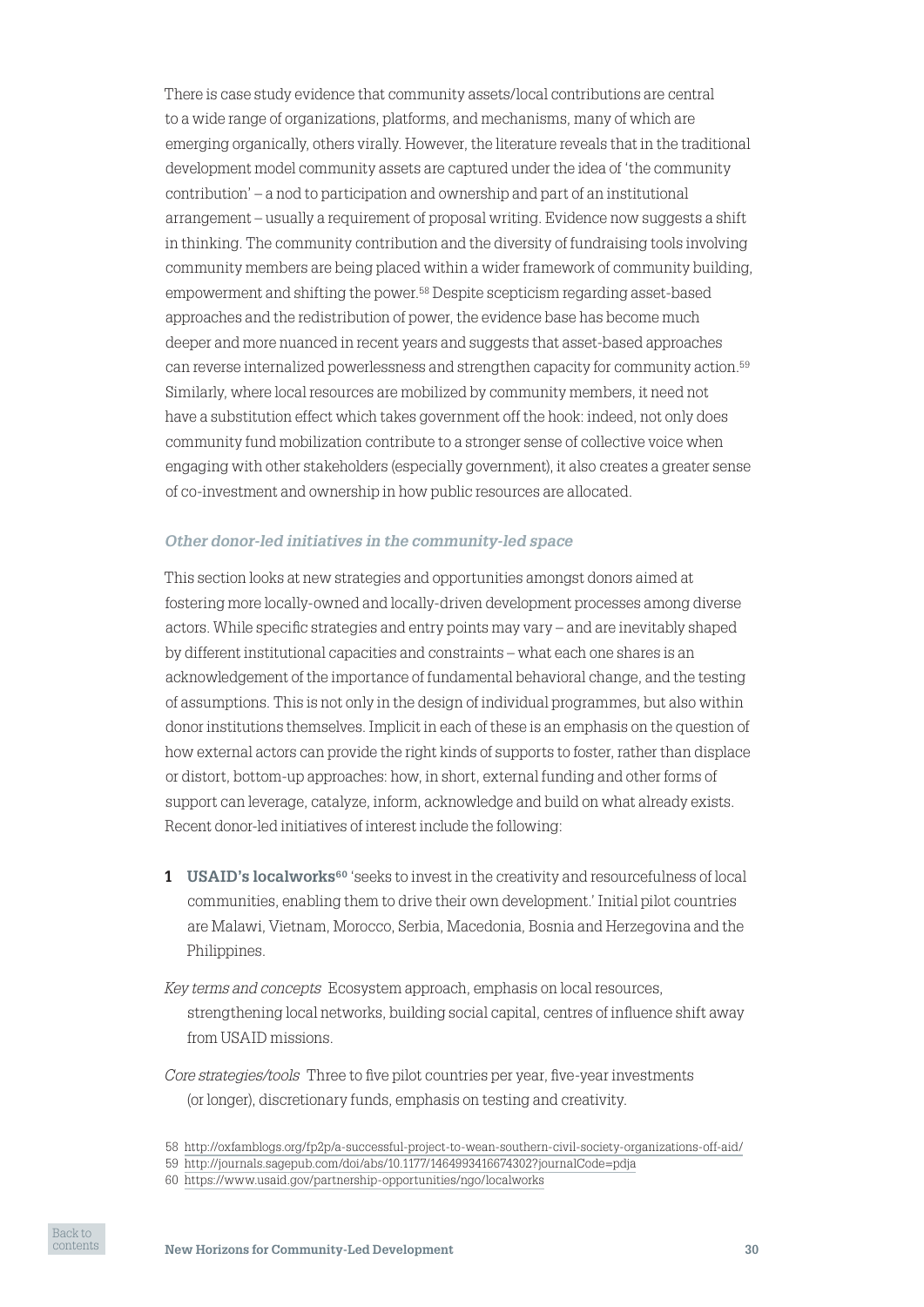*Values* Local actors drive the agenda, 'wholesale' approach, listening, patience, systems lens, learn and share.

- **2 Big Lottery Fund's61 'People in the Lead'** vision is about 'focusing on the skills, assets and energy that people can draw upon and the potential in their ideas.' International programmes will focus on Uganda and Tanzania.
- *Key terms and concepts* 'People in the Lead,' people living in communities are best placed to build and renew them, developing skills of individuals to take the lead, engaging new actors, access to all, strengthening adaptability of civil society to respond to disruption, asset‑based approaches.
- *Core strategies/tools* Blended funding model (strategic and open, demand‑led approaches, new funding instruments), funding ideas not proposals, participatory approaches, networks of partners.

*Values* 'Confidence, not control,' simple processes, shared direction, diverse approaches.

**3 The World Humanitarian Summit's 'Grand Bargain'** brought together 30 donors and aid providers to agree on improving aid effectiveness and, specifically, to increase the percentage of funds reaching southern civil society. This is a looser network which includes different organizations and issue‑focused networks (SCHR, CDAC Network, Humanitarian ICT Forum etc.).

*Key terms and concepts* The 'Participation Revolution,' less earmarked funding, feedback and action loops, core humanitarian standards, 'authenticity.'62

*Core strategies/tools* V`arious, including core humanitarian standards, qualifying southern organizations to receive aid.

- *Values* Putting affected people at the center of decision‑making, participation, accountability to affected people.
- **4 The Global Alliance for Community Philanthropy** (GACP) is a collaborative of six donors (private and bilateral – including the Aga Khan Foundation, Charles Stewart Mott Foundation, Ford Foundation, Inter‑American Foundation, Rockefeller Brothers Fund and USAID) which aims to advance the practice of community philanthropy and influence international development actors to better understand, support, and promote the role of community philanthropy in the sustainability and vibrancy of civil society and in achieving more lasting development outcomes. Each member has committed \$50,000 per year for five years. It started in 2014 for some partners, although others joined later. A research and learning agenda with focus on some overarching issues (such as how can donors support this kind of work at the level of practice?) as well as issues and regions where there is specific interest (such

<sup>61</sup> <https://www.biglotteryfund.org.uk/about-big/strategic-framework/our-vision> 62 <http://www.cdacnetwork.org/tools-and-resources/i/20170522015033-cdpka>

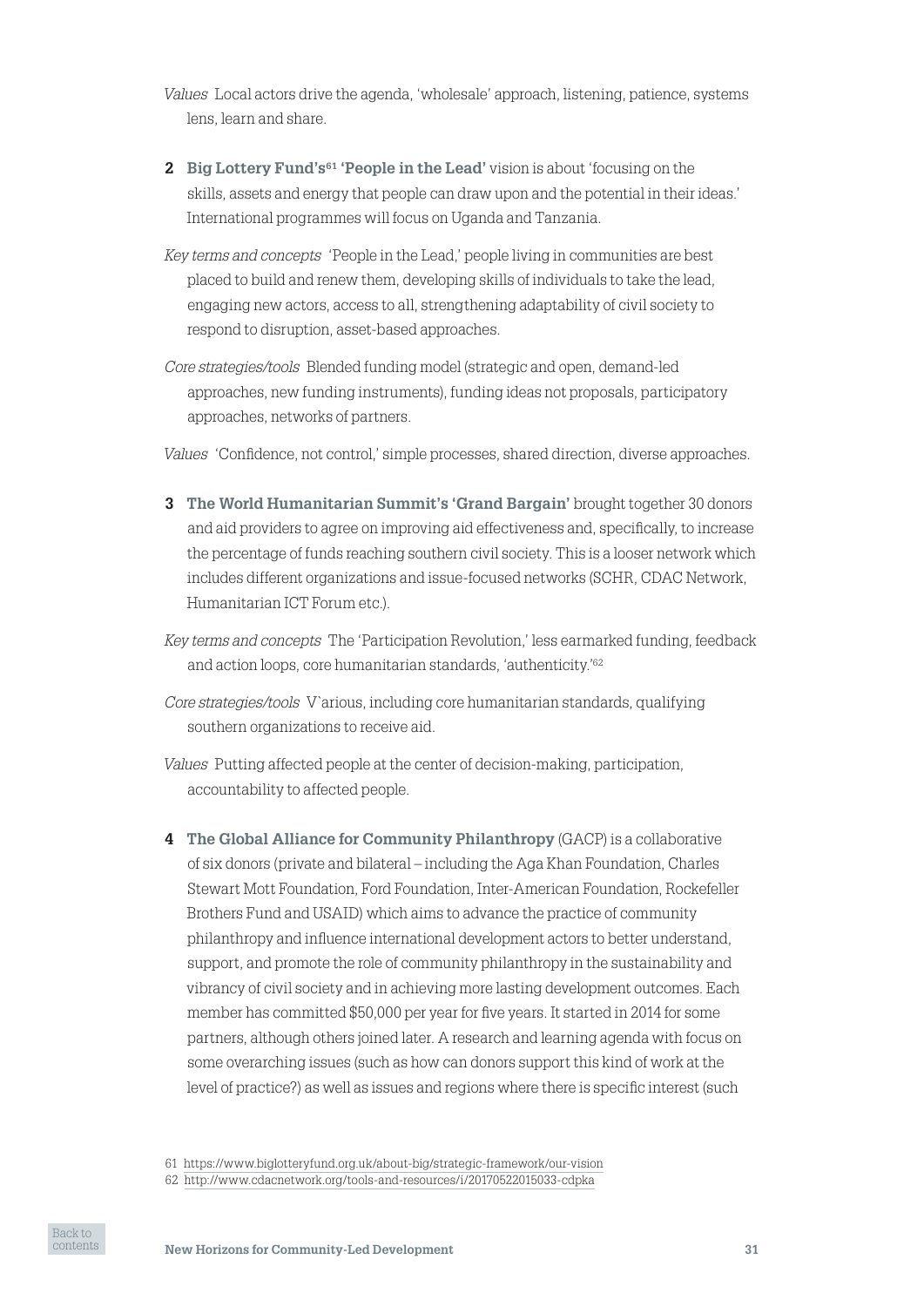as humanitarian relief, human rights, shrinking space, etc.). Objective of growing learning within Alliance member institutions and engaging/influencing other donors.

- *Key terms and concepts* Community philanthropy, 'assets, capacities and trust' framework, #ShiftThePower, new metrics and indicators.
- *Core strategies/tools* Learning across different donor institutions, internal constituency‑building for community philanthropy within GACP partner organizations, research agenda, convening of different actors (practitioners, donors etc.), leveraging reputational capital to influence behaviors.
- *Values* Collaboration, learning from the field, inclusion of community philanthropy voices, community of practice, 'spirit of exploration.'
- **5 Leading from the South (LFS)** is a fund created by the Dutch government to promote women's rights, gender equality and strengthening civil society, by supporting women's organizations and networks to influence the policies of governments, leaders, communities and other actors (for example, funding to and through global networks of women's funds).
- *Key terms and concepts* Gender equality and empowerment of women and girls, southern women's funds, movement building (local, regional, global networks), resourcing of women's organizations.
- *Core strategies/tools* Devolved grantmaking through southern women's funds with capacity as mission and valued‑aligned partners.
- *Values* Devolving power, local agenda setting, role of southern grantmakers.

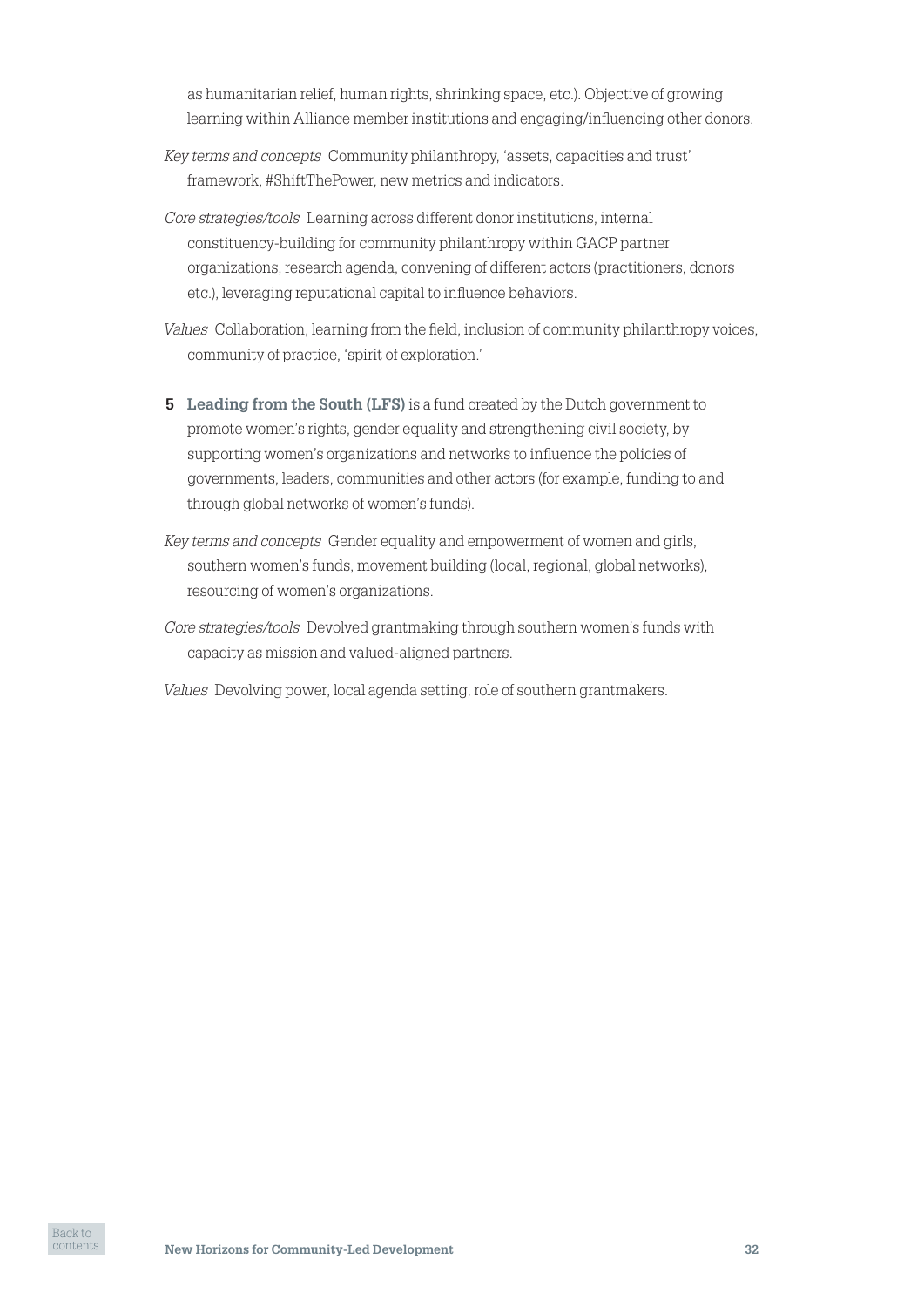# <span id="page-32-0"></span>**4 Recommendations for funders**

## **4.1 Devolved grantmaking and shifting power**

In light of ongoing concerns about how little funding (approximately 1%) goes directly to southern organizations, grantmaking to partners who have the ability to target resources deep into communities can play an important role as part of a larger system-wide response to address this imbalance.

However, the strategy of devolved grantmaking among donors in general, often tends to be understood in terms of the existing operating system for development aid and can thus look costly and administration-heavy. In this scenario, making grants to and through a local organization simply moves the existing machinery in terms of geography, and even adds another 'vertical layer' between back donors and communities. Here we come to a question of language: the term 'intermediary' implies something transactional – a cold bureaucracy, an efficient 'bean‑counter' – rather than anything more transformational. The more recently coined 'fundermediary,' although it at least implies a more refined role for southern actors to play in channeling resources to communities, nonetheless still underplays any greater, developmental or 'value‑adding' role in the effective application of (largely external) donor money.

For those funders with an appreciation *of social capital and trust as necessary elements of effective communities, of the agency and knowledge of individuals and their institutions, and of the importance of local assets in enhancing greater ownership of development processes*, then partnership with appropriate southern actors can be cast in a different light altogether, in which such partnerships add all kinds of other value to funder money. Local partners which have grantmaking capacity as well as the ability to harness and steward different kinds of resources, to make a virtue of blending external and local financial and social capital, to support community agency and initiatives through small grants (rather than increase their staff numbers to be able to implement more programmes 'for' people), and to embrace more devolved decision‑making systems while demonstrating good governance, can play an important role in contributing to community‑driven outcomes.

## **4.2 Recommendations**

A set of overarching recommendations for funders are suggested as follows:

- Engage in internal conversations about what community-led may mean within the organization;
- $\Box$  Considers ways in which funders can leverage their experience and their reputation and play the role of thought and practice leader in the 'community led' space as both a catalyst and convener of critical conversations, evidence generation and piloting in the field through strategic partnerships;

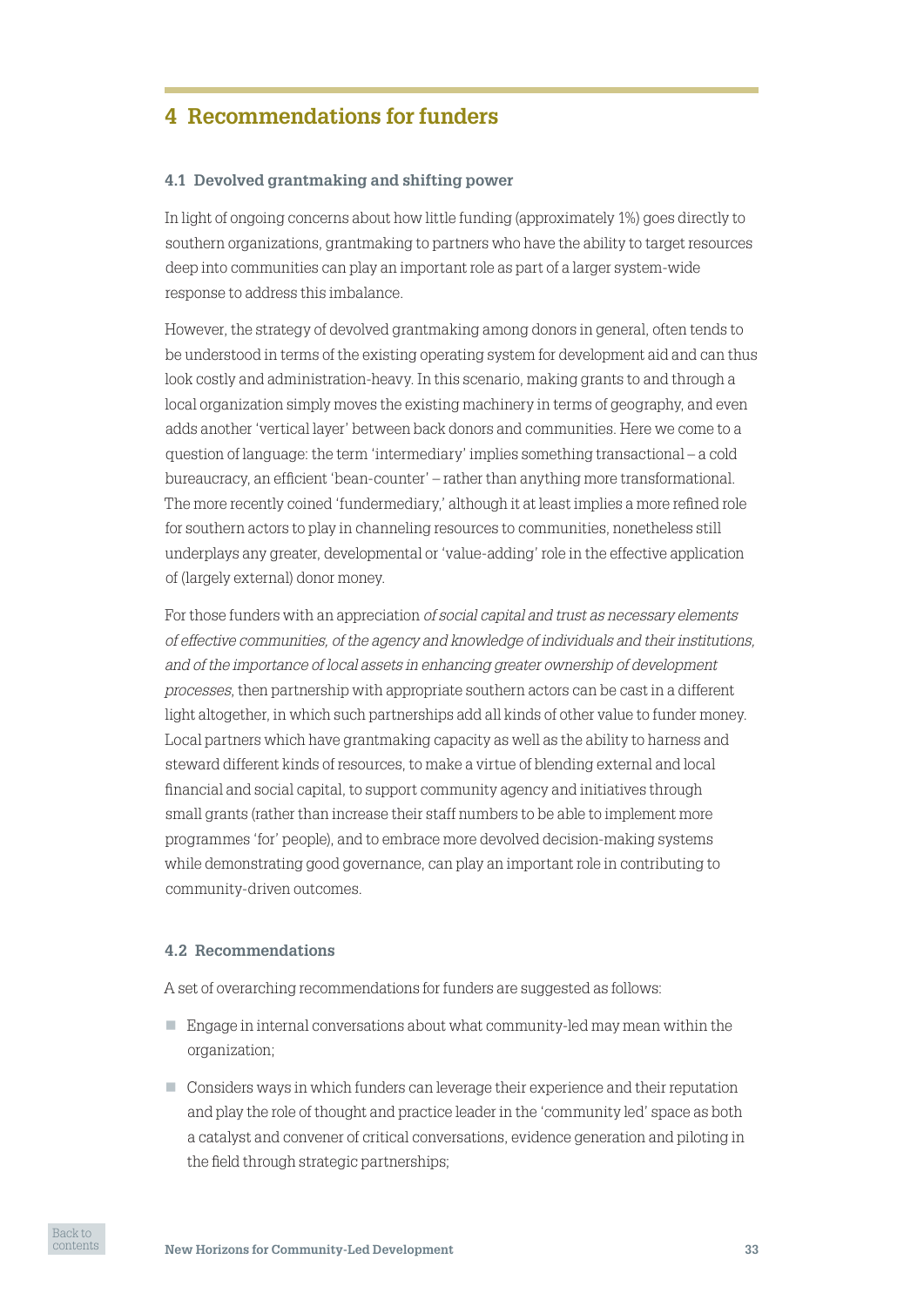- Add value through non-financial capital by mobilizing intellectual, reputational and moral capital and seeking to influence peer funder practices more broadly;
- $\blacksquare$  Actively learn, collaborate and cooperate with peers and partners, by establishing communities of practice and providing support platforms for grant partners and peers through a coordination, convening, catalyzing and learning role;
- Invest in strengthening and deepening the evidence base for a 'Community-led 2.0' narrative: foster learning, data collection across different types of grantees, issue siloes, etc. (This might evolve to become an extra budget line in all grants to take part in learning circles and to tell stories of achievements, disappointments and lessons learned);
- $\Box$  Adopt a flexible framing when it comes to the definition of community: allow it to be defined and emerge from below, rather than predetermined from the start (and make space for multiple 'types' of communities to interact with each other in pursuit of a particular objective);
- $\Box$  Consciously invest in strategies that strengthen bonding capital as a necessary precondition for the strengthening of bridging and linking capital (community agency);
- $\blacksquare$  Put community asset development/community philanthropy at the heart of programming: promote cultures of local giving, use matching funding, support new thinking around and types of institutional arrangements, etc.;
- $\Box$  Try out different approaches to experiment with what works well and what works less well; don't be put off by risk of failure so long as learning from experience is part of the grant relationship;
- $\Box$  Apply a systems lens: this can be applied both to map and pilot grantmaking/ programme approach that can include big and small, mainstream and outlier actors, within a single, linked framework focused on some key hypotheses and questions.
- Create safe, externally-facilitated spaces for honest conversations about, and the co‑creation of, a new eco‑system for community‑led development;
- $\Box$  Level the playing field between big and small organizations when announcing any new programme by inviting only short (word and page‑limited) concept notes (or just 'ideas'), not complex proposal and forms (lead with the ideas);
- $\blacksquare$  Embed an element of local asset development in all programmes;
- Set up a 'learning lab' pilot, fail fast and self-correct to integrate practice and theory and to build the capacity of individuals and the field, while building linkages and new ways of working together as a way of bringing innovations, that emerge from conversations and ideas,to life. Use it to learn organizationally and also to build the field. Produce intellectual, reputation and social capital.

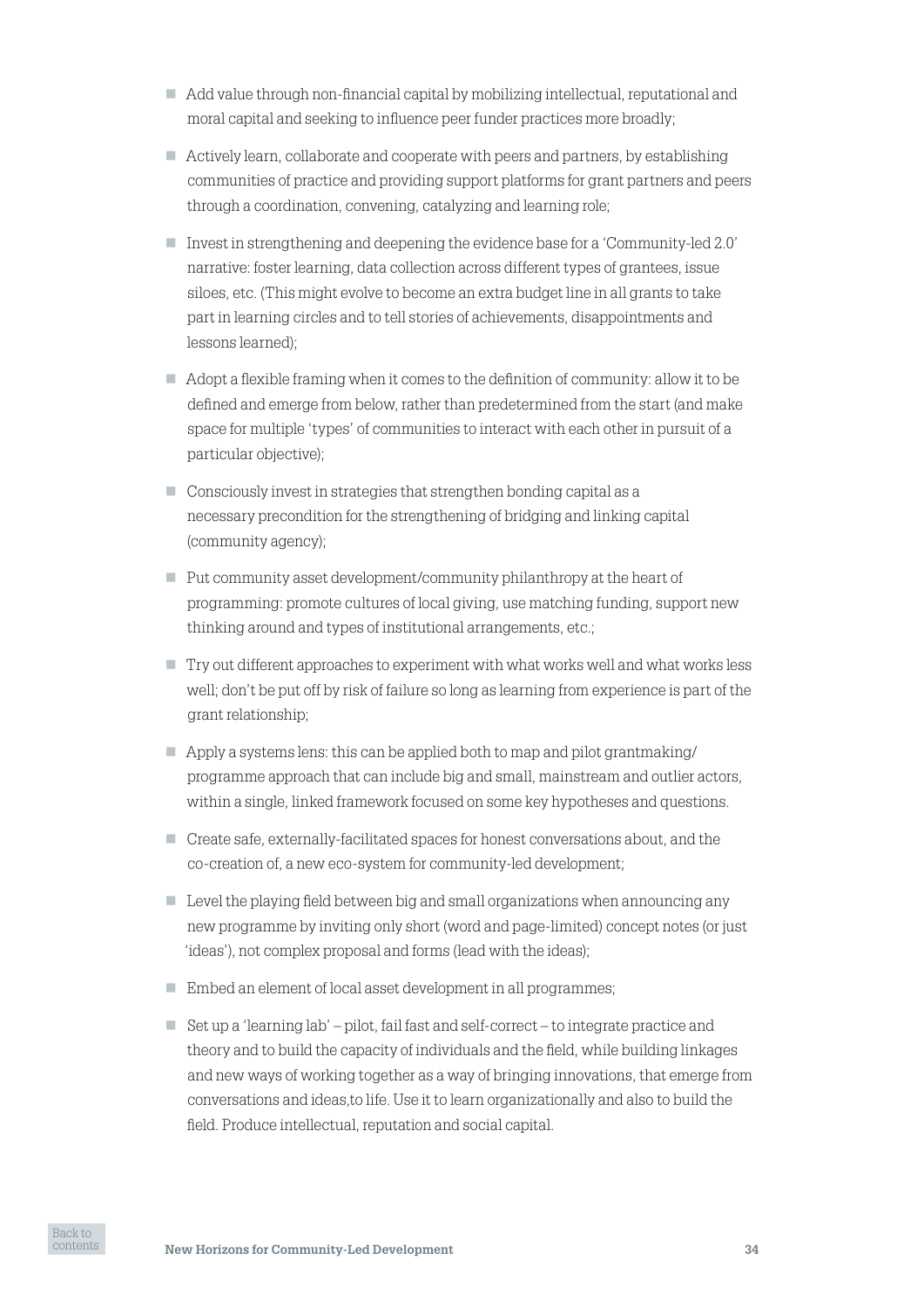# <span id="page-34-0"></span>Appendix 1 **List of informants**

**Gord Cunningham,** Assistant Director, Coady International Institute, St. Francis Xavier University, Canada (Ethiopia, South Africa, Philippines) – Key actor (training and research) in asset‑based and citizen‑led development

**Rose Longhurst,** Facilitating Member, Edge Fund, (UK) – U.K. participatory grantmaking fund supporting issues of social, economic and environmental justice

**Neena S Jain,** Executive Director, emBOLDen Alliances (Nepal, Brazil, India, Africa, USA) – U.S.‑based non‑profit using partnership approach to strengthen community resilience

**John Hecklinger,** Chief Network Officer, Global Giving (Global) – Crowd‑funding platform, aggregator of NGO data and funding,'democratizing giving'

**Chung -Wha Hong,** Executive Director, Grassroots International (Global, Brazil, Haiti, Middle East, Mesoamerica, West Africa) Grassroots grantmaking and advocacy to global social movements

**John Coonrod,** Executive Vice President, the Hunger Project (Africa, Bangladesh, India, Mexico, Peru) – Coordinator of the Movement for Community‑Led Development, global network (with strong U.S. participation) to strengthen community‑led development

**Kristin Giantris,** Managing Director in Advisory Services, Non‑Profit Finance Fund (USA) – U.S. organization providing loans and financial advice to non‑profits to strengthen their adaptability/ resilience

**Dedo N Baranshamaje,** Director Special Programs, Segal Family Foundation, (Africa‑wide) – Private U.S. family foundation focused on people‑led development through strong partnerships

**Bijal Brahmbhatt,** Director, Mahila Housing SEWA Trust (India) – Part of SEWA (Self‑employed Women's Association) network working on right to shelter and housing

**Skye Dobson,** Deputy Manager, Slum Dwellers International (SDI) Secretariat (Global) – Global social movement of urban poor

**Chloe Tomlinson,** Strategy Director, Spark MicroGrants (East/Central Africa) – U.S. grassroots grantmaker/capacity builder with focus on East Africa

**Gannon Gillespie,** Chief of Staff, Tostan (West Africa) – Senegal‑based community development NGO using community empowerment approach adopted in 6 African countries

**Rita Thapa,** Founder, Tewa – Nepal Women's Fund, TEWA, (Nepal) – Community philanthropy organization, grassroots grantmaking, building philanthropy in Nepal, promoting women's participation and rights

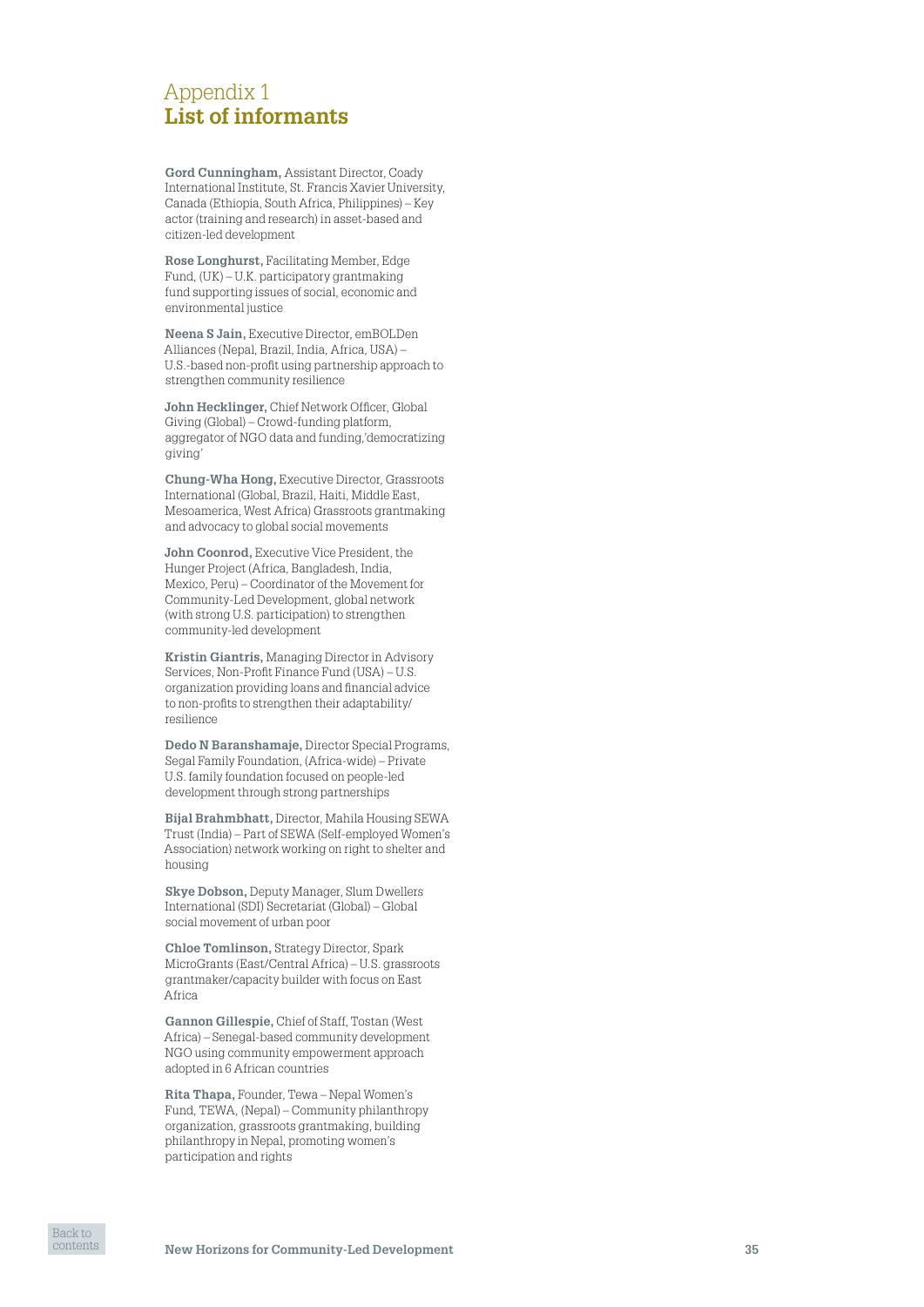# <span id="page-35-0"></span>Appendix 2 **Bibliography**

The bibliography has been organized by topic (and the relevant page number in the report is referenced)

#### **Asset-based community development (p 14)**

McKnight, J. (1996) *The Careless Society: Community and Its Counterfeits*, Basic Books

Mathie A., & Cunningham G., editors (2008) *From clients to citizens: Communities changing the course of their own development*, Intermediate Technology Publications.

Mathie, A., Cameron, J. & Gibson, K. (2017) *Asset‑based and citizen‑led development: Using a diffracted power lens to analyze the possibilities and challenges*, Progress in Development Studies Vol 17, Issue 1, pp. 54 – 66 http://journals.sagepub.com/doi/ abs/10.1177/1464993416674302

Peters B. (2013) *Applying an asset‑based community‑driven development approach in Ethiopia, 2003–2011, Final Internal Evaluation Report*, Coady International Institute [http://www.coady.stfx.ca/](http://www.coady.stfx.ca/tinroom/assets/file/ABCDEthiopiaFinalEvaluation.pdf) [tinroom/assets/file/ABCDEthiopiaFinalEvaluation.](http://www.coady.stfx.ca/tinroom/assets/file/ABCDEthiopiaFinalEvaluation.pdf) [pdf](http://www.coady.stfx.ca/tinroom/assets/file/ABCDEthiopiaFinalEvaluation.pdf)

#### **Capacity building (p 16)**

The Learning Agenda: Learning Agenda researchers visited nine countries from May 2012 to August 2013, and in very informal settings, interviewed hundreds of local organizations ranging from nascent civil society organizations and informal community groups to mature local NGOs and capacity development providers and consultants. Open‑ended interview techniques were used to encourage people to talk candidly about their challenges, their environments, and current, past, and hoped-for relationships with donors. The 18‑month project was funded by USAID Global Development Lab and managed by FHI 360 in partnership with MSI. See <https://www.developmentiscapacity.org>

Main report to USAID: The broad conclusions of the Learning Agenda research project tend to go against the tide of the development assistance industry. This final report ends with scores of recommendations under different headings, from changes needed in overall culture of the agency to procedures in human resource development. [https://www.developmentiscapacity.org/file/209/](https://www.developmentiscapacity.org/file/209/download?token=G3vRWEoA) [download?token=G3vRWEoA](https://www.developmentiscapacity.org/file/209/download?token=G3vRWEoA)

Executive Summary: The world of local organizations (indeed the world of development itself) is changing more rapidly than ever, and to a large extent many donors and INGOs have not kept up with those changes as fully as they might. [https://www.developmentiscapacity.org/file/210/](https://www.developmentiscapacity.org/file/210/download?token=iKwB-P-t) [download?token=iKwB‑P‑t](https://www.developmentiscapacity.org/file/210/download?token=iKwB-P-t)

See also tools such as Constituent Voice and Local Systems analysis:

Bonbright, D., Campbell, D. & Nguyen, L. (2009) *The 21st Century Potential of Constituency Voice: Opportunities for Reform in the United States Human Services Sector*, Alliance for Children & Families, United Neighborhood Centers of America, and Keystone Accountability [https://](https://keystoneaccountability.org/wp-content/uploads/files/Constituency-Report-final-27APRIL2009_0.pdf) [keystoneaccountability.org/wp-content/uploads/](https://keystoneaccountability.org/wp-content/uploads/files/Constituency-Report-final-27APRIL2009_0.pdf) files/Constituency-Report-final-27APRIL2009\_0.pdf

USAID (2014) *Local Systems: a framework for supporting sustained development* [https://www.](https://www.usaid.gov/sites/default/files/documents/1870/LocalSystemsFramework.pdf) [usaid.gov/sites/default/files/documents/1870/](https://www.usaid.gov/sites/default/files/documents/1870/LocalSystemsFramework.pdf) [LocalSystemsFramework.pdf](https://www.usaid.gov/sites/default/files/documents/1870/LocalSystemsFramework.pdf)

Root Change (local systems mapping) [http://](http://www.rootchange.org/our_approach/network_strengthening.shtml) [www.rootchange.org/our\\_approach/network\\_](http://www.rootchange.org/our_approach/network_strengthening.shtml) [strengthening.shtml](http://www.rootchange.org/our_approach/network_strengthening.shtml)

#### **Changing context for development aid (p 9)**

Dawes, M. & Hodgson, J. (2017) *Authenticity and the Participation Revolution: Participation and Community Engagement; the challenge to make it Authentic & Seeing the woods and trees: the quiet rise of community philanthropy*, [http://](http://www.cdacnetwork.org/tools-and-resources/i/20170522015033-cdpka) [www.cdacnetwork.org/tools-and-resources/](http://www.cdacnetwork.org/tools-and-resources/i/20170522015033-cdpka) [i/20170522015033‑cdpka](http://www.cdacnetwork.org/tools-and-resources/i/20170522015033-cdpka)

*Development aid rises again in 2016 but flows to poorest countries dip* (11 April 2017), OECD [http://](http://www.oecd.org/dac/development-aid-rises-again-in-2016-but-flows-to-poorest-countries-dip.htm) [www.oecd.org/dac/development-aid-rises-again-in-](http://www.oecd.org/dac/development-aid-rises-again-in-2016-but-flows-to-poorest-countries-dip.htm)[2016-but-flows-to-poorest-countries-dip.htm](http://www.oecd.org/dac/development-aid-rises-again-in-2016-but-flows-to-poorest-countries-dip.htm)

Global Humanitarian Assistance Report 2017, Development Initiatives, See [http://devinit.org/post/](http://devinit.org/post/global-humanitarian-assistance-2017/) [global-humanitarian-assistance-2017/](http://devinit.org/post/global-humanitarian-assistance-2017/)

Green, S. (4th January 2016), *Adapt or perish: the new normal for civil society*, Open Global Rights, [https://www.opendemocracy.net/openglobalrights/](https://www.opendemocracy.net/openglobalrights/shannon-n-green/adapt-or-perish-new-normal-for-civil-society) [shannon-n-green/adapt-or-perish-new-normal-for](https://www.opendemocracy.net/openglobalrights/shannon-n-green/adapt-or-perish-new-normal-for-civil-society)[civil-society](https://www.opendemocracy.net/openglobalrights/shannon-n-green/adapt-or-perish-new-normal-for-civil-society)

Kharas, H. (2017) *The Unprecedented Expansion of the Global Middle Class: an update*, Brookings: Global Economy and Development Working Paper, [https://](https://www.brookings.edu/wp-content/uploads/2017/02/global_20170228_global-middle-class.pdf) [www.brookings.edu/wp-content/uploads/2017/02/](https://www.brookings.edu/wp-content/uploads/2017/02/global_20170228_global-middle-class.pdf) [global\\_20170228\\_global-middle-class.pdf](https://www.brookings.edu/wp-content/uploads/2017/02/global_20170228_global-middle-class.pdf)

Mariyasin, D. (2015) *How are development agencies currently evolving? The case of Eastern Europe and Central Asia*, ODI, [https://www.odi.org/sites/odi.org.](https://www.odi.org/sites/odi.org.uk/files/odi-assets/events-presentations/1724.pdf) [uk/files/odi-assets/events-presentations/1724.pdf](https://www.odi.org/sites/odi.org.uk/files/odi-assets/events-presentations/1724.pdf)

Santamaria, C., (18th September 2013) *After CIDA, AusAID: Australia 'integrates' aid into foreign affairs*, Devex, [https://www.devex.com/news/after-cida](https://www.devex.com/news/after-cida-ausaid-australia-integrates-aid-into-foreign-affairs-81826)[ausaid-australia-integrates-aid-into-foreign](https://www.devex.com/news/after-cida-ausaid-australia-integrates-aid-into-foreign-affairs-81826)[affairs-81826](https://www.devex.com/news/after-cida-ausaid-australia-integrates-aid-into-foreign-affairs-81826)

Sriskandarajah, D. (9th November 2015) *Five reasons donors give for not funding local NGOs directly*, Guardian: Global development professionals network [https://www.theguardian.com/global-development-](https://www.theguardian.com/global-development-professionals-network/2015/nov/09/five-reasons-donors-give-for-not-funding-local-ngos-directly)

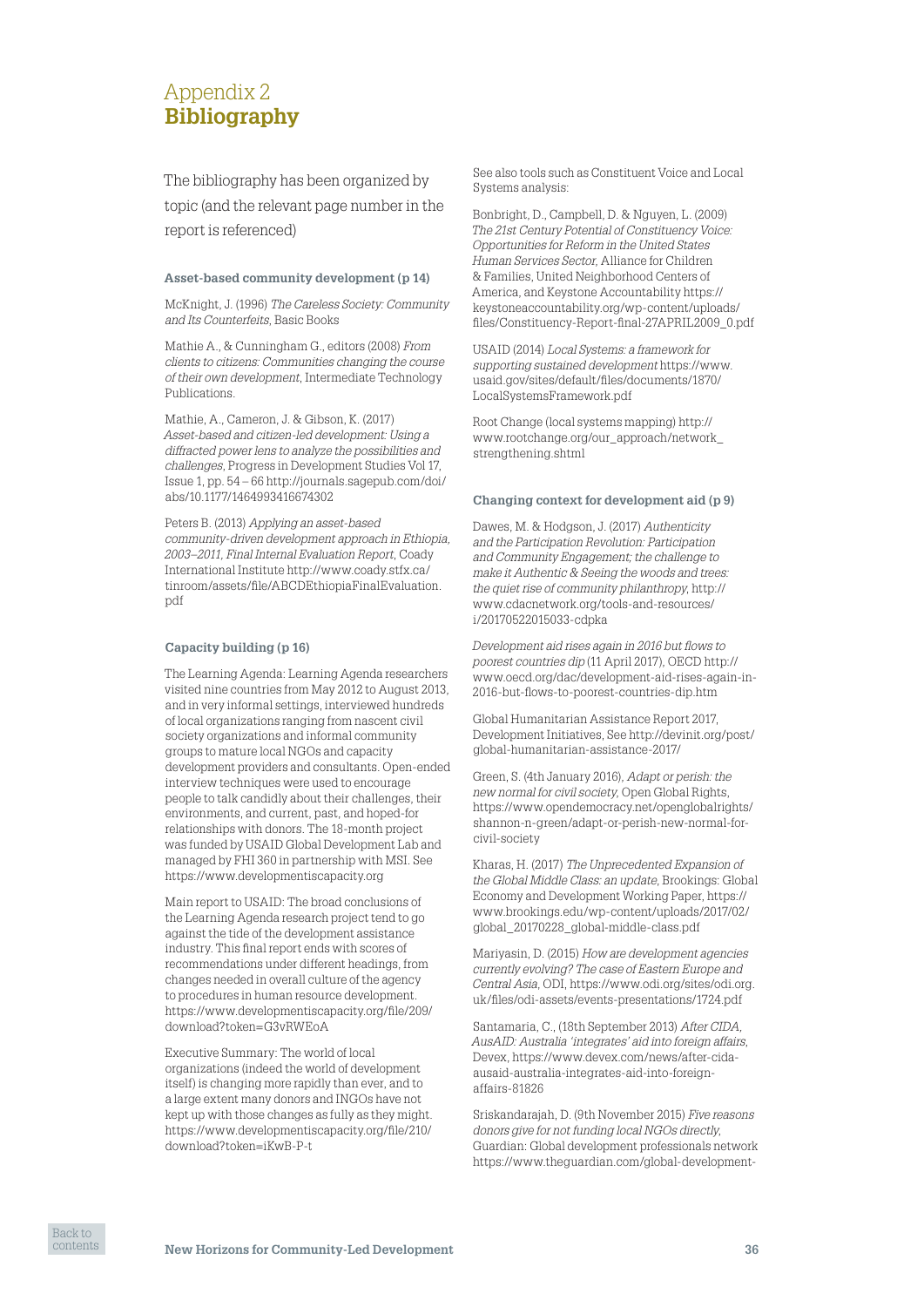[professionals-network/2015/nov/09/five-reasons](https://www.theguardian.com/global-development-professionals-network/2015/nov/09/five-reasons-donors-give-for-not-funding-local-ngos-directly)[donors-give-for-not-funding-local-ngos-directly](https://www.theguardian.com/global-development-professionals-network/2015/nov/09/five-reasons-donors-give-for-not-funding-local-ngos-directly)

#### **Community (p 17)**

Berger, P.L. and Neuhaus, R.J. (1977) *To empower people: The role of mediating structures in public policy (Vol 1)*, Washington: American Enterprise Institute

#### **Community philanthropy & community foundations (various references)**

Avrorina, L. & Khodorova, Y. (2017) *When size matters: the phenomenon of community foundations in small towns and rural areas of Russia*, CAF Russia [https://www.cafonline.org/about-us/](https://www.cafonline.org/about-us/publications/2017-publications/when-size-matters-caf-russia-community-foundations-report) [publications/2017-publications/when-size-matters](https://www.cafonline.org/about-us/publications/2017-publications/when-size-matters-caf-russia-community-foundations-report)[caf-russia-community-foundations-report](https://www.cafonline.org/about-us/publications/2017-publications/when-size-matters-caf-russia-community-foundations-report)

The Community Foundation Atlas, [www.communityfoundationatlas.org](http://www.communityfoundationatlas.org)

Doan, D., (2017) *Building Community Philanthropy in Vietnam: Understanding the experiences and expectations of donors to the LIN Centre for Community Development*, GFCF and Lin Center, [http://www.globalfundcommunityfoundations.org/](http://www.globalfundcommunityfoundations.org/information/building-community-philanthropy-in-vietnam-understanding-the.html) [information/building-community-philanthropy-in](http://www.globalfundcommunityfoundations.org/information/building-community-philanthropy-in-vietnam-understanding-the.html)[vietnam-understanding-the.html](http://www.globalfundcommunityfoundations.org/information/building-community-philanthropy-in-vietnam-understanding-the.html)

Fifield, M., Hodgson, J., Pelosi, N. (2017) *An Untapped Resource? The extractives industry and community self-management of assets* (GFCF) [http://www.](http://www.globalfundcommunityfoundations.org/information/an-untapped-resource-the-extractives-industry-and-community.html) [globalfundcommunityfoundations.org/information/](http://www.globalfundcommunityfoundations.org/information/an-untapped-resource-the-extractives-industry-and-community.html) [an-untapped-resource-the-extractives-industry](http://www.globalfundcommunityfoundations.org/information/an-untapped-resource-the-extractives-industry-and-community.html)[and-community.html](http://www.globalfundcommunityfoundations.org/information/an-untapped-resource-the-extractives-industry-and-community.html)

Global Alliance for Community Philanthropy (2014) *The case for community philanthropy: how the practice builds assets, capacities and trust* [http://efc.](http://efc.issuelab.org/resource/the_case_for_community_philanthropy_how_the_practice_builds_local_assets_capacity_and_trust_and_why_it_matters) [issuelab.org/resource/the\\_case\\_for\\_community\\_](http://efc.issuelab.org/resource/the_case_for_community_philanthropy_how_the_practice_builds_local_assets_capacity_and_trust_and_why_it_matters) [philanthropy\\_how\\_the\\_practice\\_builds\\_local\\_](http://efc.issuelab.org/resource/the_case_for_community_philanthropy_how_the_practice_builds_local_assets_capacity_and_trust_and_why_it_matters) [assets\\_capacity\\_and\\_trust\\_and\\_why\\_it\\_matters](http://efc.issuelab.org/resource/the_case_for_community_philanthropy_how_the_practice_builds_local_assets_capacity_and_trust_and_why_it_matters)

Hodgson, J. & Knight, B. (2012) *A different kind of wealth: Mapping a baseline of African community foundations*, GFCF [http://www.](http://www.globalfundcommunityfoundations.org/information/a-different-kind-of-wealth-mapping-a-baseline-of-african-com.html) [globalfundcommunityfoundations.org/information/](http://www.globalfundcommunityfoundations.org/information/a-different-kind-of-wealth-mapping-a-baseline-of-african-com.html) [a-different-kind-of-wealth-mapping-a-baseline-of](http://www.globalfundcommunityfoundations.org/information/a-different-kind-of-wealth-mapping-a-baseline-of-african-com.html)[african-com.html](http://www.globalfundcommunityfoundations.org/information/a-different-kind-of-wealth-mapping-a-baseline-of-african-com.html)

Hodgson, J. & Knight, B., *#ShiftThePower: the rise of community philanthropy*, December 2017, Alliance magazine [http://www.alliancemagazine.org/feature/](http://www.alliancemagazine.org/feature/shiftthepower-rise-community-philanthropy/) [shiftthepower-rise-community-philanthropy/](http://www.alliancemagazine.org/feature/shiftthepower-rise-community-philanthropy/)

Hodgson, J., Knight, B. & Mathie, A. (2012) *The New Generation of Community Foundations*, GFCF & Coady International Institute [http://www.](http://www.globalfundcommunityfoundations.org/information/the-new-generation-of-community-foundations.html) [globalfundcommunityfoundations.org/information/](http://www.globalfundcommunityfoundations.org/information/the-new-generation-of-community-foundations.html) [the-new-generation-of-community-foundations.](http://www.globalfundcommunityfoundations.org/information/the-new-generation-of-community-foundations.html) [html](http://www.globalfundcommunityfoundations.org/information/the-new-generation-of-community-foundations.html)

Hodgson, J. & Knight, B. (2010) *More than the Poor Cousin? The emergence of community foundations as a new development paradigm*, GFCF [http://www.](http://www.globalfundcommunityfoundations.org/information/more-than-the-poor-cousin-the-emergence-of-community-foundat.html) [globalfundcommunityfoundations.org/information/](http://www.globalfundcommunityfoundations.org/information/more-than-the-poor-cousin-the-emergence-of-community-foundat.html) [more-than-the-poor-cousin-the-emergence-of](http://www.globalfundcommunityfoundations.org/information/more-than-the-poor-cousin-the-emergence-of-community-foundat.html)[community-foundat.html](http://www.globalfundcommunityfoundations.org/information/more-than-the-poor-cousin-the-emergence-of-community-foundat.html)

Hundal, S. & Tennyson, R. (2016) *Shifting the Power: How Can Working in Partnership Help?* Partnership Brokers Association, [www.partnershipbrokers.](http://www.partnershipbrokers.org/w/wp-content/uploads/2016/.../Shifting-the-Power_Paper.pdf) [org/w/wp-content/uploads/2016/…/Shifting-the-](http://www.partnershipbrokers.org/w/wp-content/uploads/2016/.../Shifting-the-Power_Paper.pdf)[Power\\_Paper.pdf](http://www.partnershipbrokers.org/w/wp-content/uploads/2016/.../Shifting-the-Power_Paper.pdf)

Mahomed, H. & Peters, B. (2011) *The Story Behind the Well: a case study of successful community development*, Coady International Institute & GFCF [http://www.issuelab.org/resource/the\\_story\\_](http://www.issuelab.org/resource/the_story_behind_the_well_a_case_study_of_successful_community_development_in_makutano_kenya) [behind\\_the\\_well\\_a\\_case\\_study\\_of\\_successful\\_](http://www.issuelab.org/resource/the_story_behind_the_well_a_case_study_of_successful_community_development_in_makutano_kenya) [community\\_development\\_in\\_makutano\\_kenya](http://www.issuelab.org/resource/the_story_behind_the_well_a_case_study_of_successful_community_development_in_makutano_kenya)

Malombe, J. (2000) *Community Development Foundations: Emerging Partnerships*, World Bank [http://documents.worldbank.org/curated/](http://documents.worldbank.org/curated/en/122551468315565805/Community-development-foundations-emerging-partnerships) [en/122551468315565805/Community-development](http://documents.worldbank.org/curated/en/122551468315565805/Community-development-foundations-emerging-partnerships)[foundations-emerging-partnerships](http://documents.worldbank.org/curated/en/122551468315565805/Community-development-foundations-emerging-partnerships)

#### **Community philanthropy/local fundraising and rights claiming (p 27)**

Green, D. (10th August 2016) *A successful project to wean southern civil society organizations off aid*, From Poverty to Power blog [http://oxfamblogs.org/](http://oxfamblogs.org/fp2p/a-successful-project-to-wean-southern-civil-society-organizations-off-aid/) [fp2p/a-successful-project-to-wean-southern-civil](http://oxfamblogs.org/fp2p/a-successful-project-to-wean-southern-civil-society-organizations-off-aid/)[society-organizations-off-aid/](http://oxfamblogs.org/fp2p/a-successful-project-to-wean-southern-civil-society-organizations-off-aid/)

Hodgson, J., Knight, B. & McKinley, P. (2017), *Subnational Governance and Development: A New Perspective* from Schoburgh, E. & Ryan, R. *The Handbook of Research on Sub‑National Governance & Development*, IGI Global [http://www.igi-global.](http://www.igi-global.com/chapter/subnational-governance-and-development/172914) [com/chapter/subnational-governance-and](http://www.igi-global.com/chapter/subnational-governance-and-development/172914)[development/172914](http://www.igi-global.com/chapter/subnational-governance-and-development/172914)

Wiggers, R. (2016) Action for Children: a model for stimulating local fundraising in low‑ and middle‑income countries, [Development in Practice](http://www.tandfonline.com/toc/cdip20/26/5)  Vol. 26 , Iss. 5,2016 [http://www.tandfonline.com/doi/](http://www.tandfonline.com/doi/full/10.1080/09614524.2016.1191437) [full/10.1080/09614524.2016.1191437](http://www.tandfonline.com/doi/full/10.1080/09614524.2016.1191437)

#### **Community-driven and participatory development – earlier iterations (p 13)**

Chambers, R. (1983) *Rural development: putting the last first*. Harlow: Prentice Hall

Freire, P. (1972) *Pedagogy of the Oppressed*.

Schumacher, E.F. (1973) *Small Is Beautiful: A Study of Economics as if people mattered*

#### **Community-driven development and the World Bank (p 13)**

Mansuri, G. & Vijayendra Rao (2003) *Evaluating Community‑Based and Community‑Driven Development: A Critical Review of the Evidence* [http://siteresources.worldbank.org/](http://siteresources.worldbank.org/INTECAREGTOPCOMDRIDEV/Resources/DECstudy.pdf) [INTECAREGTOPCOMDRIDEV/Resources/](http://siteresources.worldbank.org/INTECAREGTOPCOMDRIDEV/Resources/DECstudy.pdf) [DECstudy.pdf](http://siteresources.worldbank.org/INTECAREGTOPCOMDRIDEV/Resources/DECstudy.pdf)

Post, D. 2008. *CDD and elite capture: reframing the conversation*. Social Development How To series; vol. 3. Washington, DC: World Bank. [http://documents.](http://documents.worldbank.org/curated/en/397181468137726436/CDD-and-elite-capture-reframing-the-conversation) [worldbank.org/curated/en/397181468137726436/](http://documents.worldbank.org/curated/en/397181468137726436/CDD-and-elite-capture-reframing-the-conversation) [CDD-and-elite-capture-reframing-the-conversation](http://documents.worldbank.org/curated/en/397181468137726436/CDD-and-elite-capture-reframing-the-conversation)

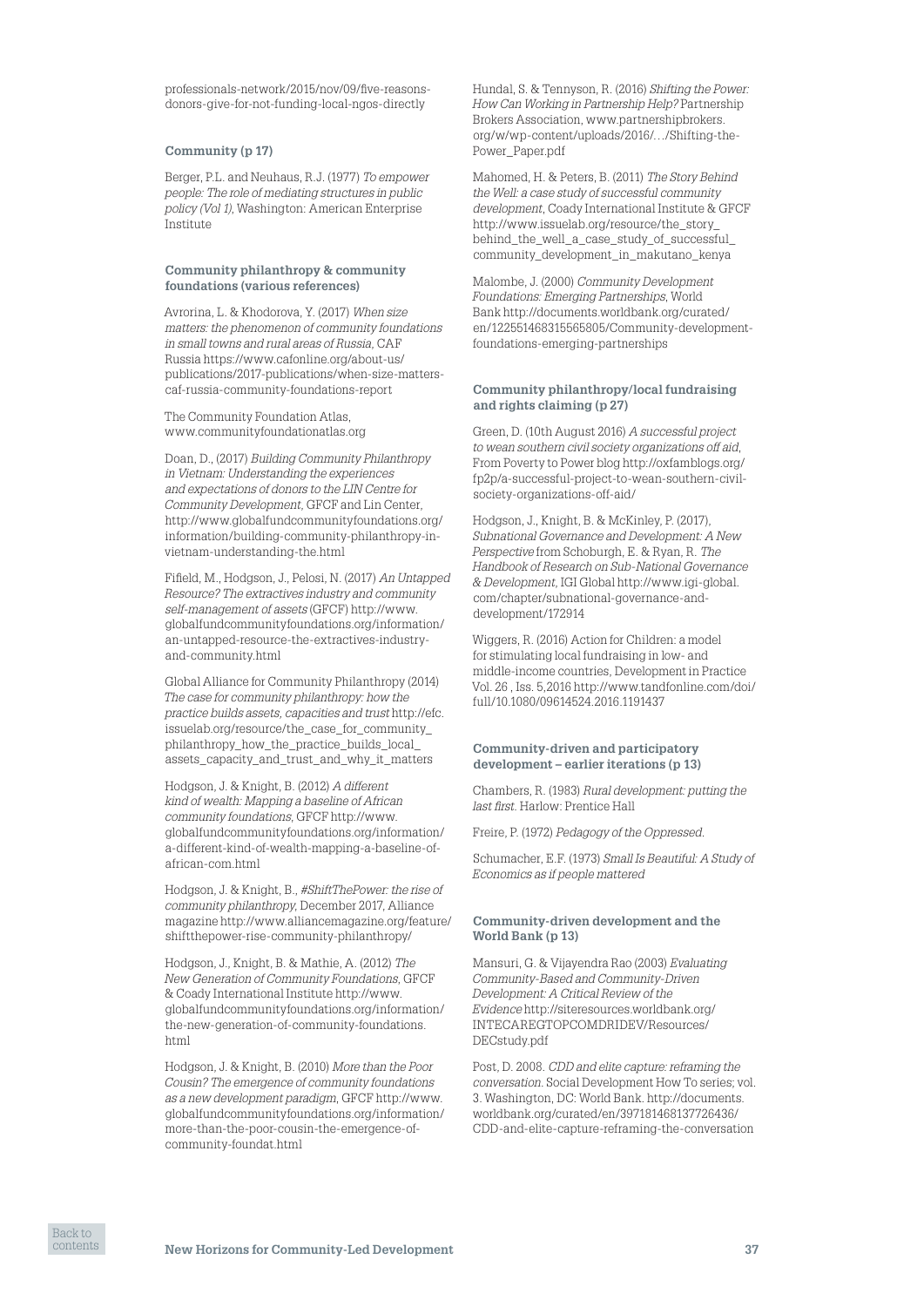#### **Evaluation tools (p 6)**

Wilson Grau, R. Britt, H. (2012) *Outcome Harvesting*, MENA Office, Ford Foundation. Retrieved from [http://www.managingforimpact.org/sites/](http://www.managingforimpact.org/sites/default/files/resource/outome_harvesting_brief_final_2012-05-2-1.pdf) [default/files/resource/outome\\_harvesting\\_brief\\_](http://www.managingforimpact.org/sites/default/files/resource/outome_harvesting_brief_final_2012-05-2-1.pdf) [final\\_2012-05-2-1.pdf](http://www.managingforimpact.org/sites/default/files/resource/outome_harvesting_brief_final_2012-05-2-1.pdf)

Cooperrider, D. & Whitney, D. (2005) *Appreciative inquiry: A Positive Revolution in Change*, Berrett‑Koehler Publishers

#### **Disruption and the funding ecology (p 16)**

Buckley, L. & Ward, H. (2015) Getting good at disruption in an uncertain world: Insights from Southern NGO leaders, IIED [http://pubs.iied.org/](http://pubs.iied.org/pdfs/11505IIED.pdf) [pdfs/11505IIED.pdf](http://pubs.iied.org/pdfs/11505IIED.pdf)

International Civil Society Centre (2013), Riding the Wave . . . rather than being swept away: A proposal for boards and CEOs on how to provide their organisations for disruptive change, [https://](https://icscentre.org/downloads/RidingTheWave_web_spreads.pdf) [icscentre.org/downloads/RidingTheWave\\_web\\_](https://icscentre.org/downloads/RidingTheWave_web_spreads.pdf) [spreads.pdf](https://icscentre.org/downloads/RidingTheWave_web_spreads.pdf)

Resilient funders, Scott Dupree, Chris Allan, August 2017, Global Greengrants

#### **Horizontal learning practices, indigenous knowledge systems (p 15)**

Barefoot Guide Writer's Collaborative, *Barefoot Guide 4: Exploring the Real Work of Social Change* [http://www.barefootguide.org/barefoot-guide-4](http://www.barefootguide.org/barefoot-guide-4-english.html)[english.html](http://www.barefootguide.org/barefoot-guide-4-english.html)

Stielau, J. (2007) *Horizontal Learning: Background, Practice and Possibility*, CDRA, [http://www.cdra.org.](http://www.cdra.org.za/uploads/1/1/1/6/111664/horizontal_learning_lit_survey_jo_stielau2007.doc) [za/uploads/1/1/1/6/111664/horizontal\\_learning\\_lit\\_](http://www.cdra.org.za/uploads/1/1/1/6/111664/horizontal_learning_lit_survey_jo_stielau2007.doc) [survey\\_jo\\_stielau2007.doc](http://www.cdra.org.za/uploads/1/1/1/6/111664/horizontal_learning_lit_survey_jo_stielau2007.doc)

Wilkonson Maposa, S., Fowler, A., Oliver‑Evans, C. & Mulenga, C., *The Poor Philanthropist: How and why the poor help each other*, UCT Graduate School of Business, [http://clpv.sanford.duke.edu/documents/](http://clpv.sanford.duke.edu/documents/Poor_philanthropist_screen.pdf) [Poor\\_philanthropist\\_screen.pdf](http://clpv.sanford.duke.edu/documents/Poor_philanthropist_screen.pdf)

#### **New thinking on poverty (p 16)**

Knight, B. (2017) *Rethinking Poverty – What Makes a Good Society?* Policy Press

Krishna, A. (2002) *Active Social Capital: Tracing the roots of development & democracy*, Columbia University Press

Krishna, A. (2010) *One Illness Away: Why People Become Poor and How They Escape Poverty* Oxford

Krishna, A. (2017) *The Broken Ladder: The Paradox and the Potential of India's One Billion*, Penguin Random House

Joseph Rowntree Foundation, *We can solve poverty in the UK: a strategy for governments, communities and citizens* (6th September 2016) [https://www.jrf.](https://www.jrf.org.uk/report/we-can-solve-poverty-uk) [org.uk/report/we-can-solve-poverty-uk](https://www.jrf.org.uk/report/we-can-solve-poverty-uk)

#### **Participation and power (p 14)**

Cornwall, A. and Gaventa, J. (2001) 'Bridging the Gap: Citizenship, Participation and Accountability', PLA Notes 40: 32–5

Gaventa, J. (2002) *Introduction: Exploring Citizenship, Participation and Accountability*, IDS Bulletin 33.2 <https://www.ids.ac.uk/files/dmfile/gaventa332.pdf>

Gaventa, J., (2006), *Finding the Spaces for Change: A Power Analysis* [https://www.powercube.net/](https://www.powercube.net/wp-content/uploads/2009/12/finding_spaces_for_change.pdf) [wp-content/uploads/2009/12/finding\\_spaces\\_for\\_](https://www.powercube.net/wp-content/uploads/2009/12/finding_spaces_for_change.pdf) [change.pdf](https://www.powercube.net/wp-content/uploads/2009/12/finding_spaces_for_change.pdf)

#### **Power 'at the edges' (p 15)**

Anderson, M., Brown, D. & Jean, I. (2012) *Time to Listen: Hearing People on the Receiving End of Aid*, CDA, [http://cdacollaborative.org/wordpress/wp](http://cdacollaborative.org/wordpress/wp-content/uploads/2016/01/Time-to-Listen-Hearing-People-on-the-Receiving-End-of-International-Aid.pdf)[content/uploads/2016/01/Time-to-Listen-Hearing-](http://cdacollaborative.org/wordpress/wp-content/uploads/2016/01/Time-to-Listen-Hearing-People-on-the-Receiving-End-of-International-Aid.pdf)[People-on-the-Receiving-End-of-International-Aid.](http://cdacollaborative.org/wordpress/wp-content/uploads/2016/01/Time-to-Listen-Hearing-People-on-the-Receiving-End-of-International-Aid.pdf) [pdf](http://cdacollaborative.org/wordpress/wp-content/uploads/2016/01/Time-to-Listen-Hearing-People-on-the-Receiving-End-of-International-Aid.pdf)

Cothran, T. & Lentfer, J., eds, (2017) *Smart Risks: How small grants are helping to solve some of the world's biggest problems*, Practical Action [http://](http://cdacollaborative.org/wordpress/wp-content/uploads/2016/01/Time-to-Listen-Hearing-People-on-the-Receiving-End-of-International-Aid.pdf) [cdacollaborative.org/wordpress/wp-content/](http://cdacollaborative.org/wordpress/wp-content/uploads/2016/01/Time-to-Listen-Hearing-People-on-the-Receiving-End-of-International-Aid.pdf) [uploads/2016/01/Time-to-Listen-Hearing-People](http://cdacollaborative.org/wordpress/wp-content/uploads/2016/01/Time-to-Listen-Hearing-People-on-the-Receiving-End-of-International-Aid.pdf)[on-the-Receiving-End-of-International-Aid.pdf](http://cdacollaborative.org/wordpress/wp-content/uploads/2016/01/Time-to-Listen-Hearing-People-on-the-Receiving-End-of-International-Aid.pdf)

#### **Social capital (p 17)**

Franklin, J. (ed), (2004) *Politics, Trust and Networks: Social Capital in Critical Perspective*, Families & Social Capital ESRC Research Group, [https://www.](https://www.lsbu.ac.uk/__data/assets/pdf_file/0003/9372/politics-trust-social-capital-families-research-working-paper.pdf) [lsbu.ac.uk/\\_\\_data/assets/pdf\\_file/0003/9372/](https://www.lsbu.ac.uk/__data/assets/pdf_file/0003/9372/politics-trust-social-capital-families-research-working-paper.pdf) [politics-trust-social-capital-families-research](https://www.lsbu.ac.uk/__data/assets/pdf_file/0003/9372/politics-trust-social-capital-families-research-working-paper.pdf)[working-paper.pdf](https://www.lsbu.ac.uk/__data/assets/pdf_file/0003/9372/politics-trust-social-capital-families-research-working-paper.pdf)

Grootaert, C. (1998) *Social Capital: The Missing Link?* The World Bank, [http://siteresources.worldbank.org/](http://siteresources.worldbank.org/INTSOCIALCAPITAL/Resources/Social-Capital-Initiative-Working-Paper-Series/SCI-WPS-03.pdf) [INTSOCIALCAPITAL/Resources/Social-Capital-](http://siteresources.worldbank.org/INTSOCIALCAPITAL/Resources/Social-Capital-Initiative-Working-Paper-Series/SCI-WPS-03.pdf)[Initiative-Working-Paper-Series/SCI-WPS-03.pdf](http://siteresources.worldbank.org/INTSOCIALCAPITAL/Resources/Social-Capital-Initiative-Working-Paper-Series/SCI-WPS-03.pdf)

Putnam, R. (2000) *Bowling Alone: The Collapse and Revival of American Community*, New York, Simon & Schuster.

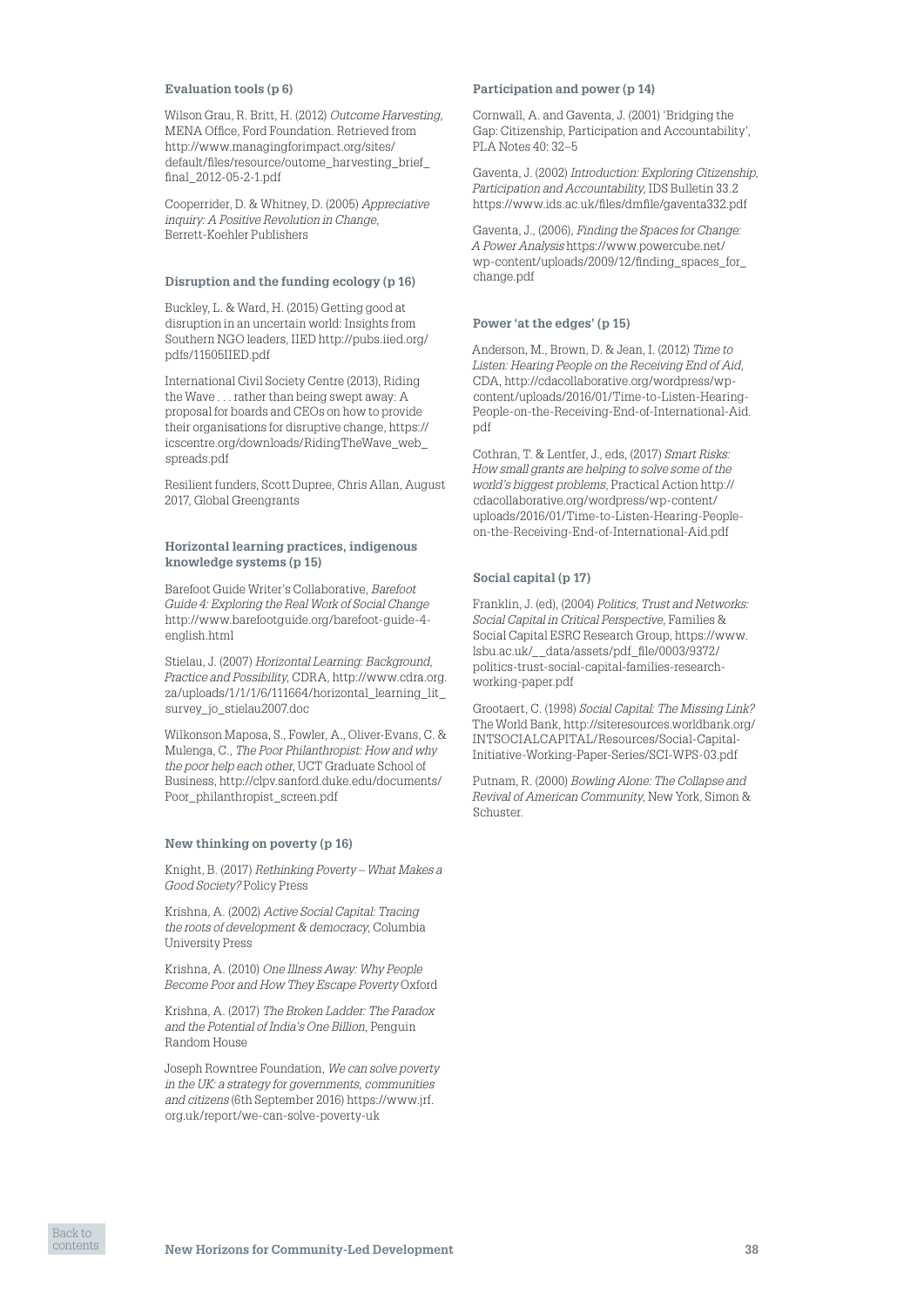# <span id="page-38-0"></span>Appendix 3 **Glossary of terms**

- **Appreciative inquiry** A process for facilitating positive change in human systems, e.g., organizations, groups, and communities. Its assumption is that every human system has something that works right. Appreciative inquiry begins by identifying this positive core and connecting to it in ways that heighten energy, sharpen vision, and inspire action for change.
- **Asset-based approach** The application of asset‑based community development, including an emphasis on resources that already exist in a community (without necessarily a particular emphasis on financial assets).
- **Asset-based community development** A term coined by John McKnight and Jody Kretzman in 1993 in their book, 'Building Communities from the Inside Out: A Path Toward Finding and Mobilizing a Community's Assets' which emphasizes the existence and the importance of local assets in ensuring effective development outcomes (in particular, skills, associations and local institutions).
- **'Big Aid'** Refers to the existing architecture for development aid whose origins date back to the period after the Second World War, including the largest and most influential bilateral and multi‑lateral donors and international non‑governmental organizations (INGOs).
- **'Bottom-up'approach** A paradigm developed to describe agricultural and rural development in the late 1970s and early 1980s. It is commonly known as the 'farmer first' approach, or 'bottom‑up' development, and has greatly influenced the way that rural development is practised, even to this day. The approach places participation and empowerment firmly at the heart of rural development.
- **Buen vivir** A political philosophy whose origins lie in the indigenous past of communities in Latin America (especially Ecuador and Bolivia) and which has inspired a social movement that stands in opposition to the current development paradigm of capitalism, economic growth and individualism. Loosely translated as 'good living' or 'well living', buen vivir is an approach to development which puts community and harmony at its heart.
- **Capacity 2.0** Developed by USAID and its partners, an updated understanding of how to effectively strengthen organizations, which focuses on adapative capabilities, networking and strategic partnerships, shared ownership, learning through experimentation and feedback, and developing capacity at the systems level, not the organizational one.
- **Community** Most commonly defined by geography, community can also be defined by identity, interests and shared values (now more possible than ever, thanks to the Internet). Communities – particularly those of place – are not static, harmonious or homogenous; instead, they are complex places, where different views play out and where different interests and agendas may compete for power and resources. Community can also be understood as a dynamic construct, which emphasizes connection to others and a shift from the individual to collective.
- **Community-driven development** A term coined by the World Bank in the 1990s as a distinctive strategy for delivering aid in ways that emphasized community control over planning and resource allocation, particularly with regards to local government. It marked part of a broader shift in understanding the participation of 'beneficiaries' in projects, to the more political and rights‑based definitions of participation by citizens who are the 'makers and shapers' of their own development.
- **Community-led development** A development framework with a strong emphasis on participation, a rights‑based or pro‑poor approach to development in which the key variables are the state and citizens' ability to claim their rights.
- **Community-led 2.0** A term introduced in this report that describes the latest iteration of community‑led development which places a particular emphasis on the role of local assets (particularly, but not exclusively, financial) in enhancing local ownership of, and buy-in of, development processes. Previously, local philanthropy/giving was not part of the equation but more recently developed narratives around community‑led development place particular emphasis on the central roles of agency, trust and local assets (and the interplay between them) in 'shifting the power' closer to the ground. These qualities give both ownership and control of resources to local people. At the same time, a number of donors are starting to explore the role of local philanthropy as a critical piece of locally‑owned development.
- **Community philanthropy** A development approach that emphasizes the building of local assets, capacities and trust. External funding may compliment local efforts. According to the Community Foundation Atlas, there are more than 1,800 community philanthropy organizations worldwide.

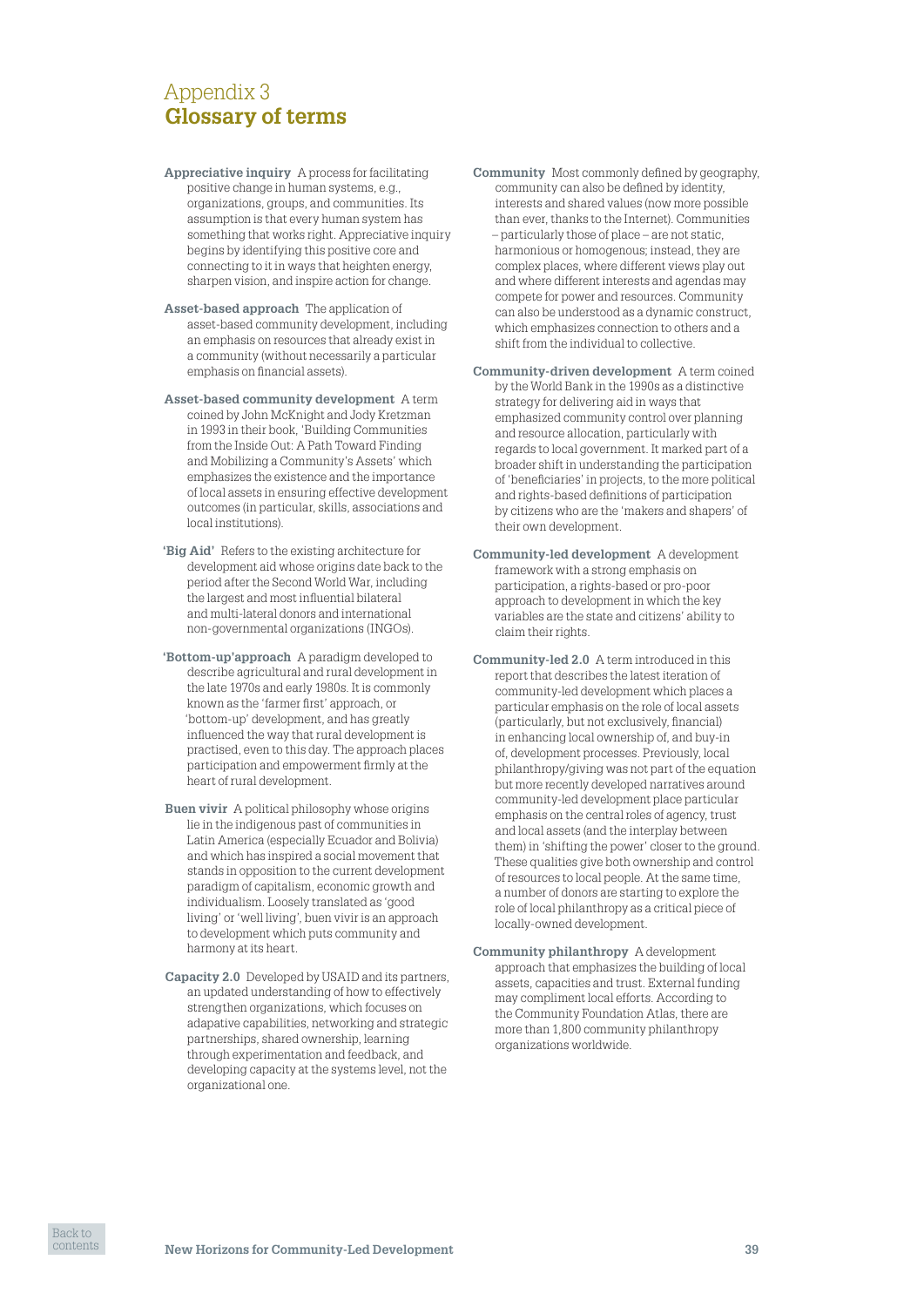- **Constituent voice** A performance management and measurement methodology developed by Keystone Accountability to enable organizations addressing social issues to improve their results by improving relationships with their constituents. Like customer satisfaction measurement, Constituent Voice treats measurement as an aspect of an intervention that not only provides metrics but contributes directly to outcomes by increasing the engagement of intended beneficiaries.
- **Durable development** Creating local level processes, practices and institutions that are strongly rooted in and owned by local communities, and which can adapt over time in the face of changing circumstances. The framing of durable development was developed through a facilitate process of consultation with GFCF donors and partners in 2016 that sought to answer the question 'Community philanthropy for what?' The specific articulation states that 'Durable development shifts power and resources to communities because local people should control their own destinies. Local people know what they want and need best, and trusted and rooted local organisations bring deep insights and connections to, and a long-term stake in, the communities they serve. Resources should be used to engage local people as actors and agents in issues that affect them, and to fulfill their agendas rather than those of external agencies. This is a prerequisite for durable development.'
- **The Grand Bargain** Launched at the World Humanitarian Summit, an agreement between more than 30 of the biggest donors and aid providers, which aims to get more means into the hands of people in need. The Grand Bargain was first proposed by the former UN Secretary General's High‑Level Panel on Humanitarian Financing. The Grand Bargain commits donors and aid organizations to providing 25 per cent of global humanitarian funding to local and national responders by 2020, along with more un-earmarked money, and increased multi-year funding to ensure greater predictability and continuity in humanitarian response, among other commitments.
- **Outcomes harvesting** An evaluation technique that collects ('harvests') evidence of what has changed ('outcomes') and, then, working backwards, determines whether and how an intervention has contributed to these changes.
- **The Participation Revolution** Was one of the ten goals agreed under the Grand Bargain that aimed to get more resources into the hands of those in need. It was agreed by over 30 of the biggest donors and aid providers at the World Humanitarian Summit in Istanbul in May 2016.
- **'Power at the edges'** Explores the importance of power that exists 'at the edges,' which challenges the conventions of large, donor‑controlled, project‑based approaches that concentrate capacity at the centre rather than sharing it. It focuses on the knowledge and insights of people.
- **#ShiftThePower** The hashtag developed as the rallying cry for the Global Summit on Community Philanthropy, held 1st–2nd December 2016, which speaks to both north‑south dynamics around resource flows, systems of accountability, as well as the need to avoid creating southern 'gatekeepers,' or overly centralized centres of local power.
- **Social capital** The links, shared values and understandings in society that enable individuals and groups to trust each other and so work together.
- **Systems theory** The interdisciplinary study of systems. A system is an entity with interrelated and interdependent parts; it is defined by its boundaries and it is more than the sum of its parts (subsystem). Changing one part of the system affects other parts and the whole system.
- YouthBank A unique way of involving young people in grantmaking within their local community. Funding distributed by youth‑led decision‑making committees supports projects designed and run by young people that address issues that matter to them to improve their communities.